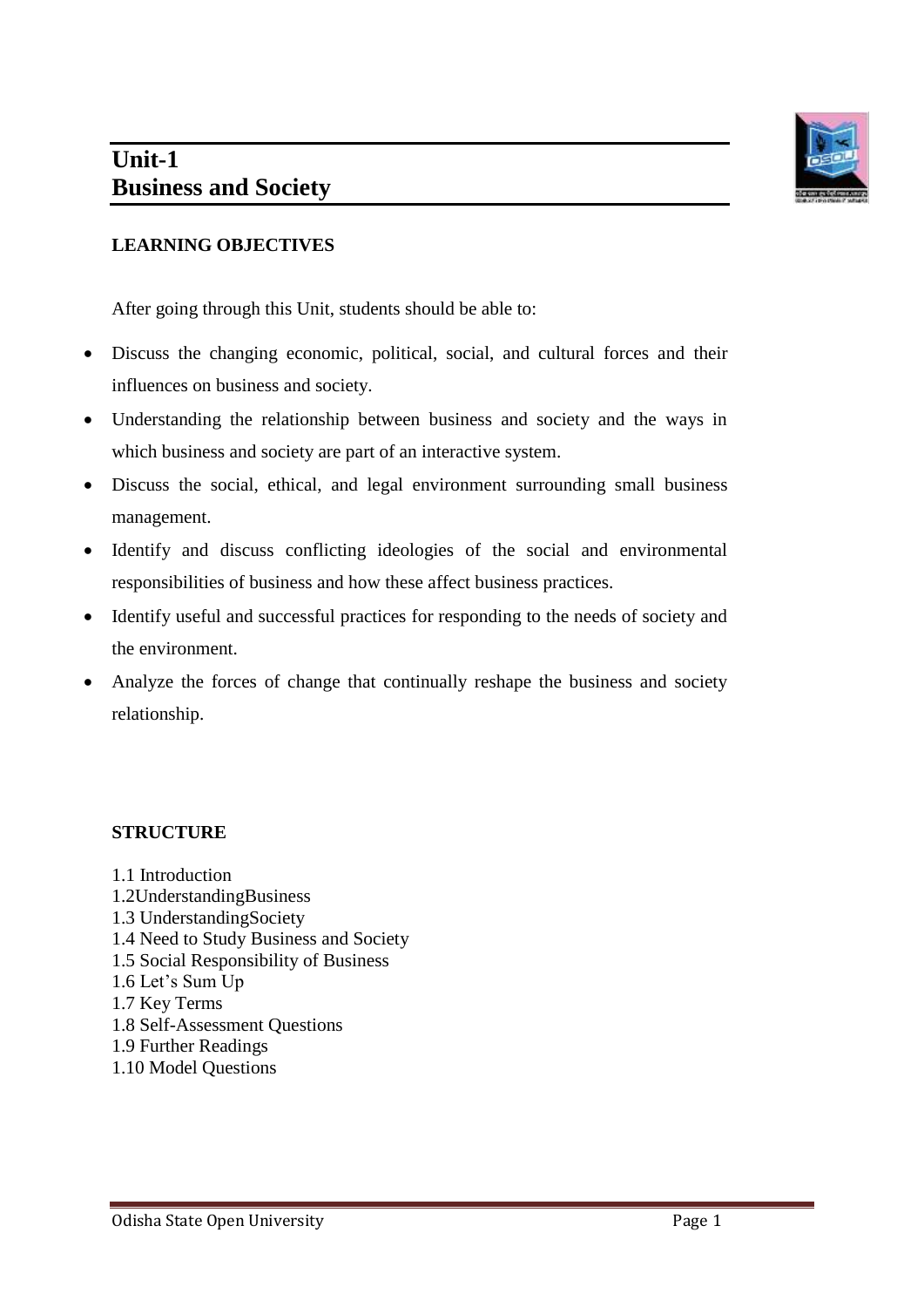### **1.1 INTRODUCTION**



The basic objective of business is to develop, produce and supply goods and services to customers. This has to be done in such a way as to allow companies to make a profit, which in turn demands far more than just skills in companies' own fields and processes. Astute entrepreneurs often demonstrate an almost intuitive understanding of the synergies that create success. The social skills of company owners, together with relationships maintained with customers, suppliers and other business people, are always vital if companies are to be run well and developed with a view to the future. Companies improve their resources by developing materials and ideas. The goods and services produced must meet demands made by customers, other companies or public institutions if companies are to survive. Profitability results when customers are prepared to pay more for goods and services than it costs to produce them. The ability to produce this kind of added value – profit – is the basic prerequisite for business, but it is also a foundation for prosperity in society. Only profitable companies are sustainable in the long term and capable of creating goods, services, processes, return on capital, work opportunities and a tax base. This is what business does better than any other sector. Hence, companies' basic commercial operations are the primary benefit they bring to society.

### **Companies benefit society by:**

- Supplying goods and services that customer cannot, or do not want to, produce themselves
- Creating jobs for customers, suppliers, distributors and coworkers. These people make money to support themselves and their families, pay taxes and use their wages to buy goods and services
- Continually developing new goods, services and processes
- Investing in new technologies and in the skills of employees
- Building up and spreading international standards, e.g. for environmental practices
- Spreading "good practice" in different areas, such as the environment and workplace safety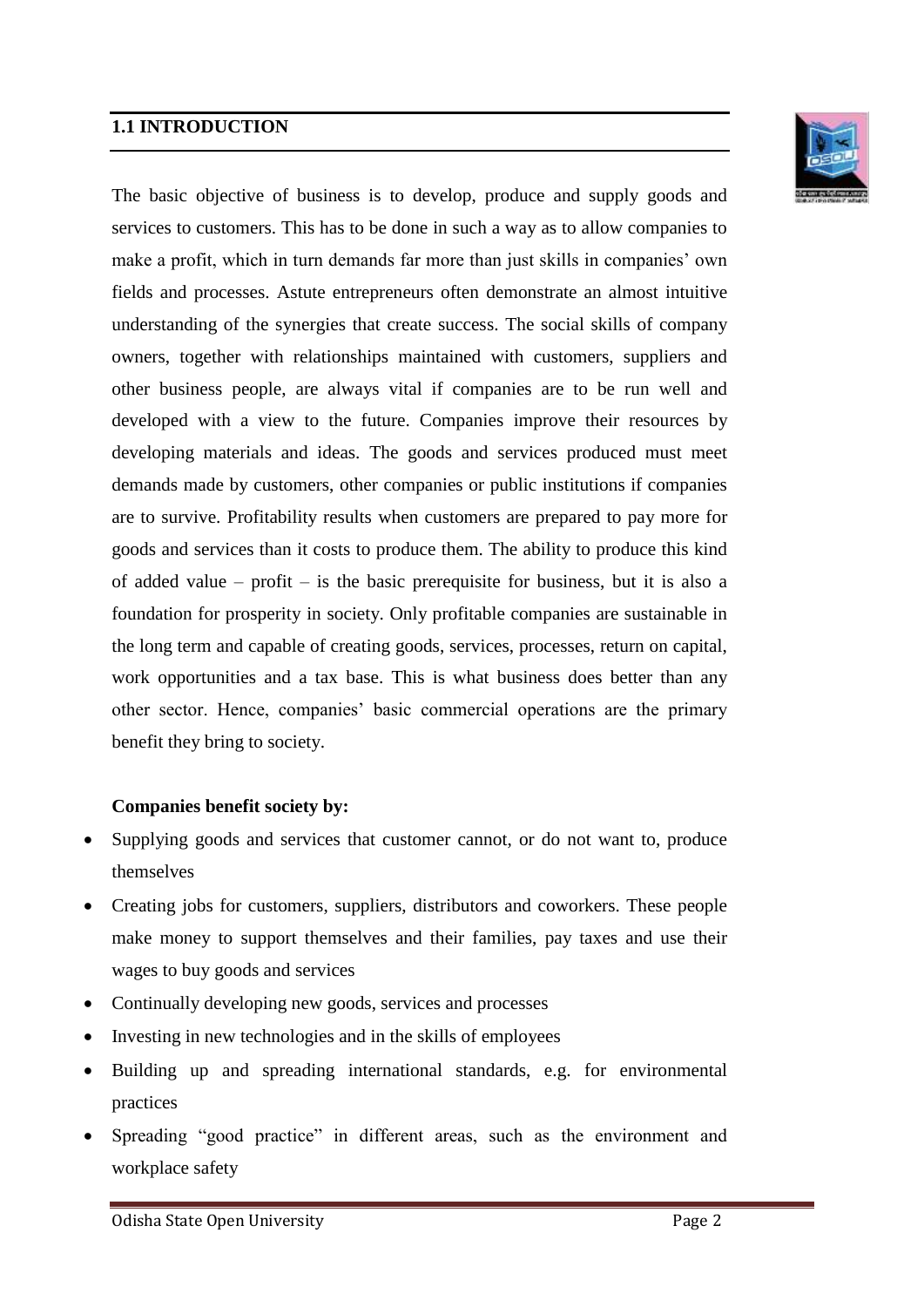The role of business in the development of society can be described in many ways. For a company to progress and develop, it must nurture relations with its stakeholders, of which there may be many. Some have a strong influence and are of fundamental importance to the survival of the company: these include employees, customers and suppliers. The media, authorities, trade unions and local residents are other stakeholders with a wide-ranging influence.

The role of business in society and the accompanying responsibilities that transpire from that role is a highly contentious and debated topic. The economist Milton Friedman famously contended that the "business of business is business" and thus it has only one responsibility and that is to generate profit for shareholders (while adhering to the law). Contrary to that argument is thinking that recognizes business as a system in society that is affected by and affects other systems in society (such as the surrounding community, government bodies, other types of organizations, the natural environment, etc.). Thus business needs to work with these systems to attain its economic goals in a way that will also benefit the system (society) as a whole.

### **Good relations lead to profitability**

The long-term survival of companies is partly dependent on maintaining relationships of trust. Deterioration of such relationships will jeopardize the ongoing development of the company. Experience shows that companies with an international outlook, which are open and adopt the long-term approach, are often best at maintaining relationships and hence at developing their operations. The ability to constantly go on improving products and processes is a basic prerequisite. Companies that want to keep developing have to be receptive to signals from and opinions expressed by the market, staff and the general public. Now that more and more customers – and stakeholders as well – are making demands of companies' ethical, social and environmental awareness, it is also natural for companies to be receptive to these issues and actively use them in their operations. Society's values and current levels of knowledge are reflected in companies' activities, and companies are judged according to current standards. Companies have always had to interpret society's moods or else go out of business. Companies have always had to adapt to fit in with values and norms.



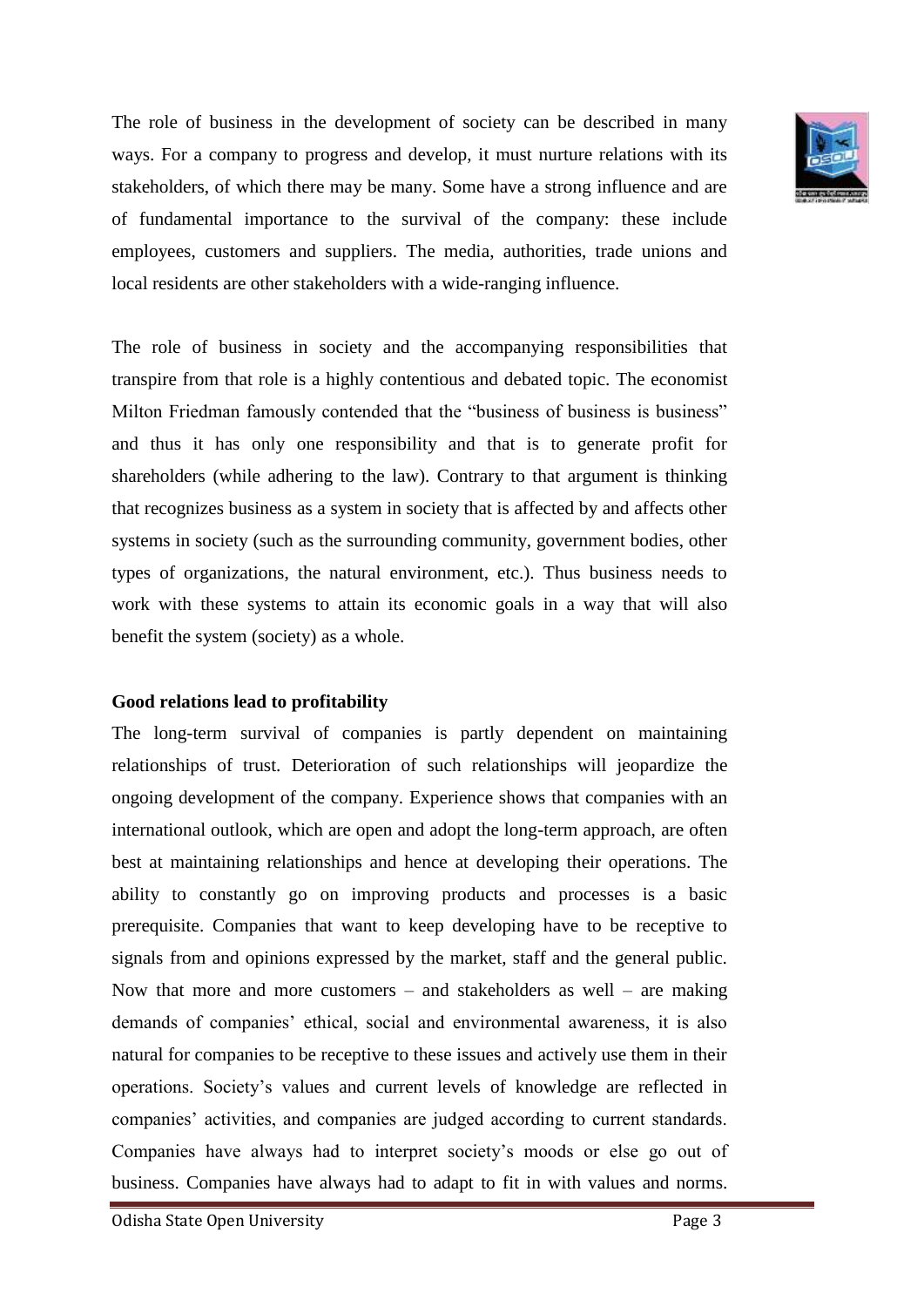

Then on top of these are the formal regulations that all companies, be they private and public, have to observe. It is very much in the interests of any company to be 'a good corporate citizen'. Companies that have a clear identity and clear business concepts often find it easier to handle and integrate ethical and social values and to take the environment into account. Having clear business objectives makes it easier to formulate and implement goals based on values and norms both within the company and among the general public.

Business in society has evolved to include the description, analysis and evaluation of business' complex societal and ecological relations. These relations and impacts, and the management thereof are popularly referred to as the field of corporate citizenship (also known as corporate social responsibility, sustainability or a number of variations on these).

For business the changing social contract implies purposeful involvement with stakeholders to achieve improved economic, environmental and social performance. The nature and extent of this involvement, however, varies depending on company size, industry or business scope. The most evident difference is the utilization of reactive/defensive means vs. proactive/offensive strategies. Consequently, corporate citizenship management, practice and behavior differ. The emergence of new stakeholder engagement strategies, including strategic alliances and partnerships, social partnerships and multi-sector collaborations, means that collaborative strategies (as opposed to purely competitive strategies) have become a critical means for the private sector to proactively engage society.

Over the past several decades, one of the great discussions within capitalism has centered on defining exactly what a business is and what its obligations are to society at large and to the many stakeholders participating in business systems, including customers, shareholders, employees, suppliers, and communities, to name a few.

When it comes to serving society, a company's first task is to ensure that its core business is fundamentally value creating—not just for shareholders but also for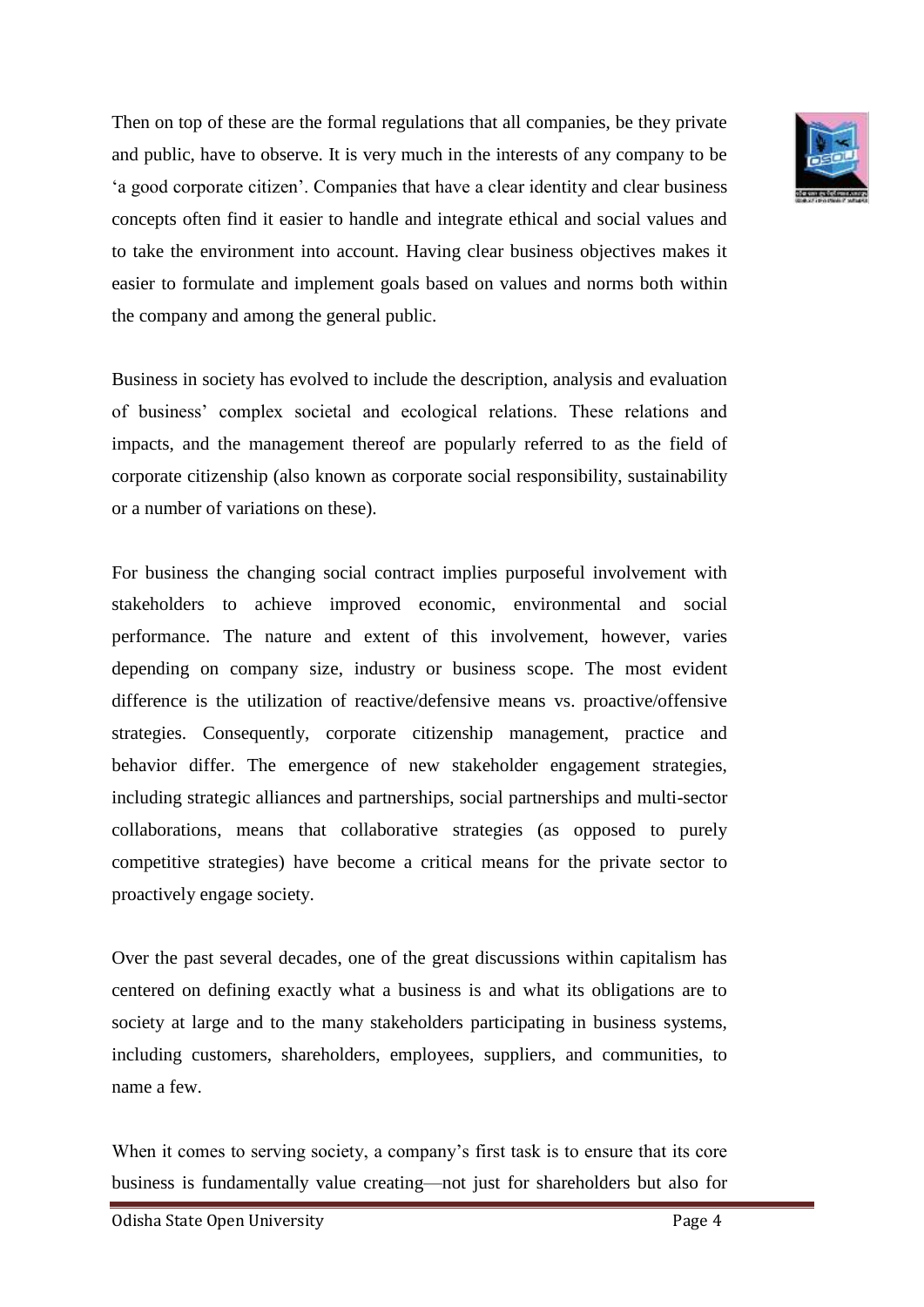customers, employees, suppliers, communities, and the environment.The obligations to society have been defined in different ways at different points. For many retailers, including Walmart founder Sam Walton, the focus has been first and foremost on serving the customer.



Considering what is happening in the Indian business scenario, one can conclude that enterprises have indeed shifted to the right of the continuum and are even going beyond.

Businesses have made huge profits and by one estimate, 60 per cent of India's 200 leading companies are looking to spend their new found wealth on foreign acquisitions and investments.

## **1.2 UNDERSTANDING BUSINESS**

A business is an organization or enterprising entity engaged in commercial, industrial or professional activities. A company transacts [business](http://www.investopedia.com/terms/b/business-activities.asp)  [activities](http://www.investopedia.com/terms/b/business-activities.asp) through the production of a good, offering of a service or retailing of already manufactured products. A business can be a for-profit entity or a nonprofit organization that operates to fulfill a charitable mission.

A business most often forms after the development of a business plan. This plan outlines the strategic intentions and logistics in making those intentions occur. A business name must be registered with the state, and this name is often referred to as the "doing business as" or DBA name. A business can operate with its own tax identification number and tax liabilities, so one of the pivotal steps in forming a business is determining the legal structure of the business and associated taxation implications. Different businesses require various permits and licenses to operate legally. Finally, a business has legal obligations in regard to treatment of employees and the conditions in which the employees work. These legal obligations of a business include properly assessing payroll taxes on employees as well as the business itself.

The most basic business structure is a sole proprietorship. The owner of the business is the sole individual who takes ownership of assets and debt obligations.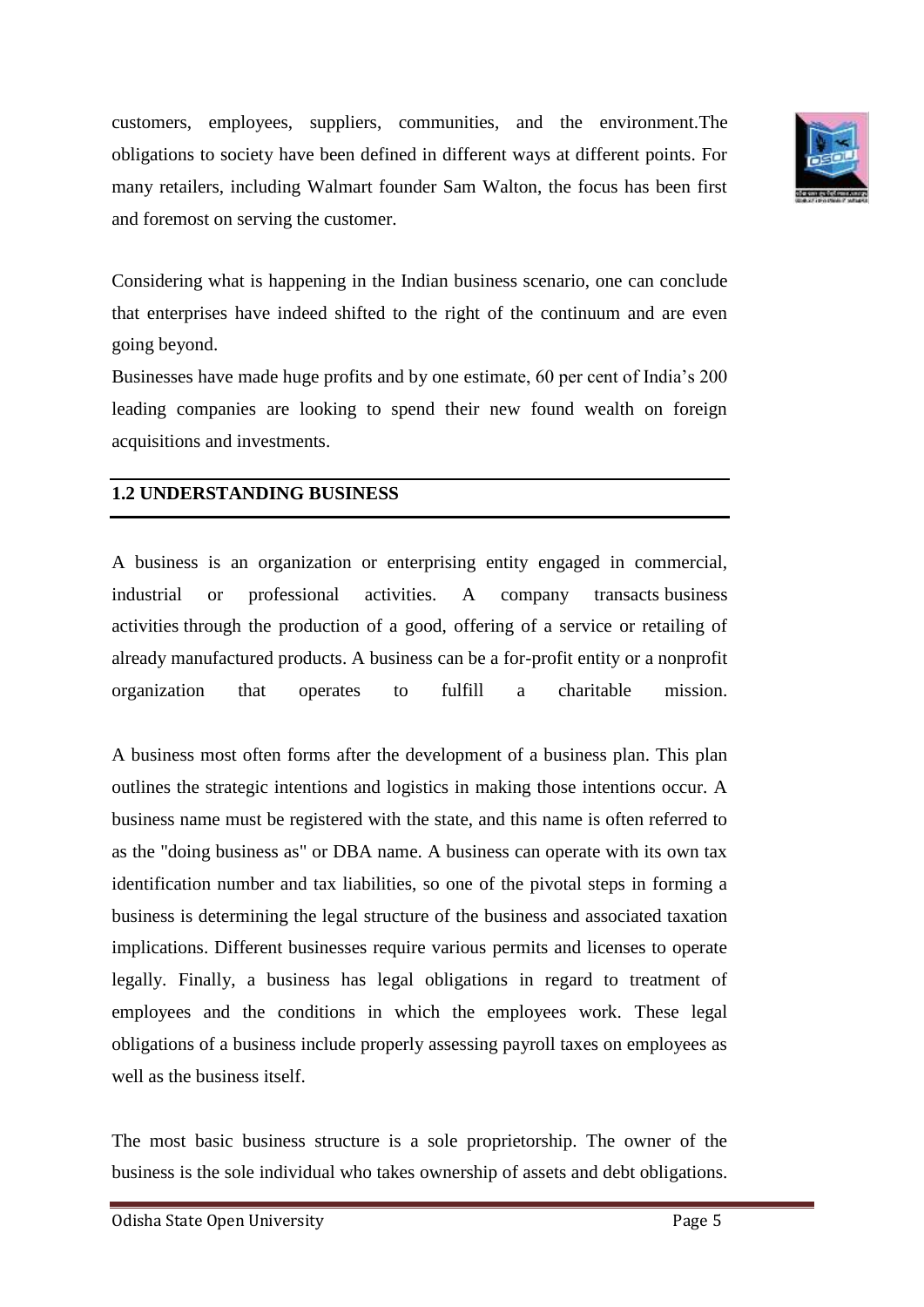

Alternatively, multiple individuals with shared duties can operate a business, and this business structure is a partnership. A business may operate as a corporation. Incorporating a business releases owners of financial liability of business obligations; however, a corporation has unfavorable taxation rules for the owners of the business. For this reason, a fourth business structure, called a limited liability company, is available, which combines the benefits of a partnership and corporation.

Businesses include everything from a small owner-operated company, such as a family restaurant, to a multinational [conglomerate,](http://www.investopedia.com/terms/c/conglomerate.asp) such as General Electric. Larger businesses may issue corporate stock to finance operations. In this case, the company is publicly traded and has reporting and operating restrictions. Alternatively, smaller businesses may operate more independently of regulators.

A company may describe its business by communicating the industry in which it operates. For example, the [real estate business,](http://www.investopedia.com/video/play/intro-to-investment-real-estate/) advertising business or mattress production business are industries in which a business can exist. Because the term "business" can be interchanged with day-to-day operations as well as the overall formation of a company, the term is often used to indicate transactions regarding an underlying product or service. For example, Indian Oil transacts business in providing oil and petroleum products.

Business may be understood as the organized efforts of enterprises to supply consumers with goods and services for a profit.Businesses vary in size, as measured by the number of employees or by sales volume. Large organizations such as Steel Authority of India Limited (SAIL) and Tata Steel count their employees in the hundred thousands and their sales revenues in thousands of crores. But most business units in our country are small units – independently owned and managed and employing fewer than twenty employees each. Whether a business unit has one or two people working at home, 10 operating in a retail store, 1000 employed in a factory, or 100, 000 operating in multiple units spread across the country, all businesses share the same purpose – *to earn profits*.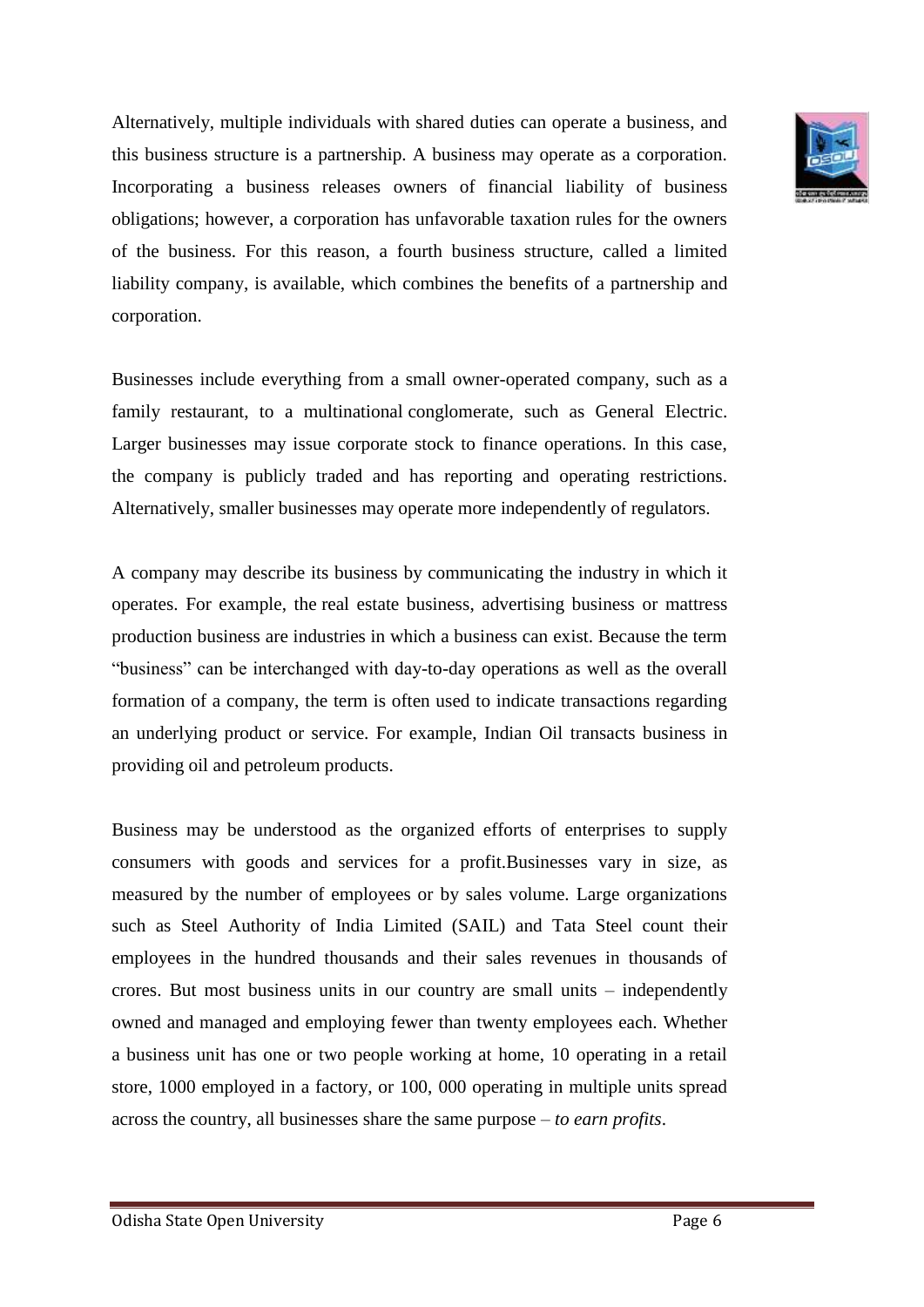

While all businesses have an implicit set of inherent values, the number of businesses that have formally written values and principles is rapidly increasing. These principles have become more and more explicit and provide the framework for corporate behaviour beyond their legal obligations. At the same time, growing numbers of companies have been adding environmental and social indicators to their economic and financial results in reports that are often entitled social reports or sustainability reports. Indeed, sustained profits and principles are mutually supportive and an increasing number of companies view corporate responsibility as integral to their systems of governance. This is part of the requirements for doing business in today's global economy.

In recent years there has also been substantial growth in the number of principles, guidelines or codes produced for business by governmental and non-governmental organizations. Companies face multiple, and sometimes conflicting, demands to endorse these initiatives. This has led more companies to consider how they should approach corporate responsibility issues and, more specifically, whether they should develop their own business principles and which external codes they should use as reference points.

Running a business requires a lot of knowledge and hard work. There are ongoing activities, business operations, involved in the production of value for all the stakeholders. The intended outcome of these business operations is to harvest the value from the assets owned by the business. These assets can be intangible or physical but the effort it takes to harvest is what constitutes the cycle of business operations. Once a business owner learns how to increase company value as well as generate and stabilize income, their business will continue to increase in success.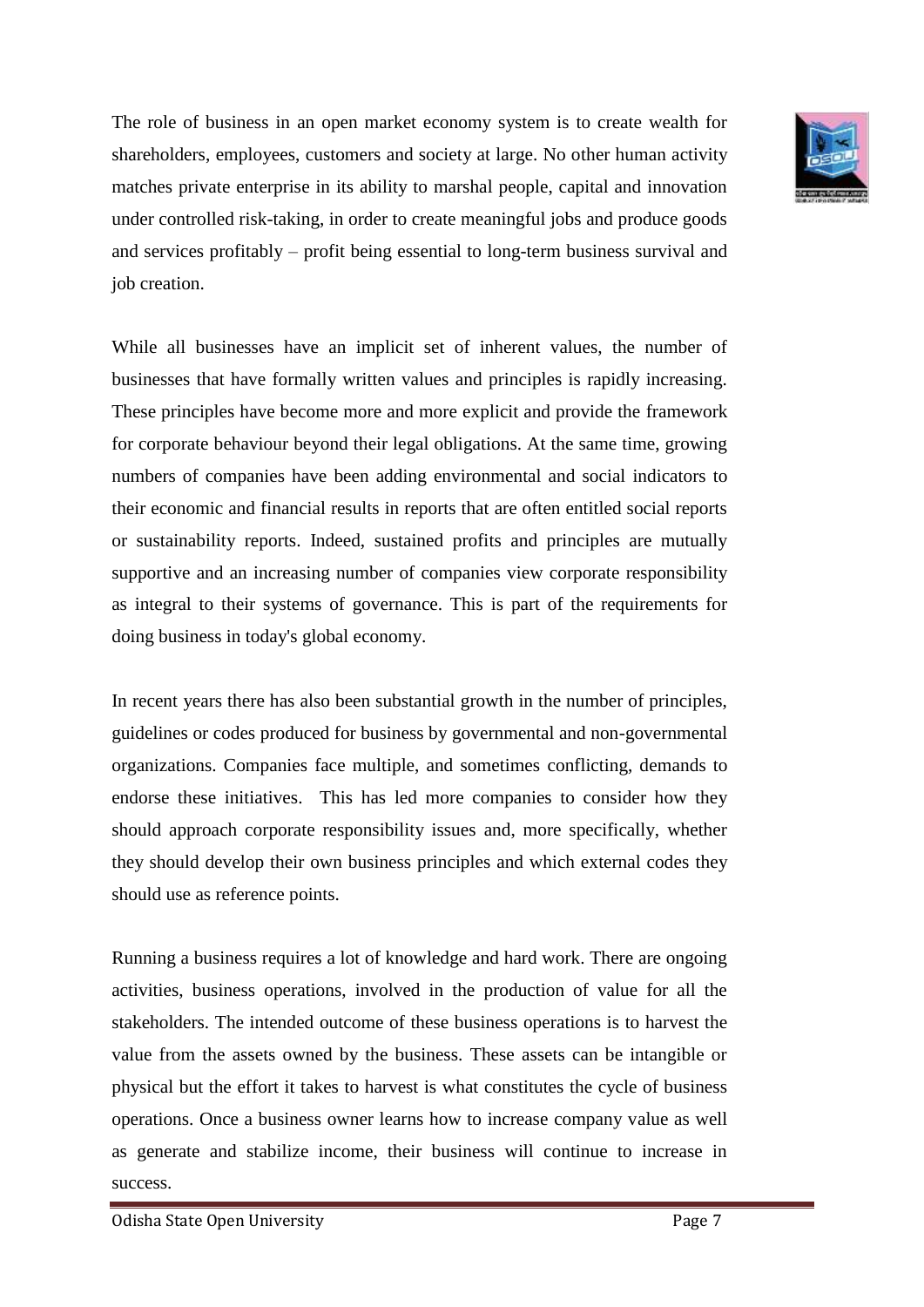

Once invested in a business, the return consists of any rent, dividend, interest, or other types of income added which increase in value over a certain period of time. The return is the excess received back. This is known as business return. There are different types of margin in business and finance. In simple terms it is the distance between financial points with the higher point typically being better. Profit margin is the most common type of margin and the goal of all businesses is to make money. The business has direct and indirect costs which help bring in that revenue. When the revenue surpasses the costs, the business is making profit and all businesses need to make a profit. With revenue going out and just enough coming in, it puts the business on the line of failing. There are small things that can reap big benefits though. These changes include using less energy, operating performance, increasing prices, and increasing margins.

## **Key Business Skills**

Running a small business often requires that you become a jack-of-all-trades. It is therefore important to know early on the skills that you have and those that you will either have to learn or delegate to others. The key business skills to consider include:

- **Strategic Management:** Creating a business and strategic plan for your business and making sure you keep to it.
- **Basic Accounting:** Which records to keep, how to keep them and how to file them.
- **Financial Management:** Where to find financing and how to manage it once you've sourced it.
- **People Management:** Hiring your first employee and how to manage them.
- **Marketing.** How to market your business through traditional channels, web and social media.
- **Sales:** How to complete a sale and look after your customers.
- **Operations Management:** Choosing and managing your suppliers.

When considering the skills that you lack there are three avenues you can take: you can hire employees who are strong in those specific areas, you can engage professional business advisors, or you can take the time to learn these key skills yourself.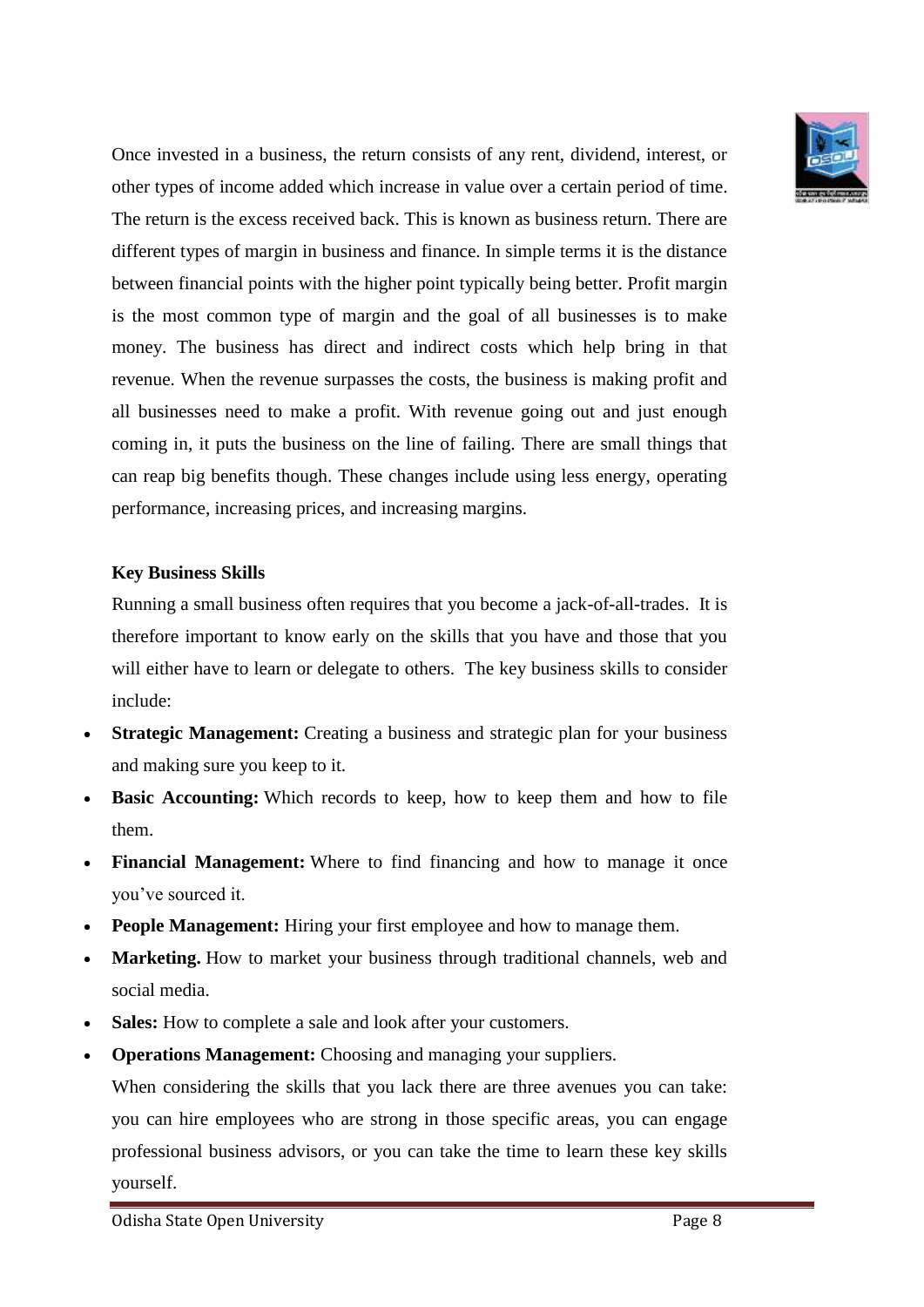

Every business conforms to the three basic parts of moneymaking – cash generation, return on assets (combination of margin and velocity), and growth. Whether running an online or traditional business, a business owner must understand these parts individually and the relationship between them. These three basic parts, plus customers, form the nucleus of any business.

### **1. Cash**

Cash generation is the difference between all the cash that flows in the business and the cash that flows out. Cash is the lifeblood of any business, or the company's oxygen supply. An astute entrepreneur must always ask the questions: Does the business generate enough cash? What are the sources of cash generation? How is the cash being used? Failing to ask these questions often spell the end of the business. Without cash, a business can be in trouble even if other aspects of moneymaking – profit margin and asset velocity – look good.

If the business generates sufficient cash, the entrepreneur is in a better position to grow the business. An entrepreneur can make better investing decisions, not to mention be more in control, if it has its own cash rather than borrowing money from investors.

### **2. Return on assets (combination of margin and velocity)**

An entrepreneur uses either his own money or someone else's money to invest in the business. The things invested  $-$  be it products, store or web site  $-$  are the business assets.

An entrepreneur possessing acute business acumen will ask the questions: How much money will be made with these assets? What kind of money is being returned through their use? In short, a smart entrepreneur must always ask, "What is the return on assets?" An entrepreneur must follow the rule: the return on assets has to be greater than the cost of using their own money and other people's.

Earning a good return on assets has two components – profit margin and velocity. Return on assets is simply nothing more than profit margin multiplied by velocity. In simple arithmetic, return on asset is*Return = Margin x Velocity*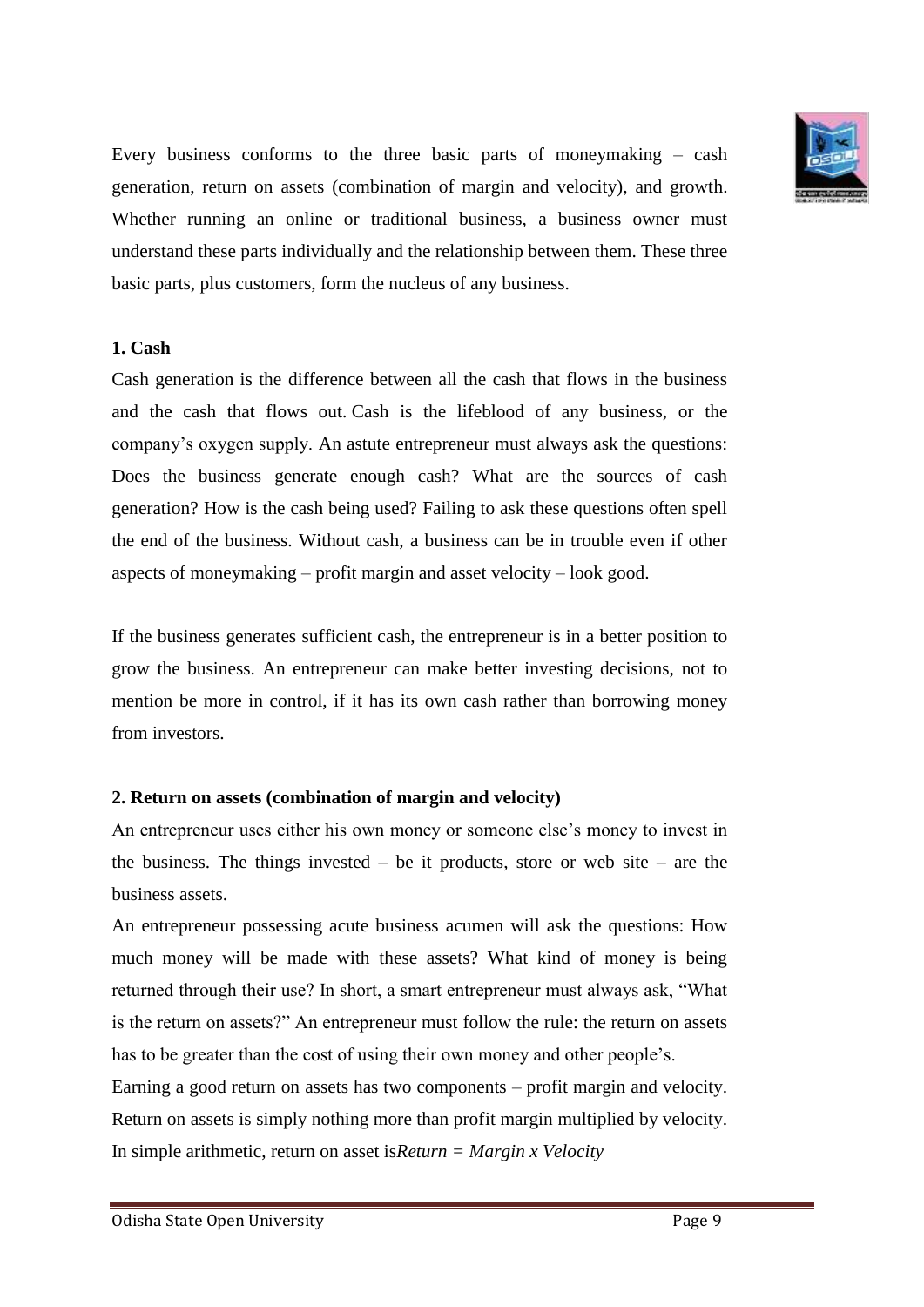Even if profit margin is small, a business can thrive if it has a fast turnover of its inventory. A faster velocity leads to a higher return. The faster the inventory reaches the customer, the better it is for the business. Generally, the best companies have a return on assets greater than 10 percent after tax.



#### **3. Growth**

Growth is vital to every business. It energizes the business and creates new opportunities. However, growth for growth's sake does not do any good. The growth of a business must be accompanied by improved margin and velocity, and the cash generation must be able to keep pace. A smart entrepreneur does not only push for sales. Instead, he or she must know how and why the business is growing; and whether the growth can be sustained. Sales may be growing, but if the cash situation is getting worse the entrepreneur must take the prudent approach and step back. When growing a business, the businessperson must determine if the company is generating or consuming cash, and whether profit margin is improving or getting worse.Another characteristic of a person possessing business acumen is his or her ability to find opportunities for profitable growth when others can't.

#### **4. Customers**

A universal law of business is that no business can thrive without customers. Hence, a smart entrepreneur instinctively understands his or her customers.Entrepreneurs with business acumen have a close connection with their customers and possess strong conviction that the business cannot thrive without satisfying them.

Entrepreneurs must always know the pulse of their customers. A savvy entrepreneur knows that the best way to get to know the customer is to make the special effort to observe and talk directly to people who use their products and services. Find out what the customers need – directly from them. Direct contact provides insight that even expensive market research cannot.

A business owner must clearly know what the customer is buying. It may not be the physical product or service alone, but intangible qualities such as reliability,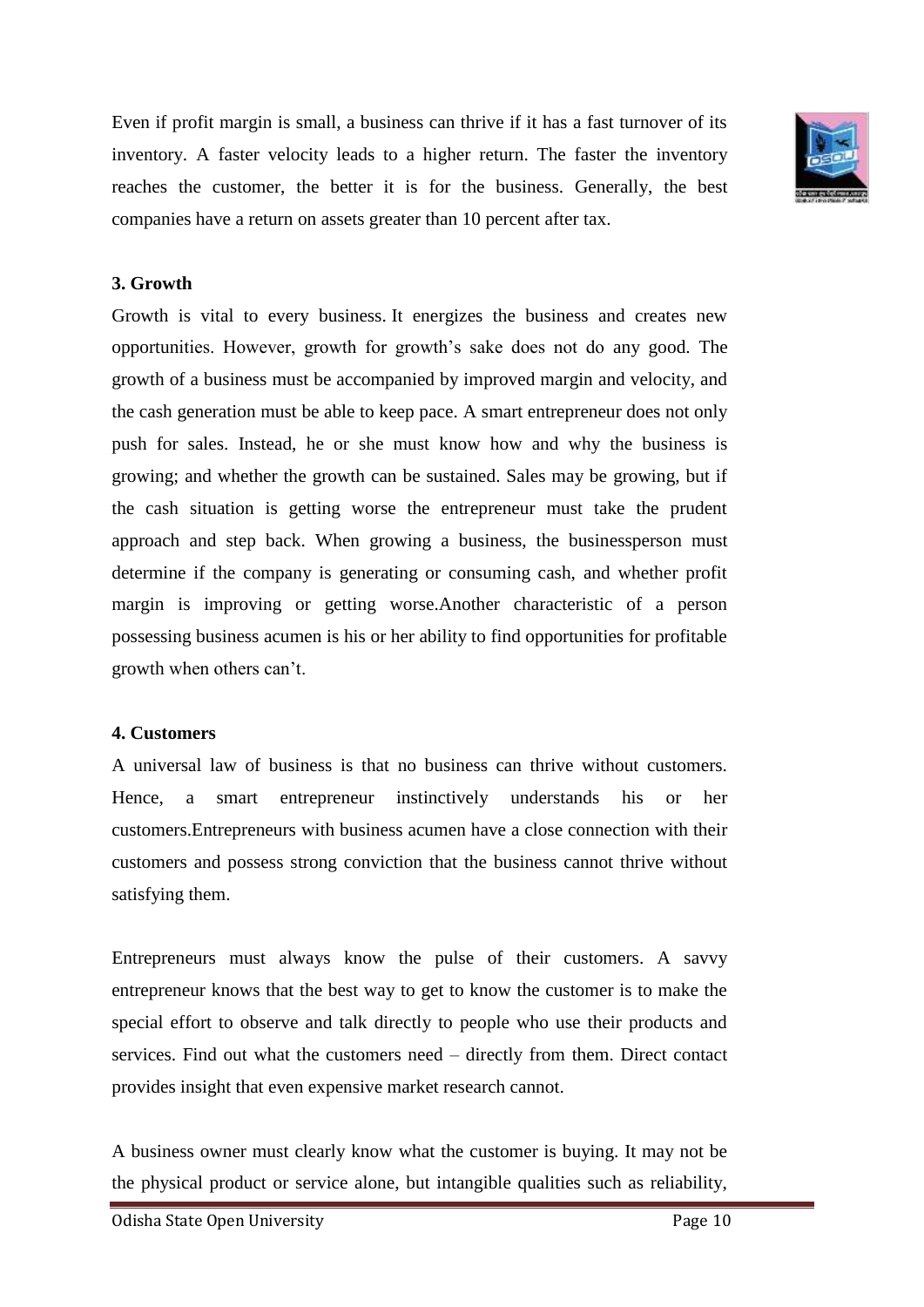

convenience or trustworthiness.The secret of the great CEOs of our time is their "intense focus on the fundamentals of business." The best CEOs have a knack for bringing the most complex business down to the fundamentals — the same fundamentals that govern a small family shoe shop or an online store. Like these CEOs, entrepreneurs should never lose sight of the basics if they want to succeed.

# **1.3 UNDERSTANDING SOCIETY**

A society is a [group](https://en.wikipedia.org/wiki/Social_group) of people involved in persistent [social interaction,](https://en.wikipedia.org/wiki/Social_relation) or a large [social grouping](https://en.wikipedia.org/wiki/Social_group) sharing the same geographical or social territory, typically subject to the same political authority and dominant cultural expectations. Societies are characterized by patterns of relationships [\(social relations\)](https://en.wikipedia.org/wiki/Social_relation) between individuals who share a distinctive [culture](https://en.wikipedia.org/wiki/Culture) and [institutions;](https://en.wikipedia.org/wiki/Institutions) a given society may be described as the sum total of such relationships among its constituent members. In the [social sciences,](https://en.wikipedia.org/wiki/Social_science) a larger society often evince[sstratification](https://en.wikipedia.org/wiki/Social_stratification) or [dominance](https://en.wikipedia.org/wiki/Dominance_hierarchy) patterns in subgroups.

Insofar as it is [collaborative,](https://en.wikipedia.org/wiki/Collaborative) a society can enable its members to benefit in ways that would not otherwise be possible on an individual basis; both individual and social (common) benefits can thus be distinguished, or in many cases found to overlap. A society can also consist of like-minded people governed by their own norms and values within a dominant, larger society. This is sometimes referred to as a [subculture,](https://en.wikipedia.org/wiki/Subculture) a term used extensively within [criminology.](https://en.wikipedia.org/wiki/Criminology)

More broadly, and especially within [structuralist thought,](https://en.wikipedia.org/wiki/Structuralism) a society may be illustrated as an [economic,](https://en.wikipedia.org/wiki/Economic) social, [industrial](https://en.wikipedia.org/wiki/Industry) or [culturalinfrastructure,](https://en.wikipedia.org/wiki/Culture) made up of, yet distinct from, a varied collection of individuals. In this regard society can mean the objective relationships people have with the material world and with other people, rather than "other people" beyond the individual and their familiar social environment.

Societies may also be structured [politically.](https://en.wikipedia.org/wiki/Politics) In order of increasing size and complexity, there are [bands,](https://en.wikipedia.org/wiki/Band_society) [tribes,](https://en.wikipedia.org/wiki/Tribe) [chiefdoms,](https://en.wikipedia.org/wiki/Chiefdom) and [state](https://en.wikipedia.org/wiki/State_(polity)) societies. These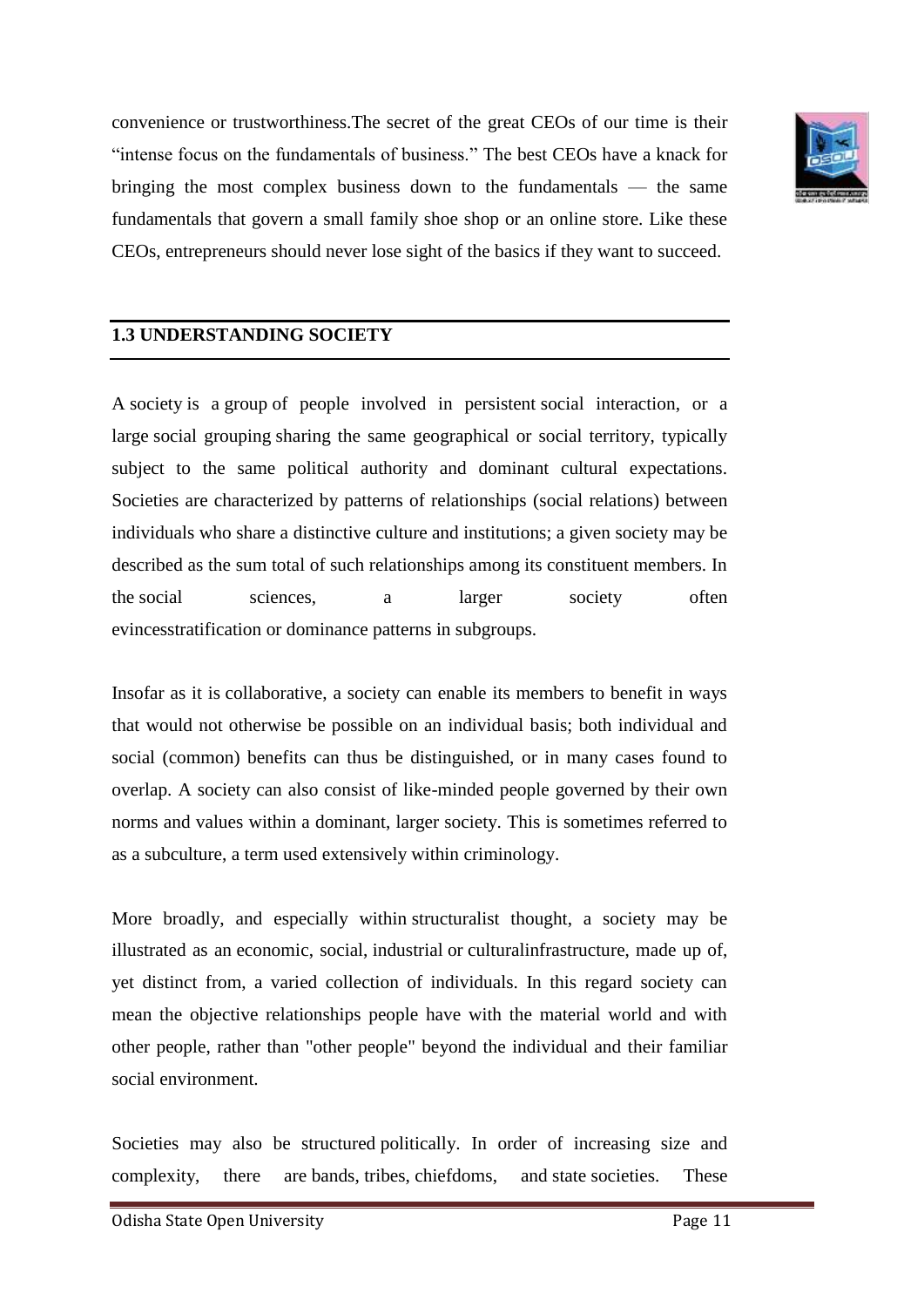

[Sociologist](https://en.wikipedia.org/wiki/Sociology) [Peter L. Berger](https://en.wikipedia.org/wiki/Peter_L._Berger) defines society as "...a human product, and nothing but a human product, that yet continuously acts upon its producers." According to him, society was created by humans but this creation turns back and creates or molds humans every day.

Sociologist [Gerhard Lenski](https://en.wikipedia.org/wiki/Gerhard_Lenski) differentiates societies based on their level of technology, communication, and economy: (1) hunters and gatherers, (2) simple agricultural, (3) advanced agricultural, (4) industrial, and (5) special (e.g. fishing societies or maritime societies).This is similar to the system earlier developed by anthropologists Morton H. Fried, a conflict theorist, and [Elman Service,](https://en.wikipedia.org/wiki/Elman_Service) an integration theorist, who have produced a system of classification for societies in all human cultures based on the evolution of [social inequality](https://en.wikipedia.org/wiki/Social_inequality) and the role of the [state.](https://en.wikipedia.org/wiki/State_(polity)) This system of classification contains four categories:

- [Hunter-gatherer](https://en.wikipedia.org/wiki/Hunter-gatherer) bands (categorization of duties and responsibilities).
- [Tribal](https://en.wikipedia.org/wiki/Tribe) societies in which there are some limited instances of [social rank](https://en.wikipedia.org/wiki/Social_rank) and prestige.
- [Stratified](https://en.wikipedia.org/wiki/Social_stratification) structures led by [chieftains.](https://en.wikipedia.org/wiki/Tribal_chief)
- [Civilizations,](https://en.wikipedia.org/wiki/Civilization) with complex social hierarchies and organized, [institutional](https://en.wikipedia.org/wiki/Government)  [governments.](https://en.wikipedia.org/wiki/Government)

In addition to this there are:

- [Humanity,](https://en.wikipedia.org/wiki/All_humanity) mankind, upon which rest all the elements of society, including society's beliefs.
- [Virtual society,](https://en.wikipedia.org/wiki/Sociology_of_the_Internet) a society based on online identity, which is evolving in the information age.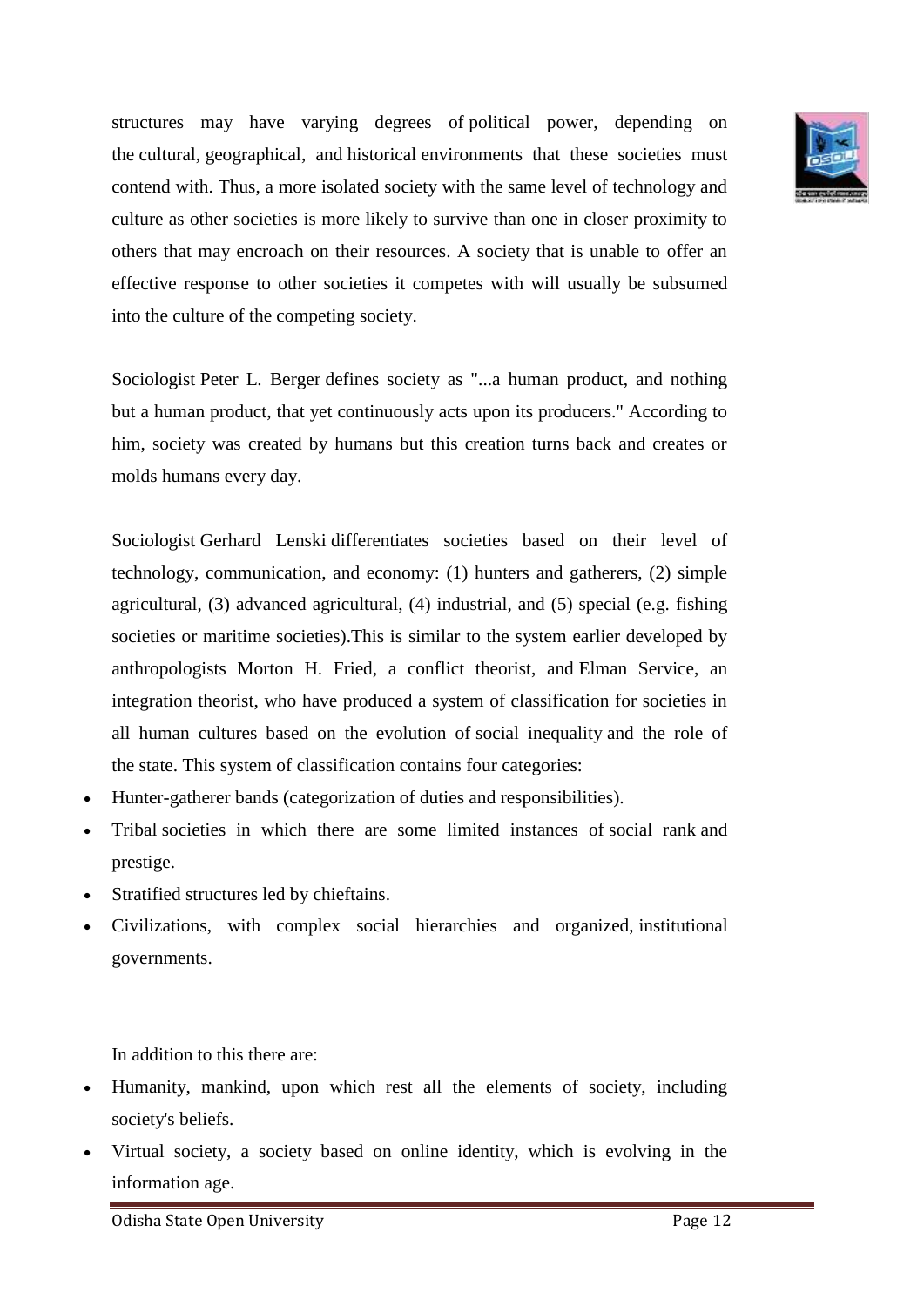

Over time, some [cultures](https://en.wikipedia.org/wiki/Cultures) have progressed toward more complex forms of [organization](https://en.wikipedia.org/wiki/Organization) and control. This [cultural evolution](https://en.wikipedia.org/wiki/Cultural_evolution) has a profound effect on patterns of community. Hunter-gatherer tribes settled around seasonal food stocks to become [agrarian villages.](https://en.wikipedia.org/wiki/Neolithic_Revolution) Villages grew to become towns and cities. Cities turned into [city-states](https://en.wikipedia.org/wiki/City-state) and [nation-states.](https://en.wikipedia.org/wiki/Nation-state)

Many societies distribute largess at the behest of some individual or some larger group of people. This type of generosity can be seen in all known cultures; typically, prestige accrues to the generous individual or group. Conversely, members of a society may also shun o[rscapegoat](https://en.wikipedia.org/wiki/Scapegoat) members of the society who violate its [norms.](https://en.wikipedia.org/wiki/Norm_(sociology)) Mechanisms such as [gift-giving,](https://en.wikipedia.org/wiki/Reciprocity_(cultural_anthropology)) [joking](https://en.wikipedia.org/wiki/Joking_relationship)  [relationships](https://en.wikipedia.org/wiki/Joking_relationship) and [scapegoating,](https://en.wikipedia.org/wiki/Scapegoating) which may be seen in various types of human groupings, tend to be [institutionalized](https://en.wikipedia.org/wiki/Institution) within a society. Social evolution as a phenomenon carries with it certain elements that could be detrimental to the population it serves.

Some societies bestow status on an individual or group of people when that individual or group performs an admired or desired action. This type of [recognition](https://en.wikipedia.org/wiki/Recognition_(sociology)) is bestowed in the form of a name, title, manner of dress, or monetary reward. In many societies, adult male or female status is subject to a ritual or process of this type. Altruistic action in the interests of the larger group is seen in virtually all societies. The phenomena of community action, shunning, scapegoating, generosity, shared risk, and reward are common to many forms of society.

#### **Types**

Societies are [social groups](https://en.wikipedia.org/wiki/Social_groups) that differ according to [subsistence strategies,](https://en.wikipedia.org/wiki/List_of_subsistence_techniques) the ways that humans use technology to provide needs for themselves. Although humans have established many types of societies throughout history, anthropologists tend to classify different societies according to the degree to which different groups within a society have unequal access to advantages such as resources, prestige, or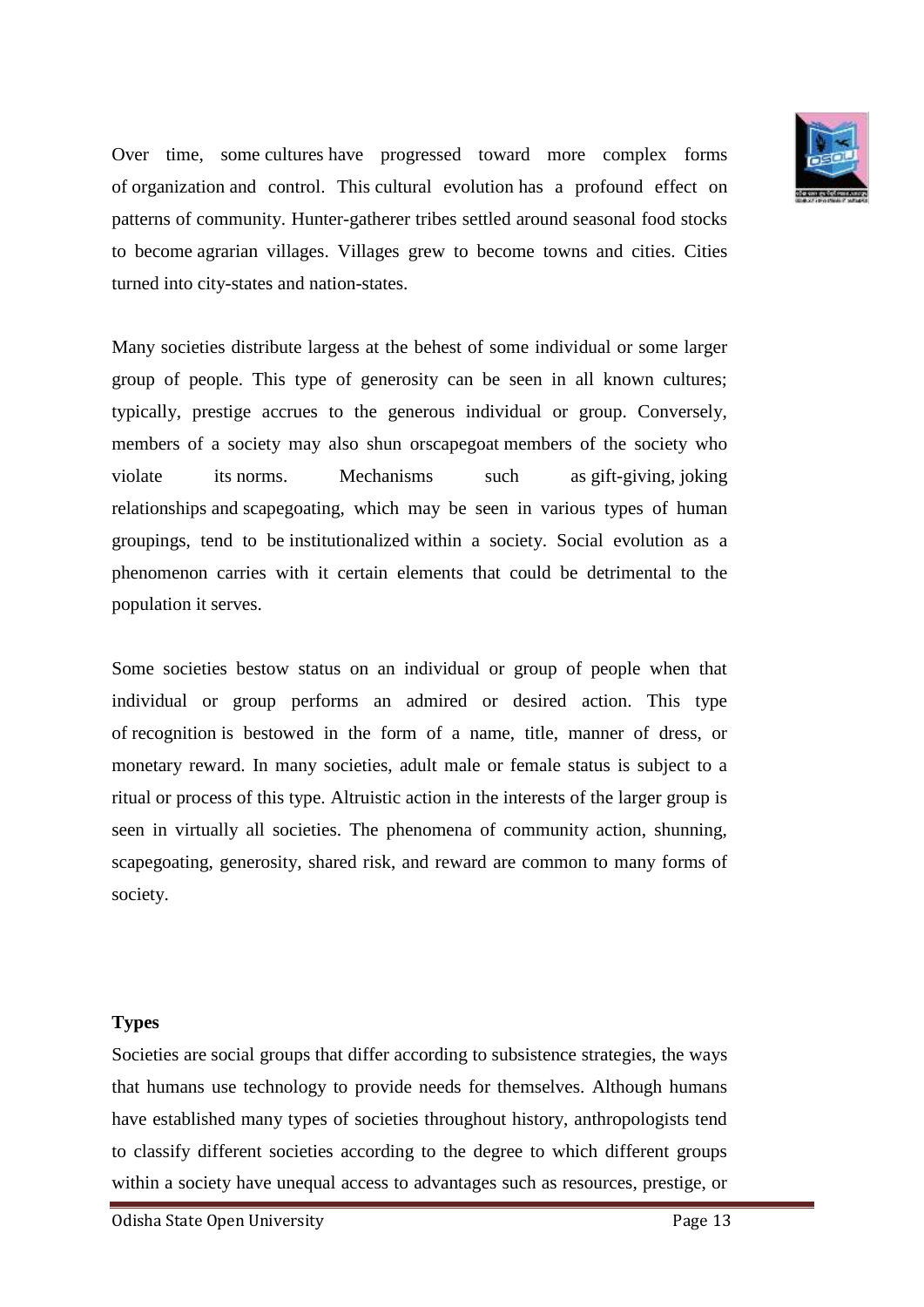

power. Virtually all societies have developed some degree of inequality among their people through the process of social stratification, the division of members of a society into levels with unequal wealth, prestige, or power. Sociologists place societies in three broad categories: [pre-industrial](https://en.wikipedia.org/wiki/Pre-industrial)[,industrial,](https://en.wikipedia.org/wiki/Industrial_society) and [post-industrial.](https://en.wikipedia.org/wiki/Postindustrial)

**Pre-industrial**: In a pre-industrial society, food production, which is carried out through the use of human and animal [labour,](https://en.wikipedia.org/wiki/Manual_labour) is the main economic activity. These societies can be subdivided according to their level of technology and their method of producing food. These subdivisions are hunting and gathering, pastoral, horticultural, agricultural, and feudal.

**Industrial**: Between the 15th and 16th centuries, a new economic system emerged that began to replace feudalism. [Capitalism](https://en.wikipedia.org/wiki/Capitalism) is marked by open competition in a free market, in which the means of production are privately owned. Europe's exploration of the Americas served as one impetus for the development of capitalism. The introduction of foreign metals, silks, and spices stimulated great commercial activity in European societies.

Industrial societies rely heavily on machines powered by fuels for the production of goods. This produced further dramatic increases in efficiency. The increased efficiency of production of the industrial revolution produced an even greater surplus than before. Now the surplus was not just agricultural goods, but also manufactured goods. This larger surplus caused all of the changes discussed earlier in the domestication revolution to become even more pronounced.

Once again, the population boomed. Increased productivity made more goods available to everyone. However, inequality became even greater than before. The breakup of agricultural-based feudal societies caused many people to leave the land and seek employment in cities. This created a great surplus of labour and gave capitalists plenty of labourers who could be hired for extremely low wages.

**Post-industrial**:Post-industrial societies are societies dominated by information, services, and high technology more than the production of goods. Advanced industrial societies are now seeing a shift toward an increase in service sectors over manufacturing and production. The United States is the first country to have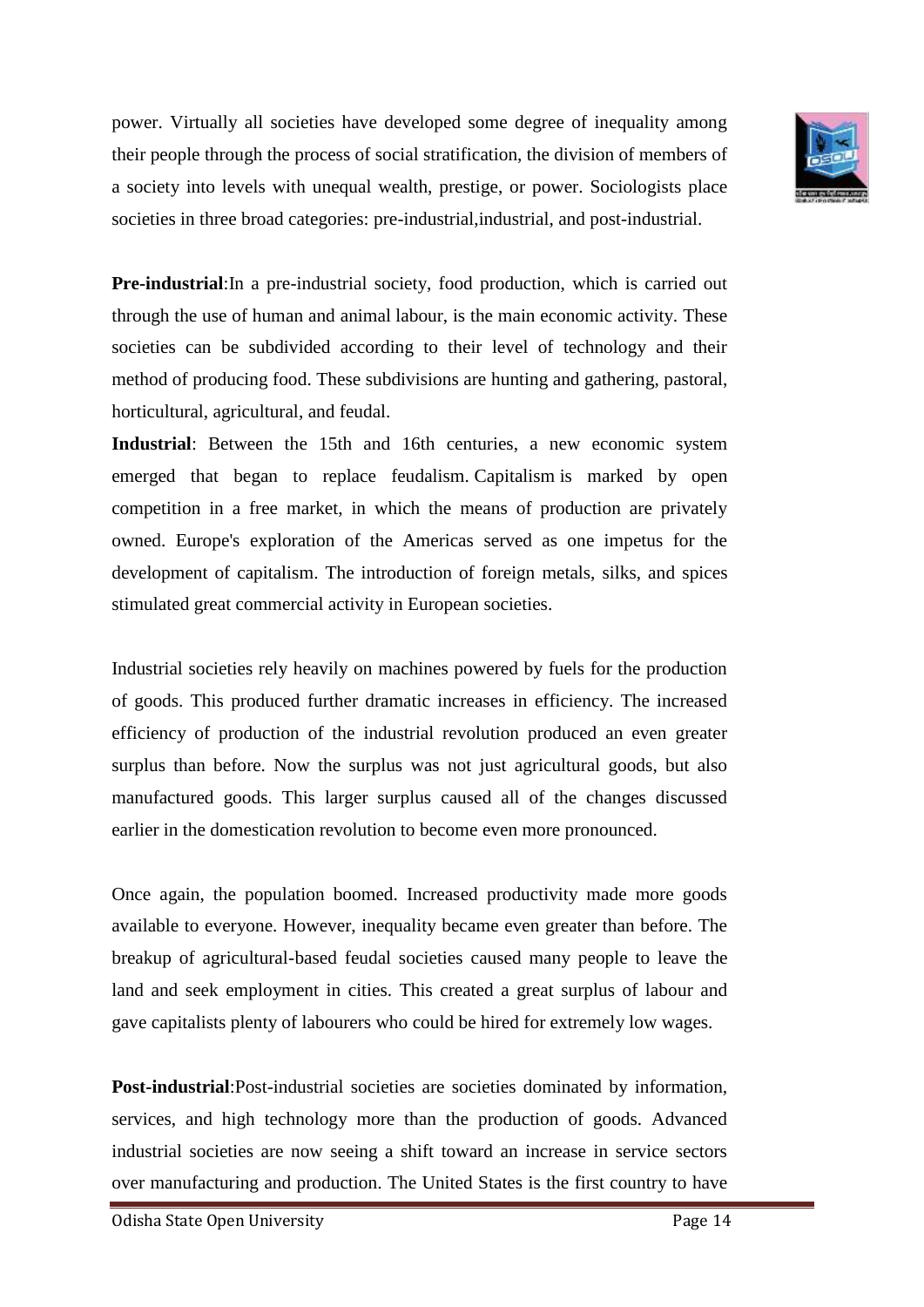over half of its work force employed in service industries. Service industries include government, research, education, health, sales, law, and banking.



## **Characteristics**

Some of the important characteristics of society are as follows:

A comprehensive understanding of society requires a thorough analysis of its characteristics. But the term society could be understood both from a narrower and broader sense. In a narrower sense society refers to a group of people but in a broader sense it refers to the whole human society. However, society has the following characteristics:

A society must have population. Without a group of people no society could be formed. Of course society refers not to a group of people but to a system of social relationships. But for the establishment of social relationships a group of people is necessary.This population is a self-perpetuating individual who reproduces itself through some sort of mating relationship. Hence it is the first requirement of society.

### (1) Likeness:

Likeness is the most important characteristic of society. Famous sociologist Maclver opines that society means likeness. Without a sense of likeness, there could be no mutual recognition of' belonging together' and therefore no society. This sense of likeness was found in early society on kinship and in modern societies the conditions of social likeness have broadened out into the principles of nationality.

Society consists of like bodied and likeminded individuals. Friendship intimacy and association of any kind would be impossible without likeness. It also helps in the understanding of one by the other.

### (2) Differences:

Along with likeness, differences are another important characteristic of society. Because society involves differences and it depends on it as much as on likeness. That is why Maclver opines that "primary likeness and secondary differences create the greatest of all institutions-the division of labour". Because differences is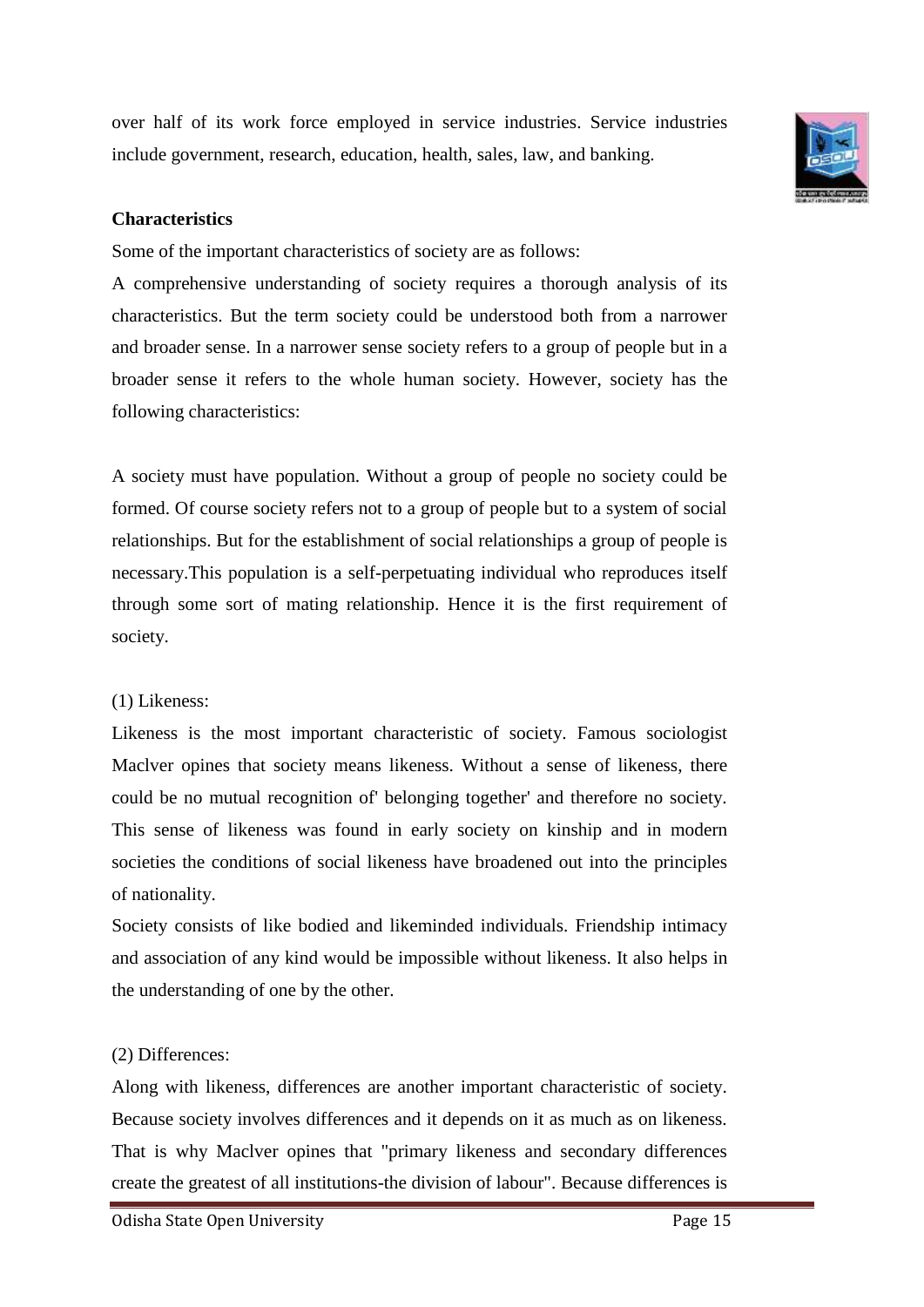



Interdependence is another important characteristic of society. This fact of interdependence is visible in every aspect of present day society. Famous Greek Philosopher, Aristotle remarked that 'Man is a social animal'. As a social animal he is dependent on others. The survival and well-being of each member is very much depended on this interdependence. No individual is self-sufficient.

He has to depend on others for food, shelter and security and for the fulfillment of many of his needs and necessities. With the advancement of society this degree of interdependence increases manifold. Family being the first society is based on the biological interdependence of the sexes. Not only individuals are interdependent but also the groups, communities and societies.

(4) Co-operation and Conflict:

Both co-operation and conflict are two another important characteristics of society. Because famous sociologist Maclver once remarked that "Society is Cooperation crossed by conflict". Co-operation is essentially essential for the formation of society. Without co-operation there can be no society. People can't maintain a happy life without co-operation. Family being the first society rests on co-operation. Co-operation avoids mutual destructiveness and results in economy in expenditure.

Like co-operation conflict is also necessary for society. Conflict acts as a cementingfactor for strengthening social relations. In a healthy and well developed society both co-operation and conflict co-exist. Because with the help of these two universal processes society is formed. Conflict makes co-operation

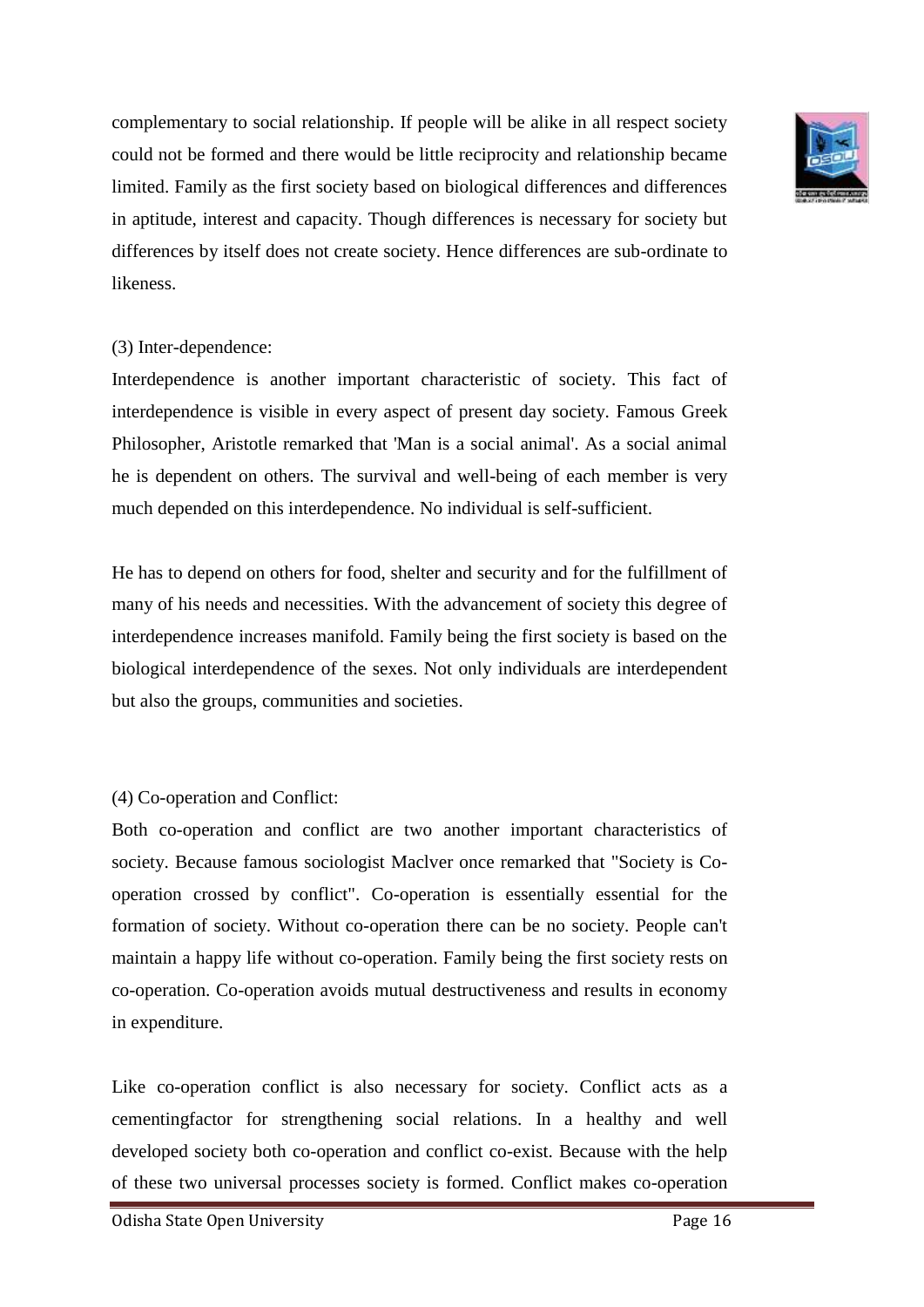meaningful. Conflict may be direct and indirect. However both are necessary for society.



## (5) Society is a network or web of social relationship:

Social relationships are the foundation of society. That is why famous sociologist Maclver remarked that society is a network of social relationship. Hence it is difficult to classify social relationships. But this social relationship is based on mutual awareness or recognition to which Cooley call we-feeling, Giddings call consciousness of kind and Thomas as common propensity. Without these social relationships no society could be formed.

As social relationships are abstract in nature so also the society is abstract in nature. Different kinds of social processes like co-operation, conflict constantly takes place in society. And the relationships established around these create society. Hence a network of social relationships which created among individuals constitutes society.

### (6) Permanent Nature:

Permanency is another important characteristic of society. It is not a temporary organization of individuals. Society continues to exist even after the death of individual members. Society is a coherent organization.

## (7) Society is Abstract:

Society is an abstract concept. As Maclver opines society is a web of social relationships. We can't see this relationship but we can feel it. Hence it is an abstract concept. Wright has rightly remarked that "society in essence means a state or condition, a relationship and is, therefore, necessarily an abstraction". Besides society consists of customs, traditions, folkways, mores and culture which are also abstract. Hence society is abstract in nature.

### (8) Society is Dynamic:

The very nature of society is dynamic and changeable. No society is static. Every society changes and changes continuously. Old customs, traditions, folkways, mores, values and institutions got changed and new customs and values takes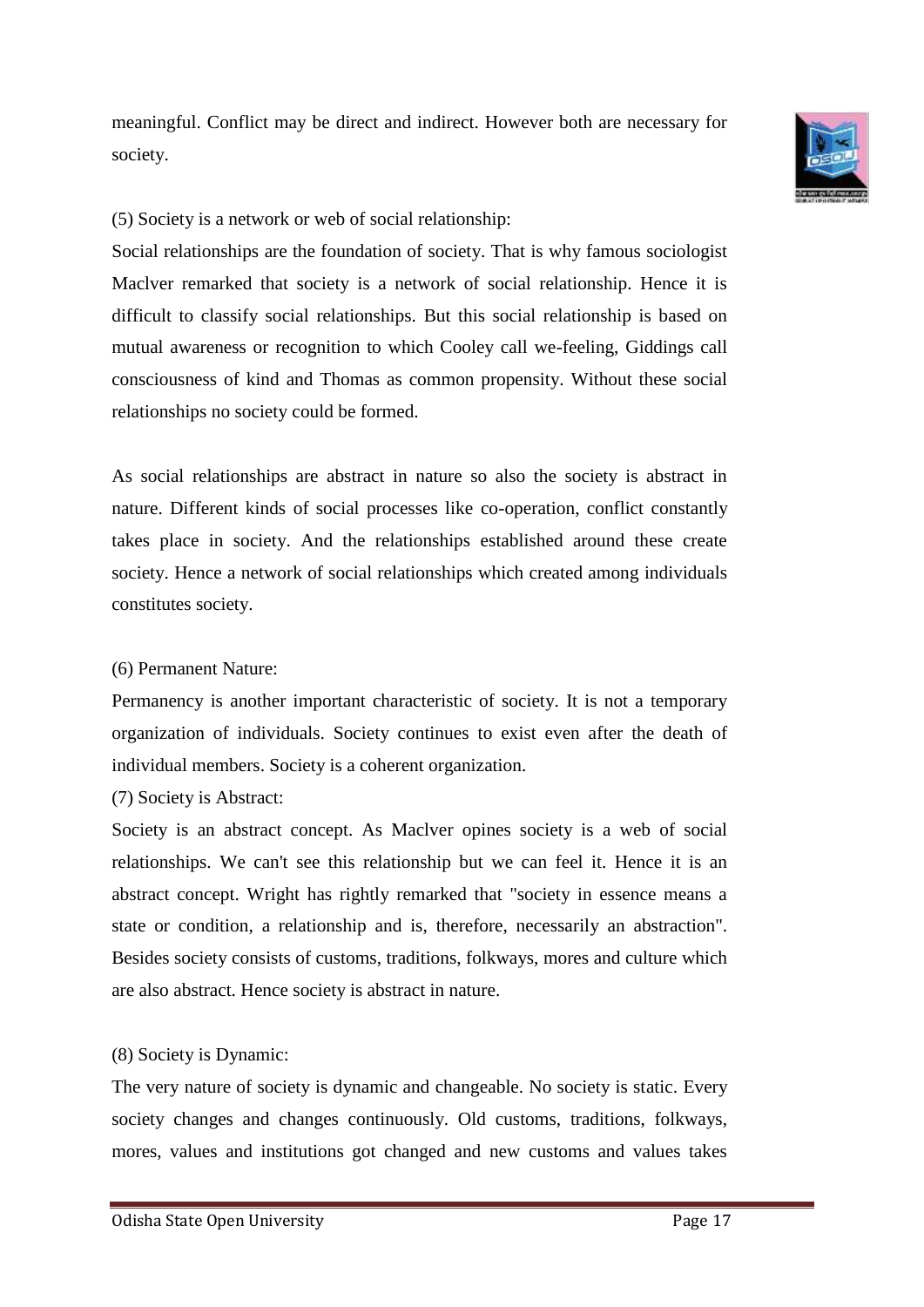place. Society changes from its traditional nature to modern nature. Hence it is one of the most important characteristic of society.



## (10) Comprehensive Culture:

Culture is another important characteristic of society. Each and every society has its own culture which distinguishes it from others. Culture is the way of life of the members of a society and includes their values, beliefs, art, morals etc. Hence culture is comprehensive because it fulfills the necessities of social life and is culturally self-sufficient. Besides, each and every society transmits its cultural pattern to the succeeding generations.

(11) Something more than mere collection of individuals:

No doubt society consists of individuals. But mere collection of individuals is not society. It is something more than that and something beyond the individual. Durkheim is right when he remarked that society is more than the sum of its parts i.e. individuals.

(12) Accommodation and Assimilation:

This two associative social process is also important for the smooth functioning and continuity of society. Hence it is also another characteristic of society.

## **1.4 NEED TO STUDY BUSINESS AND SOCIETY**

Business today is arguably the most dominant institution in the world. The term business refers here to any organization that is engaged in making a product or providing a service for a profit.Society, in its broadest sense, refers to human beings and to the social structures they collectively create. In a more specific sense, the term is used to refer to segments of humankind, such as members of a particular community, nation, or interest group. As a set of organizations created by humans, business is clearly a part of society. At the same time, it is also a distinct entity, separated from the rest of society by clear boundaries. Business is engaged in ongoing exchanges with its external environment across these dividing lines.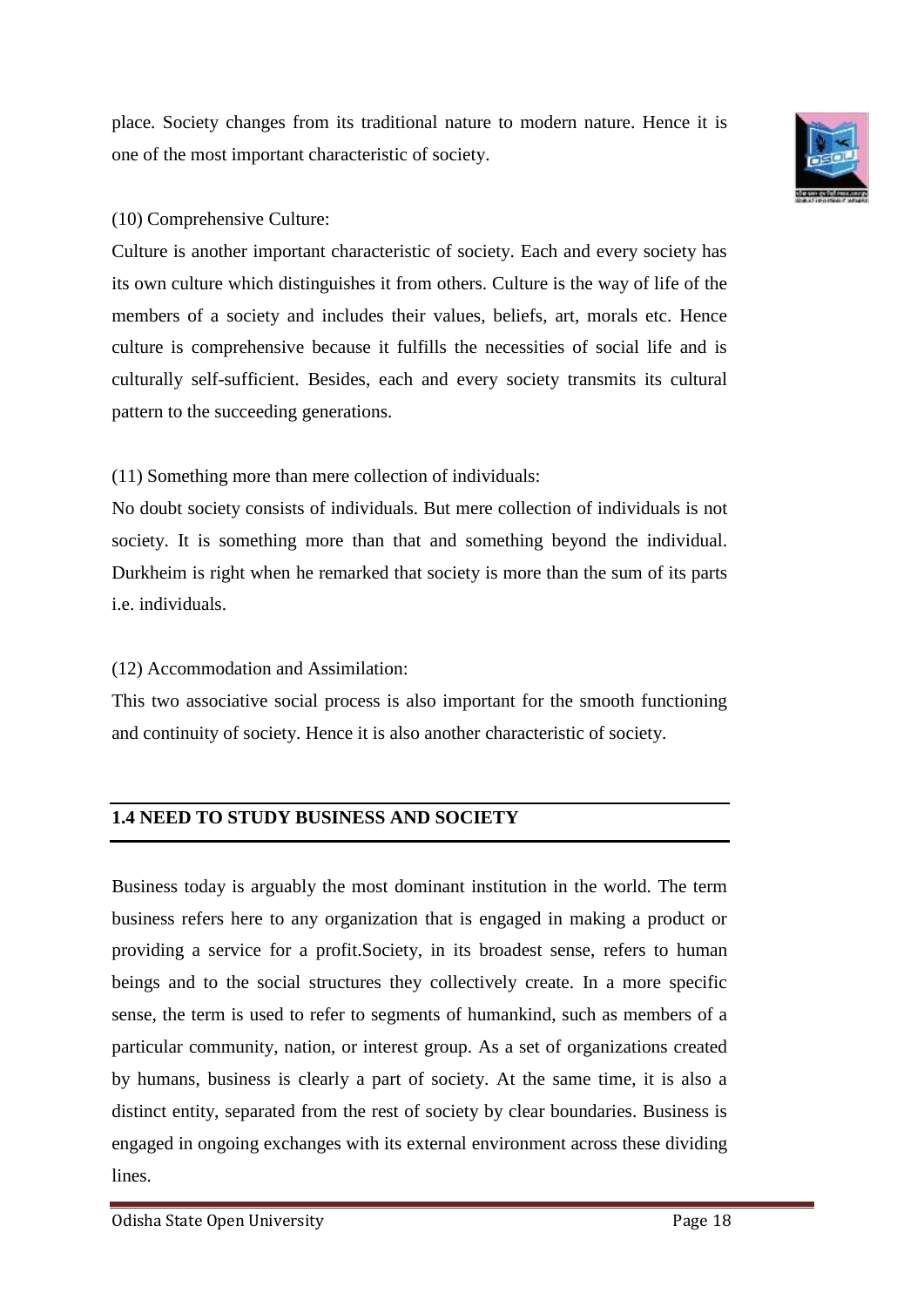

In the eyes of business owners during the  $19<sup>th</sup>$ century and the first half of the  $20<sup>th</sup>$ , their role was to produce goods and services and make as much money as possible for themselves and shareholders. The public's duty was to buy the goods and services. It was not until the 1960s that the traditional roles changed and "stakeholders," i.e., anyone who has a vested interest in any action a company takes, began to play an important role in the relationship between business and society. Today, that relationship continues to evolve toward a symbiotic partnership between business, government, and the broader society.

Most business leaders now take it for granted that companies have obligations to communities and private-sector interests beyond simply providing jobs and delivering goods or services. Laws regarding environmental and social issues, for the most part, are placing heightened demands on corporations to honor widely held social values, such as enforcing fairness in the workplace and controlling the degradation of natural resources. Moreover, at the dawn of the 21st century many in society expect businesses not only to comply with such regulations, but also to exceed the letter of the law, uphold high standards of ethics in all dealings, and invest a portion of their profits in socially constructive ventures or philanthropy behaviours that some have termed "corporate citizenship."

Identifying the role and responsibilities of business in society has been the quest and concern of many scholars for decades. In recent years the relationship between business and society had witnessed a massive transformation from the traditional classical view of business as profit maximizing economic agents to a more ethical outlook that analyzes the greater impact of business on society. A number of factors havecontributedin shaping the new relation between business and society. Globalization imposed tremendous pressure on businesses worldwide to enhance their global image. Rising power of consumers forced businesses to become more conscious of the destructive effect of their actions, adding to that the growing trend of ethical consumerism which imposes both an opportunity and a threat to businesses worldwide.

### **Business Ethics and Corporate Social Responsibility**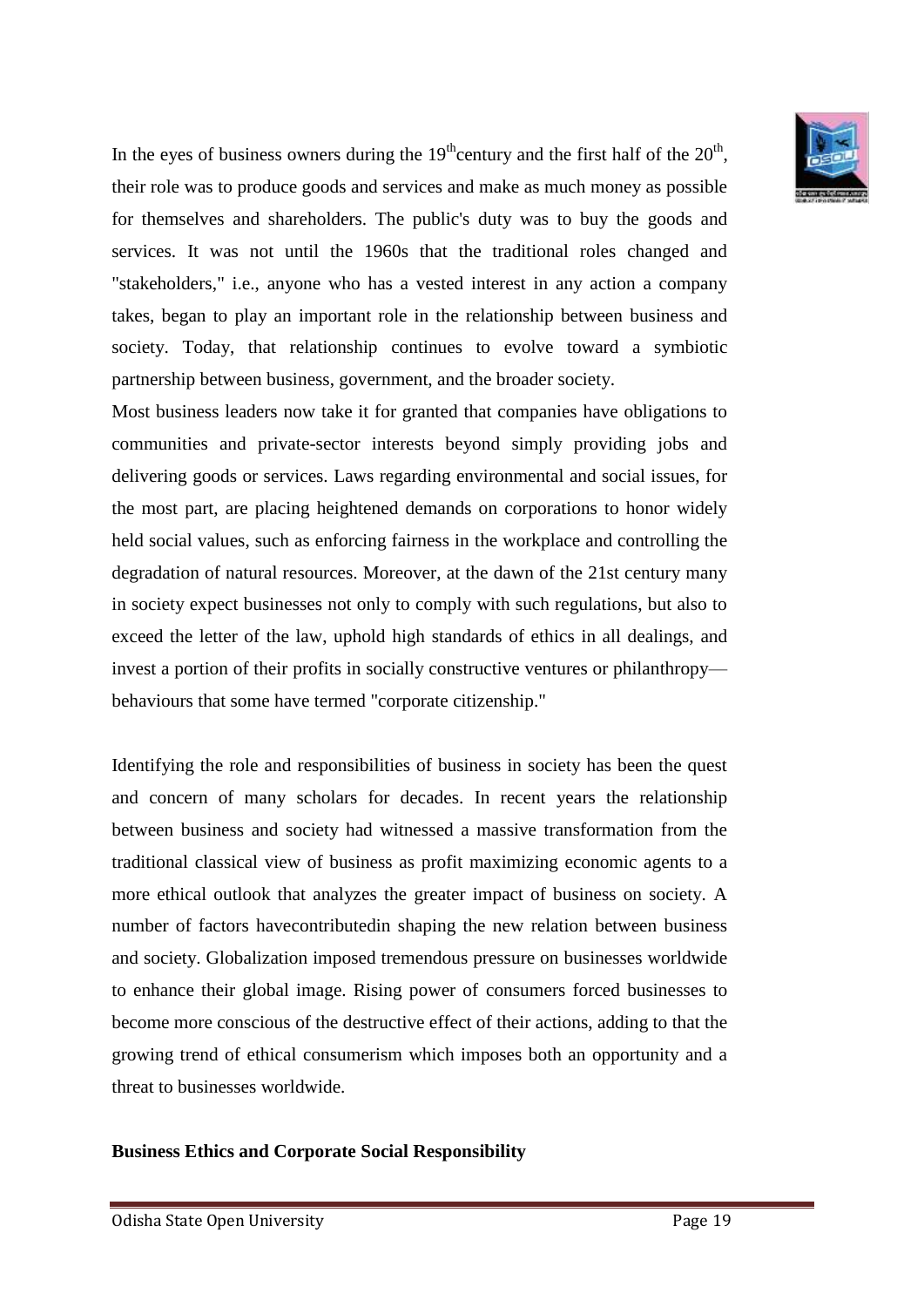Many notions such as Business Ethics, Corporate Philanthropy and Corporate Social Responsibility, are sometimes used interchangeably to describe the relation between business and society, although each has a different aim. Business ethics are the principles and standards that guide acceptable behavior in business organizations, whereas the extent of acceptability of business behaviour is determined by a variety of entities including customers, competitors, government regulators, interest groups, and the public, thus it relates to society's evaluation of an action as right or wrong. Common business problems such as defective products, bribery, and accounting fraud exist due to the lack of or decline in business ethics. Although the judgment on business actions is based on each individual's moral principles and values this ethical perception of business stresses on the fact that there has been a radical change in society's view of businesses.

Although the terms corporate social responsibility and business ethics are used interchangeably, they have different meanings; whereas corporate social responsibility (CSR) tries to analyze the extended socio-economic role of business in society. CSR is a broader concept in a sense that it is concerned-from a stakeholder perspective–with the impact of business's activities on society. Thus, CSR is a stakeholder oriented notion that focuses primarily on voluntary commitments of an organization regarding both its internal and external issues, which are determined by the business's understanding and acknowledgement of its moral responsibilities concerning the impact of its activities on society.

#### **The Dynamic Environment of Business**

The external environment of business is dynamic and ever changing. Businesses and their stakeholders do not interact in a vacuum. On the contrary, most companies operate in a swirl of social, ethical, global, political, ecological, and technological change that produces both opportunities and threats.These six dynamic forces powerfully shape the business and society relationship.

 Changing societal expectations. Everywhere around the world, society's expectations of business are changing. People increasingly expect business to be more responsible, believing companies should pay close attention to social issues and act as good citizens in society. New public issues constantly arise that require action. Increasingly, business is faced with the daunting task of balancing its

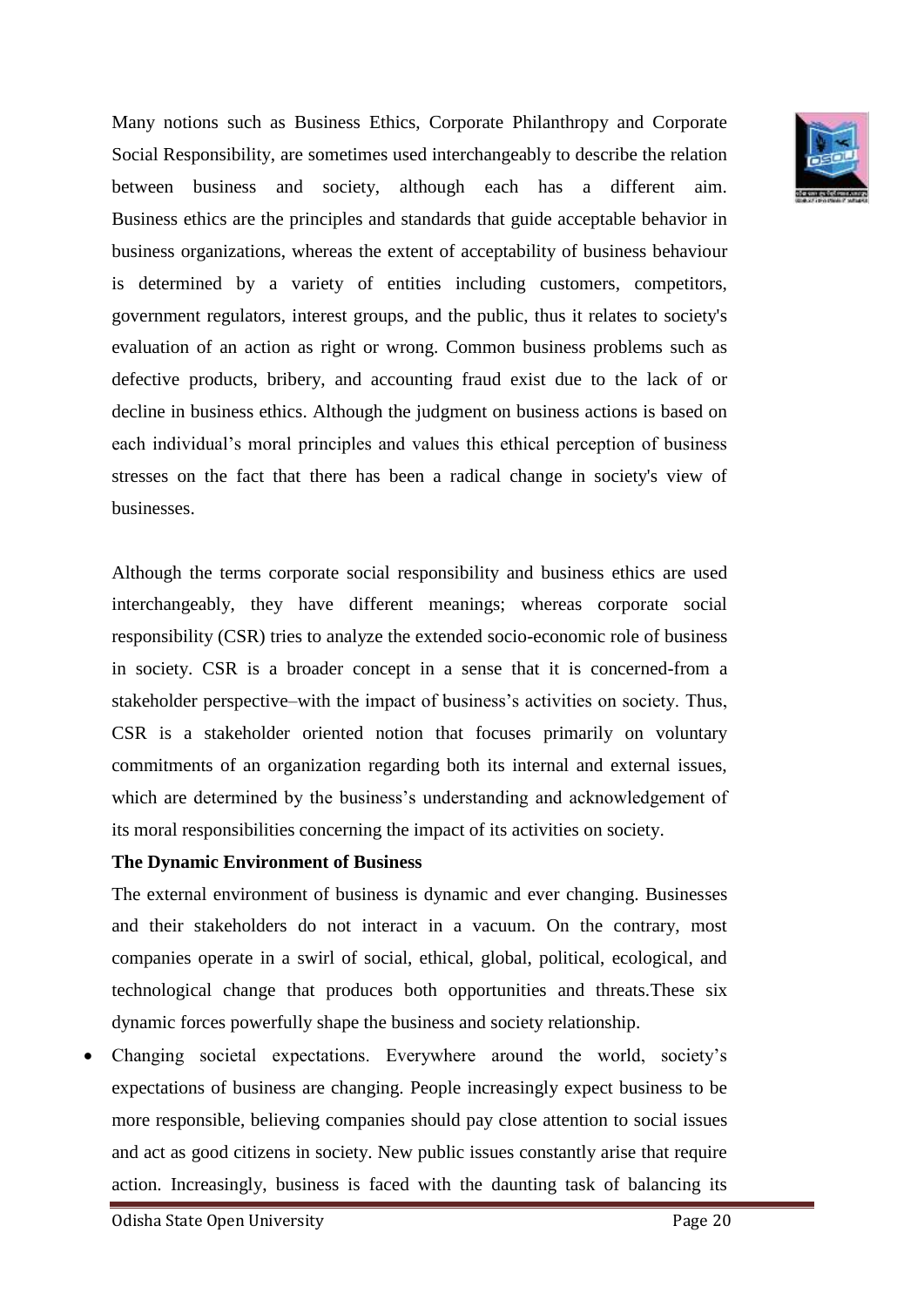

social, legal, and economic obligations, seeking to meet its commitments to multiple stakeholders. Modern businesses are increasingly exploring opportunities to act as social entrepreneurs often by focusing on those at the bottom of the pyramid.

- Growing emphasis on ethical reasoning and actions. The public also expects business to be ethical and wants corporate managers to apply ethical principles or values—in other words, guidelines about what is right and wrong, fair and unfair, and morally correct—when they make business decisions. Fair employment practices, concern for consumer safety, contribution to the welfare of the community, and human rights protection around the world have become more prominent and important. Business has created ethics programs to help ensure that employees are aware of these issues and act in accordance with ethical standards.
- Globalization. We live in an increasingly integrated world economy, characterized by the unceasing movement of goods, services, and capital across national borders. Large transnational corporations do business in scores of countries. Products and services people buy every day in the United States or Germany may have come from Indonesia, Haiti, or Mexico. Today, economic forces truly play out on a global stage. A financial crisis on Wall Street can quickly impact economies around the world. Societal issues—such as the race to find a cure for HIV/AIDS, the movement for women's equality, or the demands of citizens everywhere for full access to the Internet—also cut across national boundaries. Environmental issues, such as ozone depletion and species extinction, affect all communities. Globalization challenges business to integrate their financial, social, and environmental performance.
- Evolving government regulations and business response. The role of government has changed dramatically in many nations in recent decades. Governments around the world have enacted a myriad of new policies that have profoundly constrained how business is allowed to operate. Government regulation of business periodically becomes tighter, then looser, much as a pendulum swings back and forth. Because of the dynamic nature of this force, business has developed various strategies to influence elected officials and government regulators at federal, state, and local levels. Business managers understand the opportunities that may arise from active participation in the political process.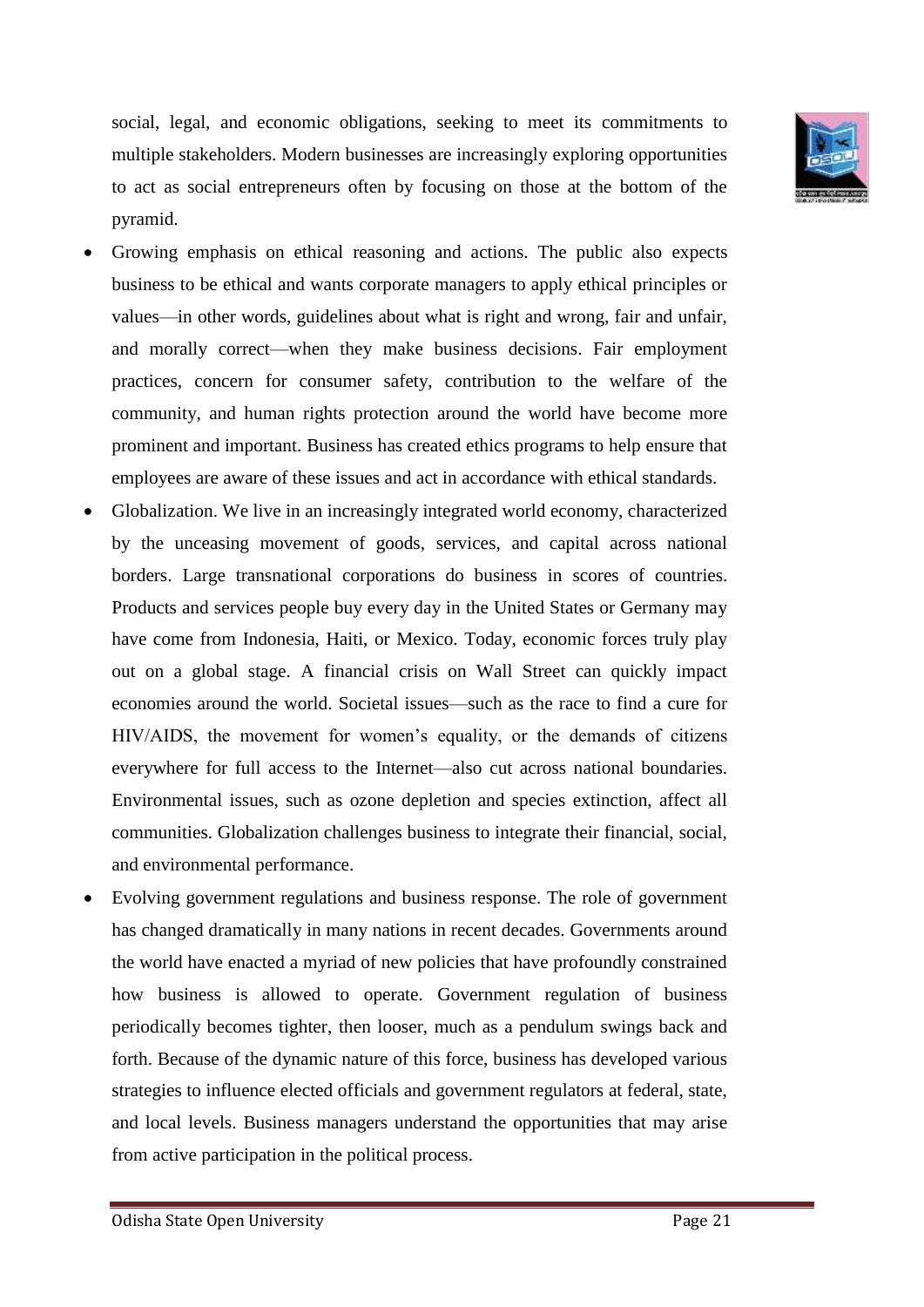

- Dynamic natural environment. All interactions between business and society occur within a finite natural ecosystem. Humans share a single planet, and many of our resources—oil, coal, and gas, for example—are nonrenewable. Once used, they are gone forever. Other resources, like clean water, timber, and fish, are renewable, but only if humans use them sustainably, not taking more than can be naturally replenished. Climate change now threatens all nations. The relentless demands of human society, in many arenas, have already exceeded the carrying capacity of the Earth's ecosystem. The state of the Earth's resources and changing attitudes about the natural environment powerfully impact the business–society relationship.
- Explosion of new technology and innovation. Technology is one of the most dramatic and powerful forces affecting business and society. New technological innovations harness the human imagination to create new machines, processes, and software that address the needs, problems, and concerns of modern society. In recent years, the pace of technological change has increased enormously. From genetically modified foods to social networking via the Internet, from nanotechnology to wireless communications, change keeps coming. The extent and pace of technological innovation pose massive challenges for business, and sometimes government, as they seek to manage various privacy, security, and intellectual property issues embedded in this dynamic force.

Impact of global economic growth on societies around the world

One of the key drivers of globalization is international economic development. It is a highly dynamic process. Through millions of daily decisions that we, as business leaders are making, business, trade and commerce are driving global economic integration. Countries and their populations – as consumers, employees, investors and citizens – are being brought into rapid participation in global economic activity and growth. The scale

of these trends is massive. To take one example, at a global, macroeconomic level, it is estimated that more than one billion people have been able to afford to buy a manufactured product for the first time over the past ten years or so.

#### **What are societies' expectations?**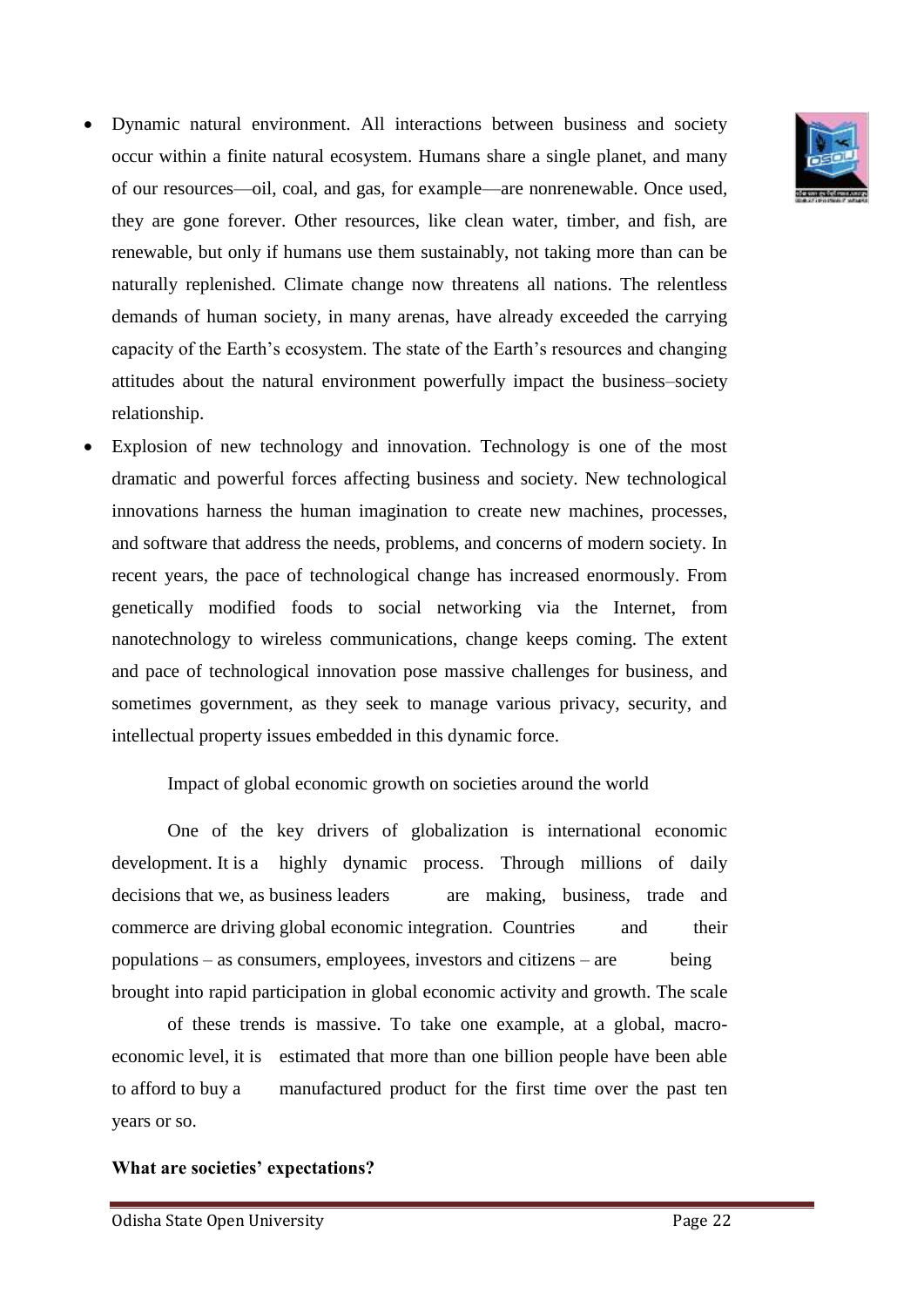Perceptions of what companies are contributing to societies vary around the world. A survey reported in *Financial Times* in June 2005 found that "to Chinese consumers, the hallmark of a socially responsible company is safe, high quality products. For Germans, it is secure employment. In South Africa what mattered most is a company's contribution to social needs such as healthcare and education".



## **1.5 SOCIAL RESPONSIBILITY OF BUSINESS**

[Social responsibility](http://www.investopedia.com/video/play/what-corporate-social-responsibility/) is the idea that businesses should balance profit-making activities with activities that benefit society; it involves developing businesses with a positive relationship to the society in which they operate. The International Organization for Standardization (ISO) emphasizes that the relationship to the society and environment in which businesses operate is "a critical factor in their ability to continue to operate effectively. It is also increasingly being used as a measure of their overall performance."

The social responsibility of [business](http://kalyan-city.blogspot.com/2011/03/what-is-business-meaning-definitions.html) means various obligations or responsibilities or duties that a business-organization has towards the society within which it exists and operates from.Generally, the social responsibility of business comprises of certain duties towards entities, which are depicted and listed below.

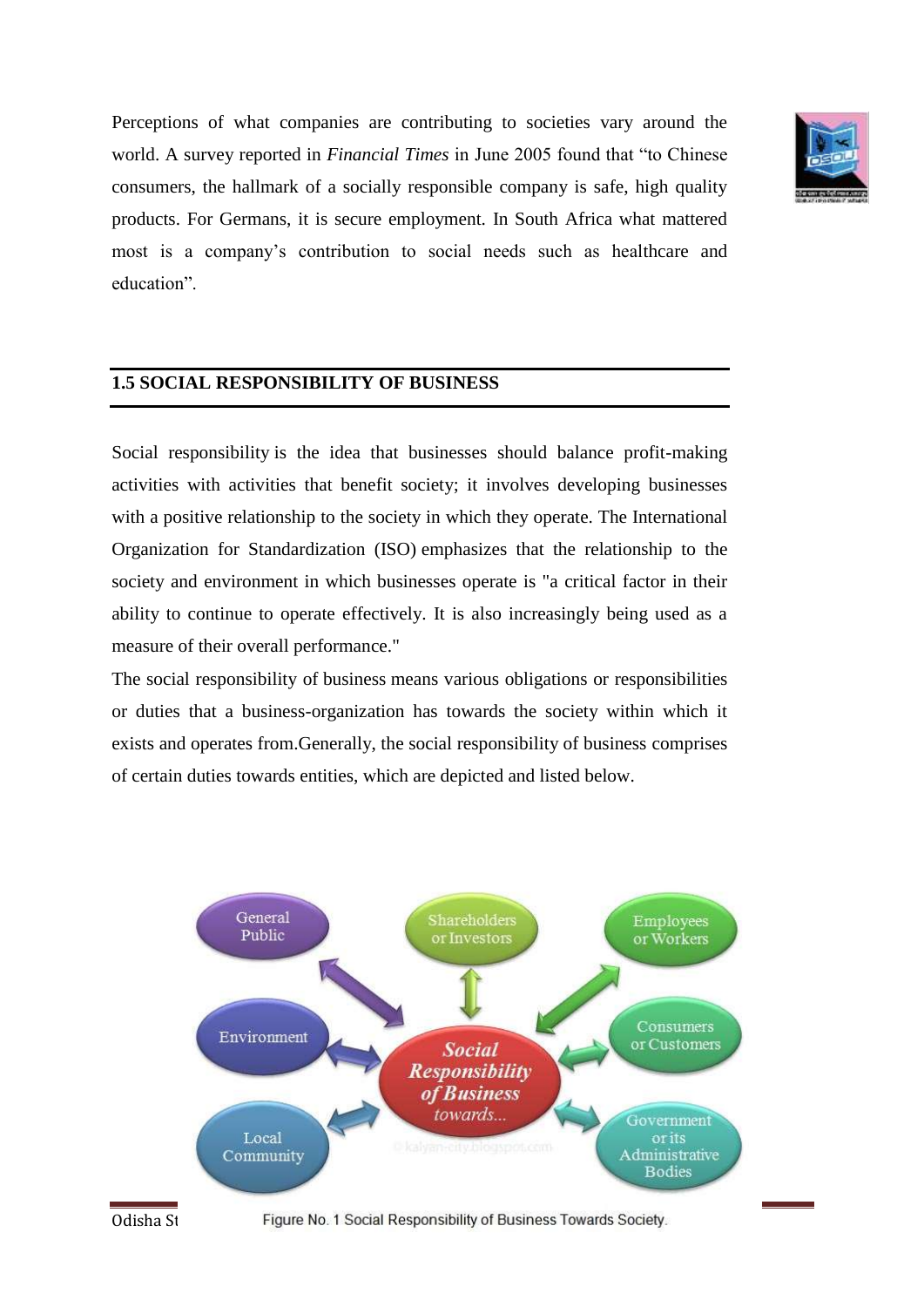- 1. Shareholders or investors who contribute funds for business.
- 2. Employees and others that make up its personnel.
- 3. Consumers or customers who consume and/or use its outputs (products and/or services).
- 4. Government and local administrative bodies that regulate its commercial activities in their jurisdictions.
- 5. Members of a local community who are either directly or indirectly influenced by its activities in their area.
- 6. Surrounding environment of a location from it operates.
- 7. The general public that makes up a big part of society. The social responsibility of business comprises of the following obligations:
- 1. A business must give a proper dividend to its shareholders or investors.
- 2. It must provide fair wages and salaries with good working conditions.
- 3. It must provide a regular supply of good quality goods and/or services to its consumers/customers at reasonable prices.
- 4. It must abide by all government rules and regulations, supports its businessrelated policies and should pay fair taxes without keeping any delays or dues.
- 5. It must also contribute in betterment of a local community by doing generous activities like building schools, colleges, hospitals, etc.
- 6. It must take immense care to see that its activities neither directly nor indirectly create havoc on the vitality of its surrounding environment.
- 7. It should maintain a stringent policy to curb or control pollution in regard to contamination of air, water, land, sound and radiation leakages. Here, to do so, it must hire experienced professional individuals who are experts in their respective fields.
- 8. It should also offer social-welfare services to the general public.

The core objectives of social responsibility of business are as follows:

1. It is a concept that implies a business must operate (function) with a firm mindset to protect and promote the interest and welfare of society.

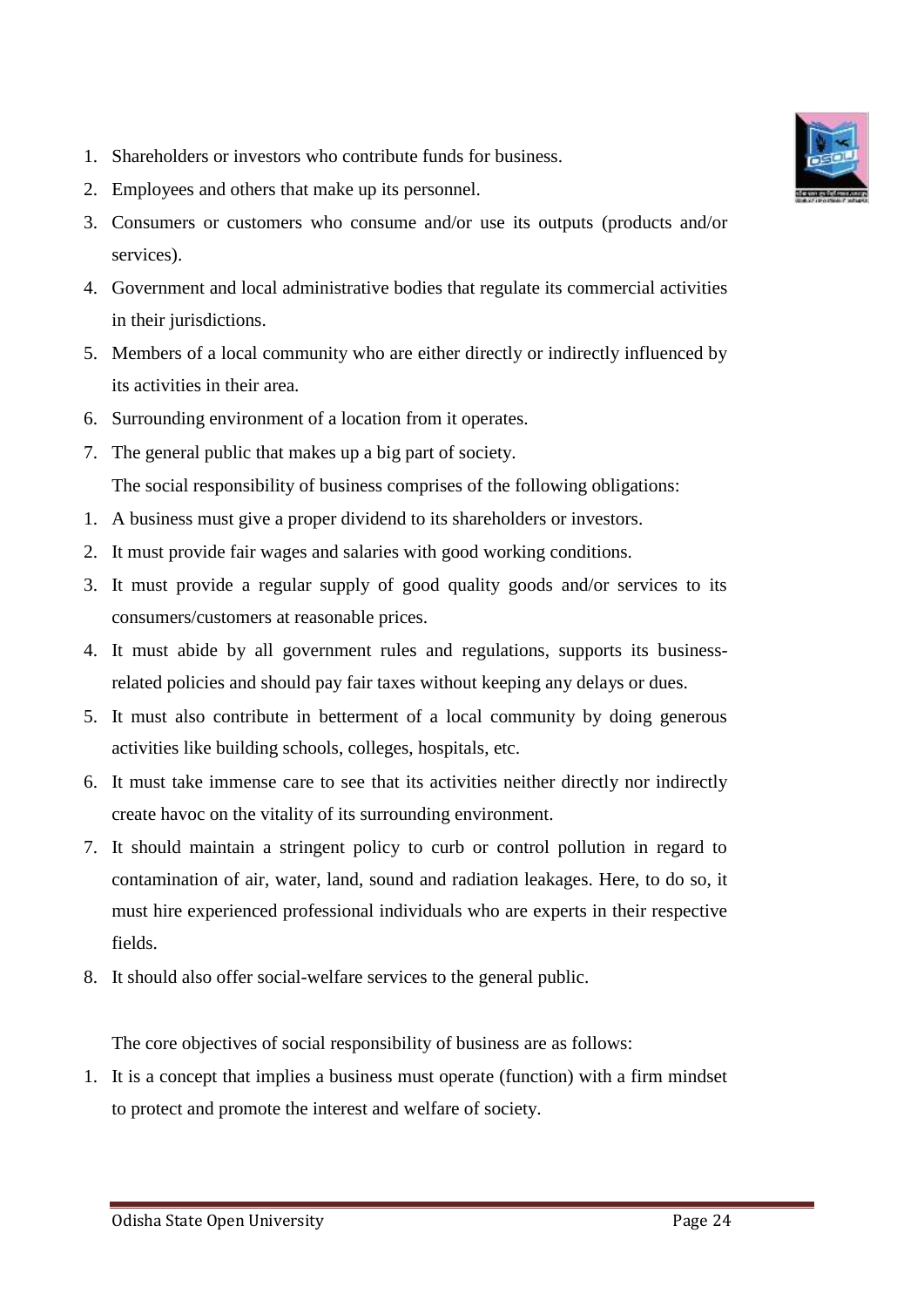

- 2. Profit (earned through any means) must not be its only highest objective else contributions made for betterment and progress of a society must also be given a prime importance.
- 3. It must honestly fulfill its social responsibilities in regard to the welfare of society in which it operates and whose resources  $\&$  infrastructures it makes use of to earn huge profits.
- 4. It should never neglect (avoid) its responsibilities towards society in which it flourishes.

Now let's discuss how the survival, growth and success of business are linked and dependent on sincere execution of its social responsibilities.

## **1. Shareholders or investors**

Social responsibility of business towards its shareholders or investors is most important of all other obligations.

If a business satisfies its funders, they are likely to invest more money in a project. As a result, more funds will flow in and the same can be utilized to modernize, expand and diversify the existing activities on a larger scale. Happy financiers can fulfill the rising demand of funds needed for its growth and expansion.

### **2. Personnel**

Social responsibility of business towards its personnel is important because they are the wheels of an organization. Without their support, the commercial institution simply can't function or operate.

If a business takes care of the needs of its human resource (for e.g. of office staff, employees, workers, etc.) wisely, it will boost the motivation and working spirit within an organization. A happy employee usually gives his best to the organization in terms of quality [labor](http://kalyan-city.blogspot.com/2010/11/what-is-labour-and-labourer-meaning-and.html) and timely output than an unsatisfied one. A pleasant working environment helps in improving the efficiency and productivity of working people. A good remuneration policy attracts new talented professionals who can further contribute in its growth and expansion.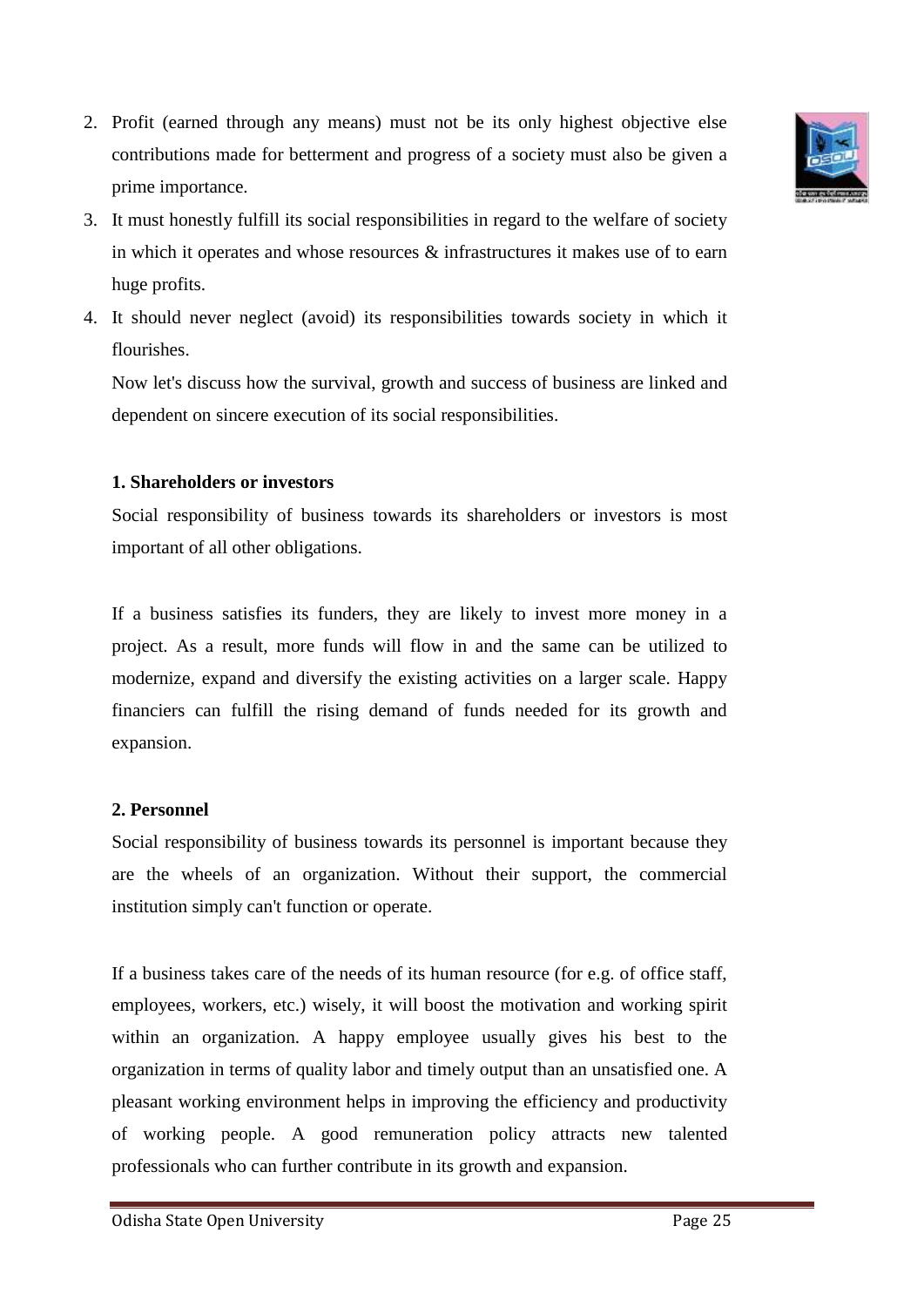

Thus, if personnel are satisfied, then they will work together very hard and aid in increasing the production, sales and profit.

### **3. Consumers or customers**

Social responsibility of business towards its consumers or customers matters a lot from sales and profit point of view. Its success is directly dependents on their level of satisfaction. Higher their rate of satisfaction greater is the chances to succeed.

If a business rolls out good-quality products and/or delivers better quality services that too at reasonable prices, then it is natural to attract lots of customers. If the quality-price ratio is maintained well and consumers get worth for their money spend, this will surely satisfy them. In a long run, customer loyalty and retention will grow, and this will ultimately lead to profitability.

## **4. Government**

Social responsibility of business towards government's regulatory bodies or agencies is quite sensitive from the license's point of view. If permission is not granted or revoked abruptly, it can result in huge losses to an organization. Therefore, compliance in this regard is necessary.

Furthermore, a business must also function within the demarcation of rules and policies as formulated from time to time by the government of state or nation. It should respect laws and abide by all established regulations while performing within the jurisdiction of state.

Some examples of activities a business can do in this regard:

- Licensing an organization,
- Seeking permissions wherever necessary,
- Paying fair taxes on time,
- Following labor, environmental and other laws, etc.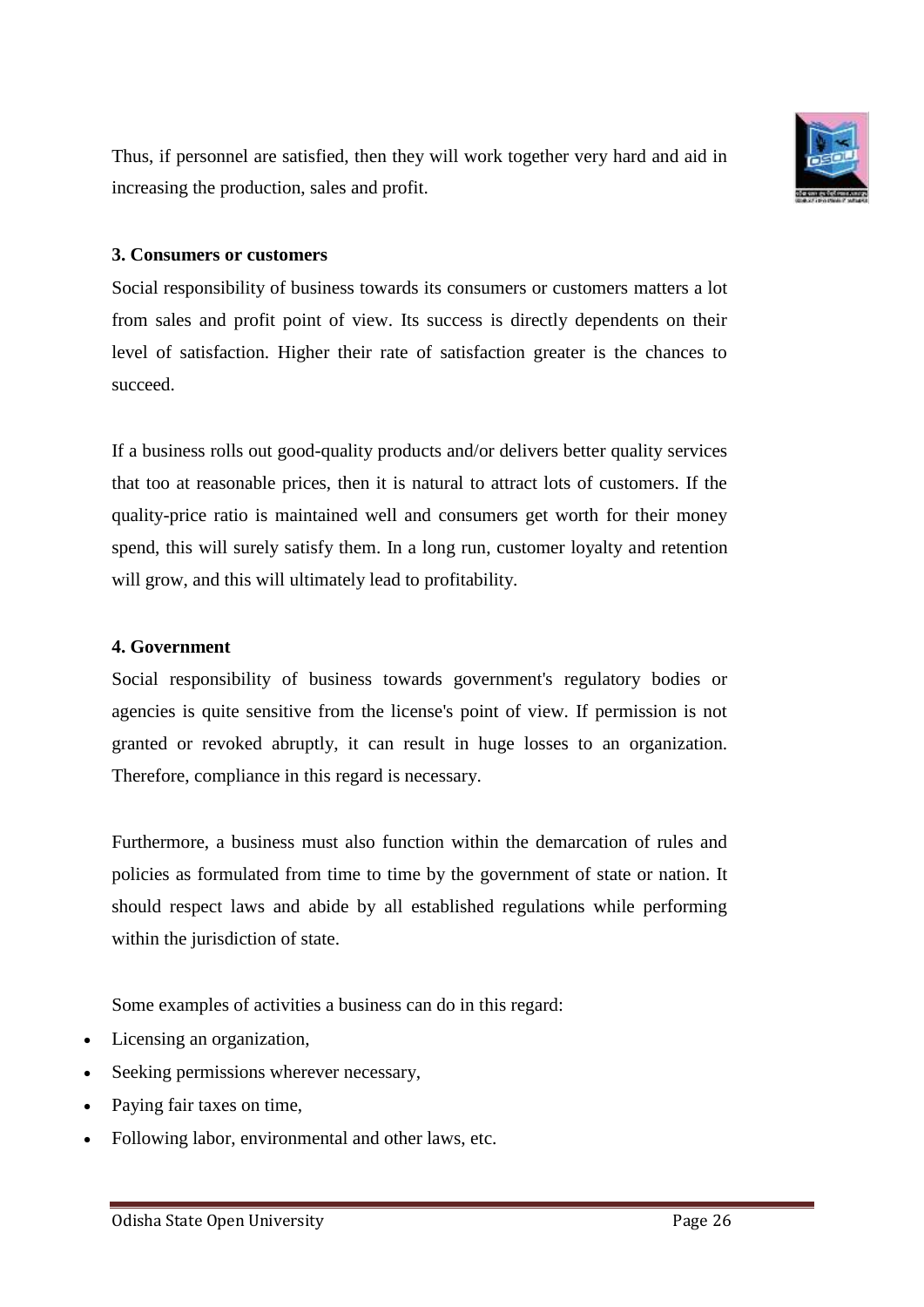If laws are respected and followed, it creates goodwill of business in eyes of authorities. Overall, if a government is satisfied it will make favorable commercial policies, which will ultimately open new opportunities and finally benefit the organization sooner or later.



Therefore, satisfaction of government and local administrative bodies is equally important for legal continuation of business.

## **5. Local community**

Social responsibility of business towards the local community of its established area is significant. This is essential for smooth functioning of its activities without any agitations or hindrances.

A business has a responsibility towards the local community besides which it is established and operates from. Industrial activities carried out in a local-area affect the lives of many people who reside in and around it. So, as a compensation for their hardship, an organization must do something or other to alleviate the intensity of suffering.

As a service to the local community, a business can build:

- A trust-run hospital or health center for local patients,
- A primary and secondary school for local children,
- A diploma and degree college for local students,
- An employment center for recruiting skilled local people, etc.

Such activities to some-extend may satisfy the people that make local community and hence their changes of agitations against an establishment are greatly reduced. This will ensure the longevity of a business in a long run.

### **6. Environment**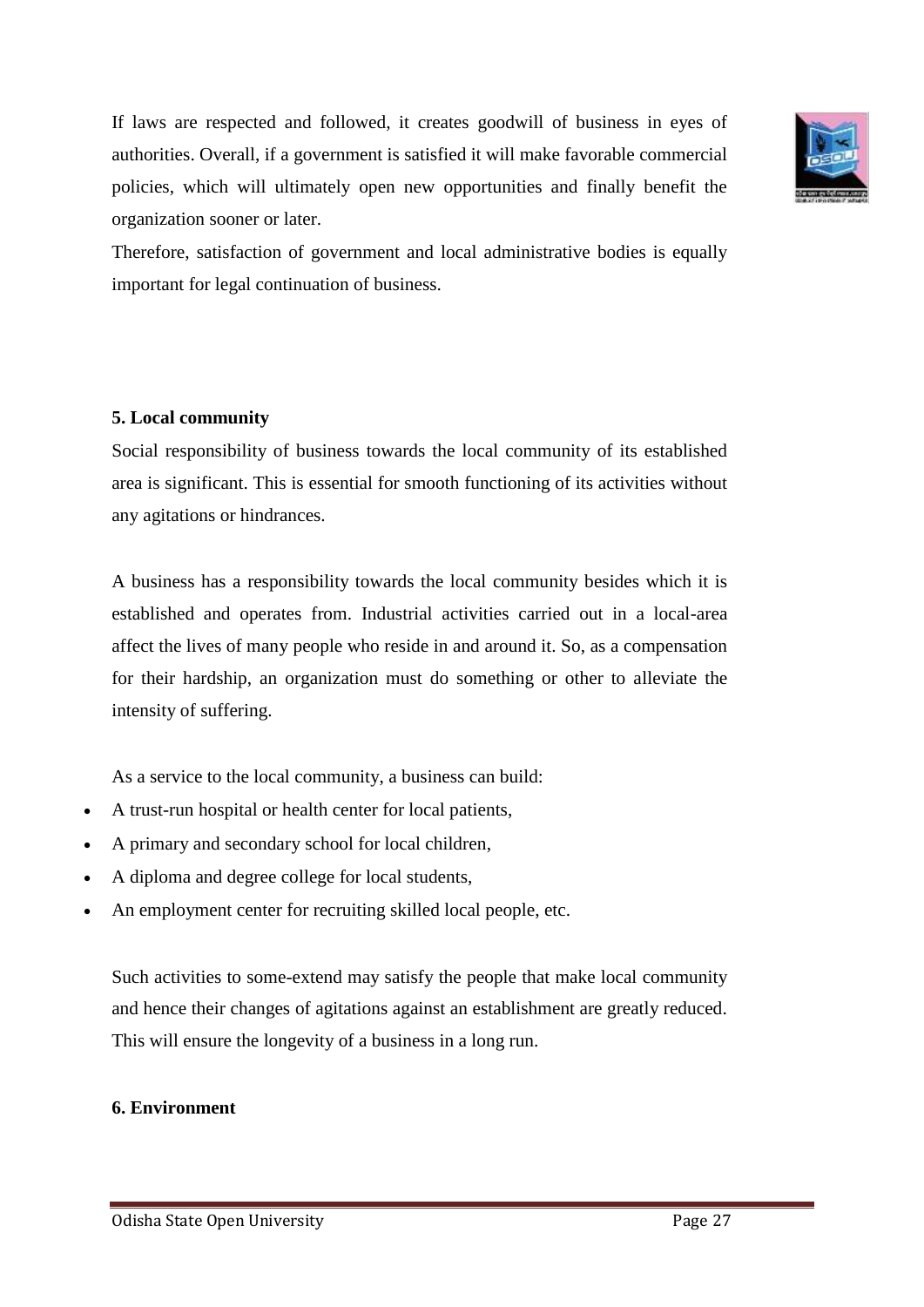Social responsibility of business with respect to its surrounding environment can't be sidelined at any cost. It must show a keen interest to safeguard and not harm the vitality of the nature.



A business must take enough care to check that its activities don't create a negative impact on the environment. For example, dumping of industrial wastes without proper treatment must be strictly avoided. Guidelines as stipulated in the environmental laws must be sincerely followed. Lives of all living beings are impacted either positively or negatively depending on how well their surrounding environment is maintained (naturally or artificially). Humans also are no exception to this. In other words, health of an environment influences the health of our society.

Hence, environmental safety must not be an option else a top priority of every business.

## **7. Public**

Finally, social responsibility of business in general can also contribute to make the lives of people a little better.

Some examples of services towards public include:

- Building and maintaining devotional or spiritual places and gardens for people,
- Sponsoring the education of poor meritorious students,
- Organizing events for a social cause, etc.

Such philanthropic actions create a goodwill or fame for the business-organization in the psyche of general public, which though slowly but ultimately pay off in a due course of time.

The world is recognizing the importance of social responsibility of business.

Social responsibility in business or *corporate social responsibility* (CSR) pertains to people and organizations behaving and conducting business ethically and with sensitivity towards social, cultural, economic, and environmental issues. Striving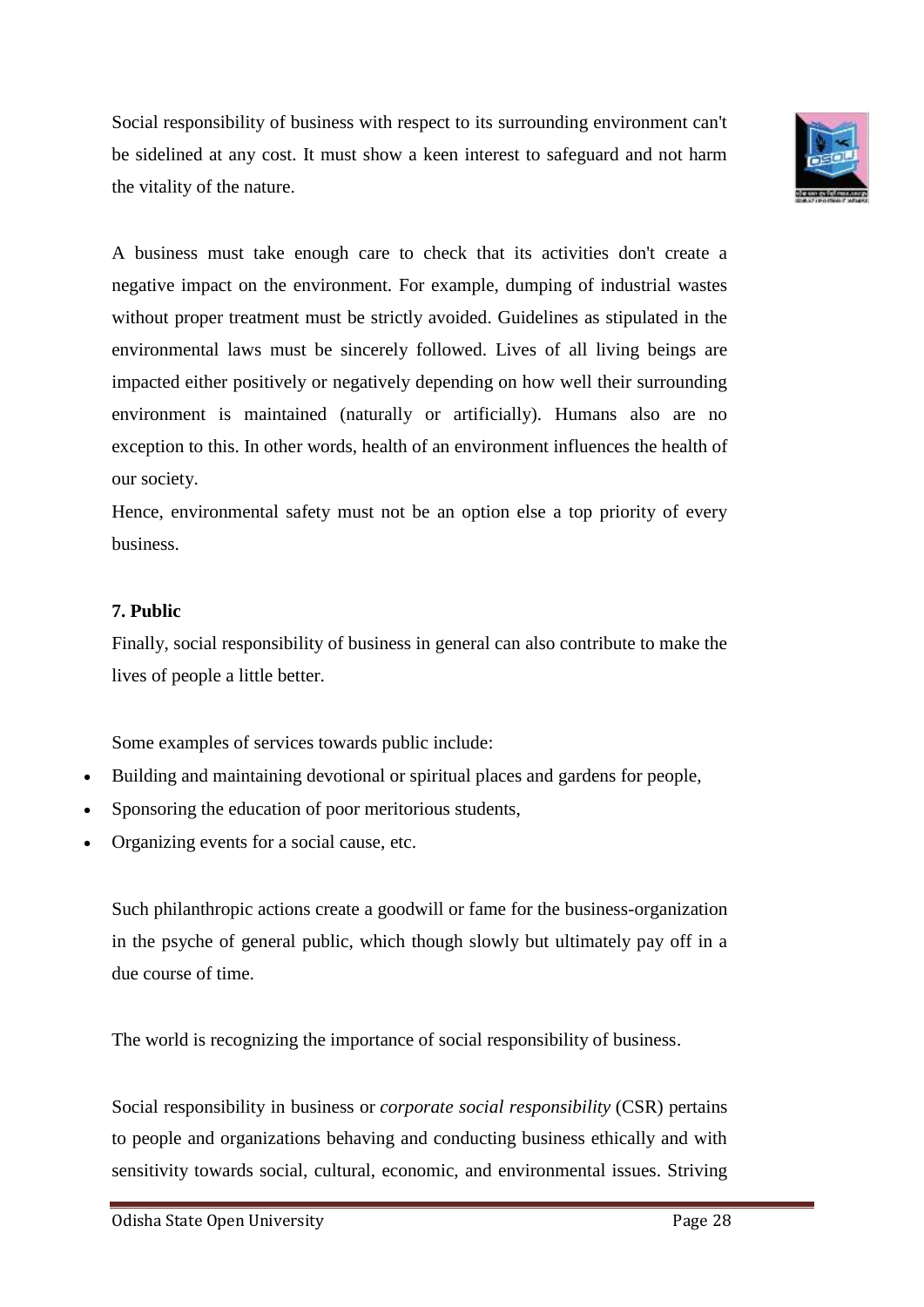for social responsibility helps individuals, organizations, and governments have a positive impact on development, business, and society.



Social responsibility means that individuals and companies have a duty to act in the best interests of their environments and society as a whole. Social responsibility as it applies to business is known as [corporate social](http://www.investopedia.com/terms/c/corp-social-responsibility.asp)  [responsibility](http://www.investopedia.com/terms/c/corp-social-responsibility.asp) (CSR). Many companies, such as those with "green" policies, have made social responsibility an integral part of their [business models.](http://www.investopedia.com/terms/b/businessmodel.asp)

Additionally, some investors use a company's social responsibility, or lack thereof, as an investment criterion. As such, a dedication to social responsibility can actually turn into profits, as the idea inspires investors to invest and consumers to purchase goods and services from the company. Put simply, social responsibility helps companies develop a good reputation.

### **Benefits of corporate social responsibility**

Corporate social responsibility (CSR) offers a number of direct business benefits.

### **Responsible business reputation**

Building a reputation as a responsible business will give you a competitive advantage. Companies often favour suppliers who have responsible policies. This is because it can have a positive impact on how they are seen by their customers. Some customers don't just prefer to deal with responsible companies, but insist on it.

### **Reducing costs**

Reducing resource use, waste and emissions doesn't just help the environment it saves you money too. It's not difficult to cut utility bills and waste disposal costs and you can bring immediate cash benefits.

### **Advantages of corporate social responsibility**

Other business benefits of CSR include:

A good reputation makes it easier to **recruit employees**.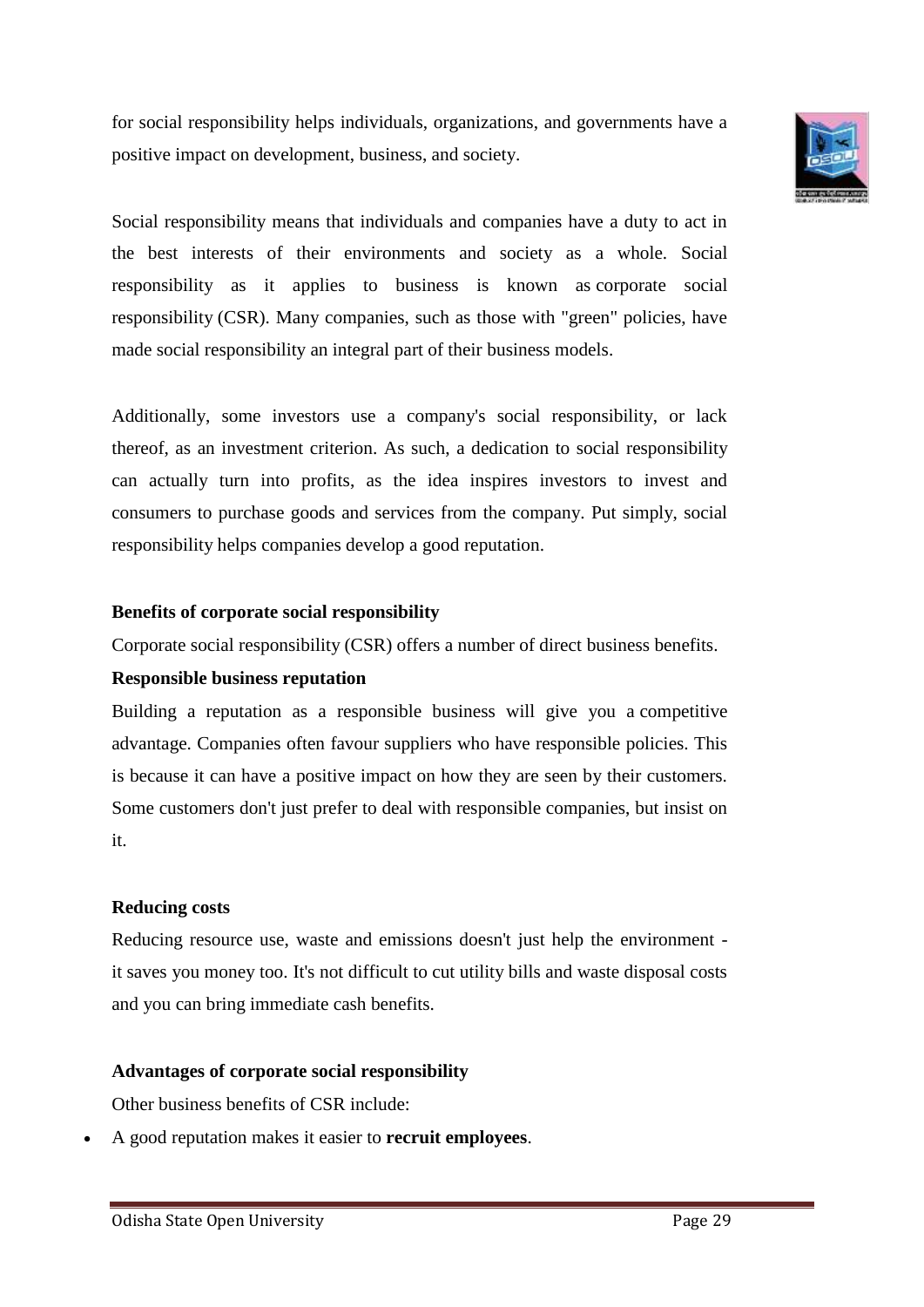

- CSR will help you **retain staff**. Employees may be motivated stay longer, reducing the costs and disruption of recruitment and retraining.
- Employees are better motivated and **staff productivity** will increase.
- CSR helps ensure you **comply with regulatory requirements**.
- Activities such as involvement with the local community are ideal opportunities to generate **positive press coverage**.
- Good relationships with **local authorities** make doing business easier.
- Understanding the wider impact of your business can present opportunities to **develop new products and services**.
- CSR can make you more competitive and reduces the risk of sudden damage to your reputation (and sales). You may find it easier to **access finance** as investors are more willing to back a reputable business.

# **1.6 LET'S SUM UP**

Business firms are organizations that are engaged in making a product or providing a service for a profit. Society, in its broadest sense, refers to human beings and to the social structures they collectively create. Business is part of society and engages in ongoing exchanges with its external environment. Together, business and society form an interactive social system in which the actions of each profoundly influence the other. According to the stakeholder theory of the firm, the purpose of the modern corporation is to create value for all of its stakeholders. To survive, all companies must make a profit for their owners. However, they also create many other kinds of value as well for their employees, customers, communities, and others. For both practical and ethical reasons, corporations must take all stakeholders' interests into account. Every business firm has economic and social relationships with others in society. Some are intended, some unintended; some are positive, others negative. Stakeholders are all those who affect, or are affected by, the actions of the firm. Some have a market relationship with the company, and others have a nonmarket relationship with it; some stakeholders are internal, and others are external. Stakeholders often have multiple interests and can exercise their economic, political, and other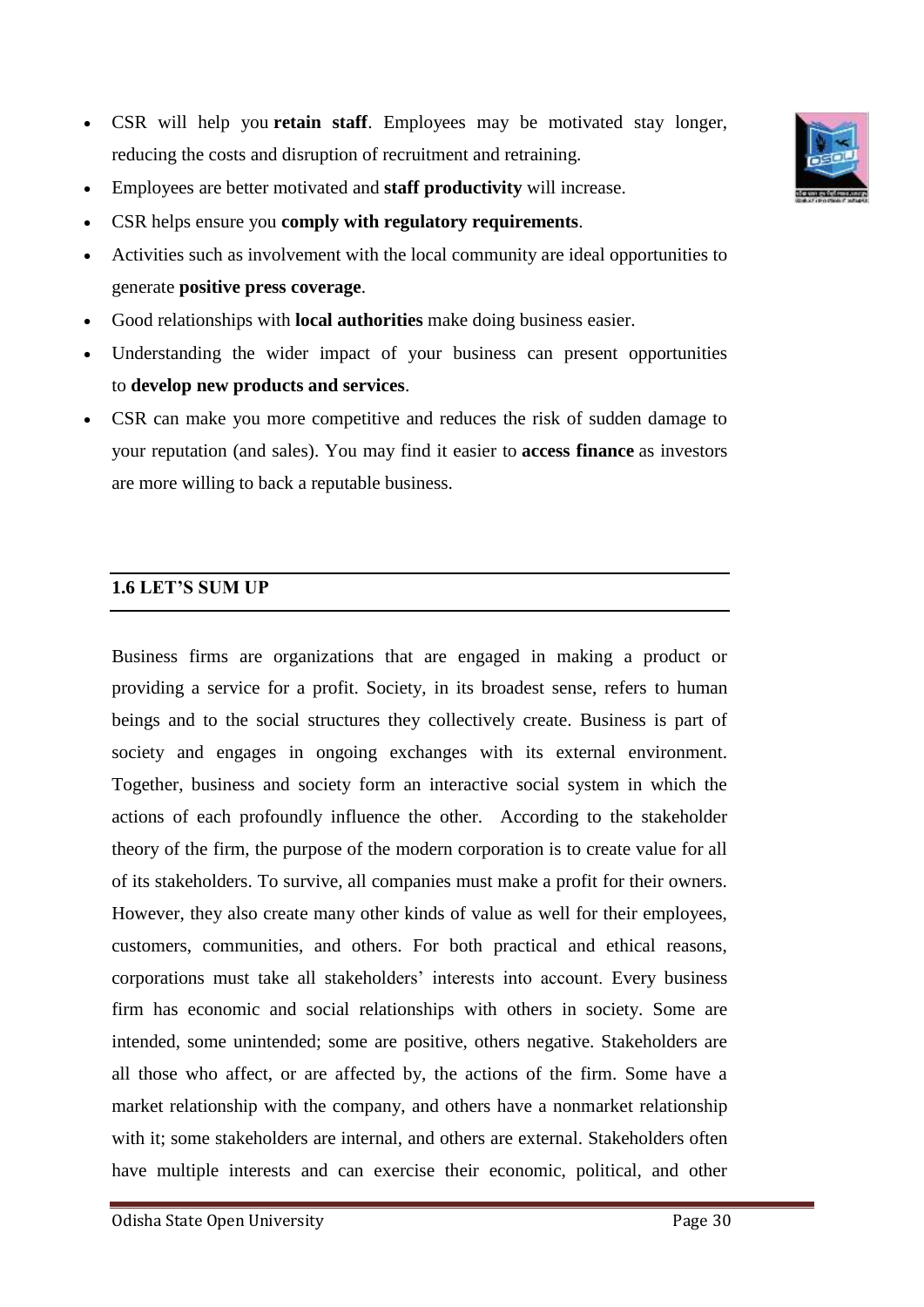

powers in ways that benefit or challenge the organization. Stakeholders may also act independently or create coalitions to influence the company. Stakeholder mapping is a technique for graphically representing stakeholders' relationship to an issue facing a firm. Modern corporations have developed a range of boundarycrossing departments and offices to manage interactions with market and nonmarket stakeholders. The organization of the corporation's boundary-spanning functions is complex. Most companies have many departments specifically charged with interacting with stakeholders. A number of broad forces shape the relationship between business and society. These include changing societal and ethical expectations; redefinition of the role of government; a dynamic global economy; ecological and natural resource concerns; and the transformational role of technology and innovation. To deal effectively with these changes, corporate strategy must address the expectations of all of the company's stakeholders.

### **1.7 KEY TERMS**

Profitability, Sustainable, Society, Wages, Goods, Services, Business, Environment, Workplace, Good practice, Shareholders, Community, Corporate, Stakeholders, Obligations, Globalization, Entrepreneurs, Culture, Ethics, Perception, Welfare.

### **1.8 SELF-ASSESSMENT QUESTIONS**

Q.1 Discuss the inseparable relationship between business and society

Q.2 Which statement is not correct about the business-society interdependence?

- A) Business is a part of society
- B) Business is separated from the rest of society by clear boundaries
- C) Business activities impact other activities in society
- D) Actions by governments rarely significantly affect business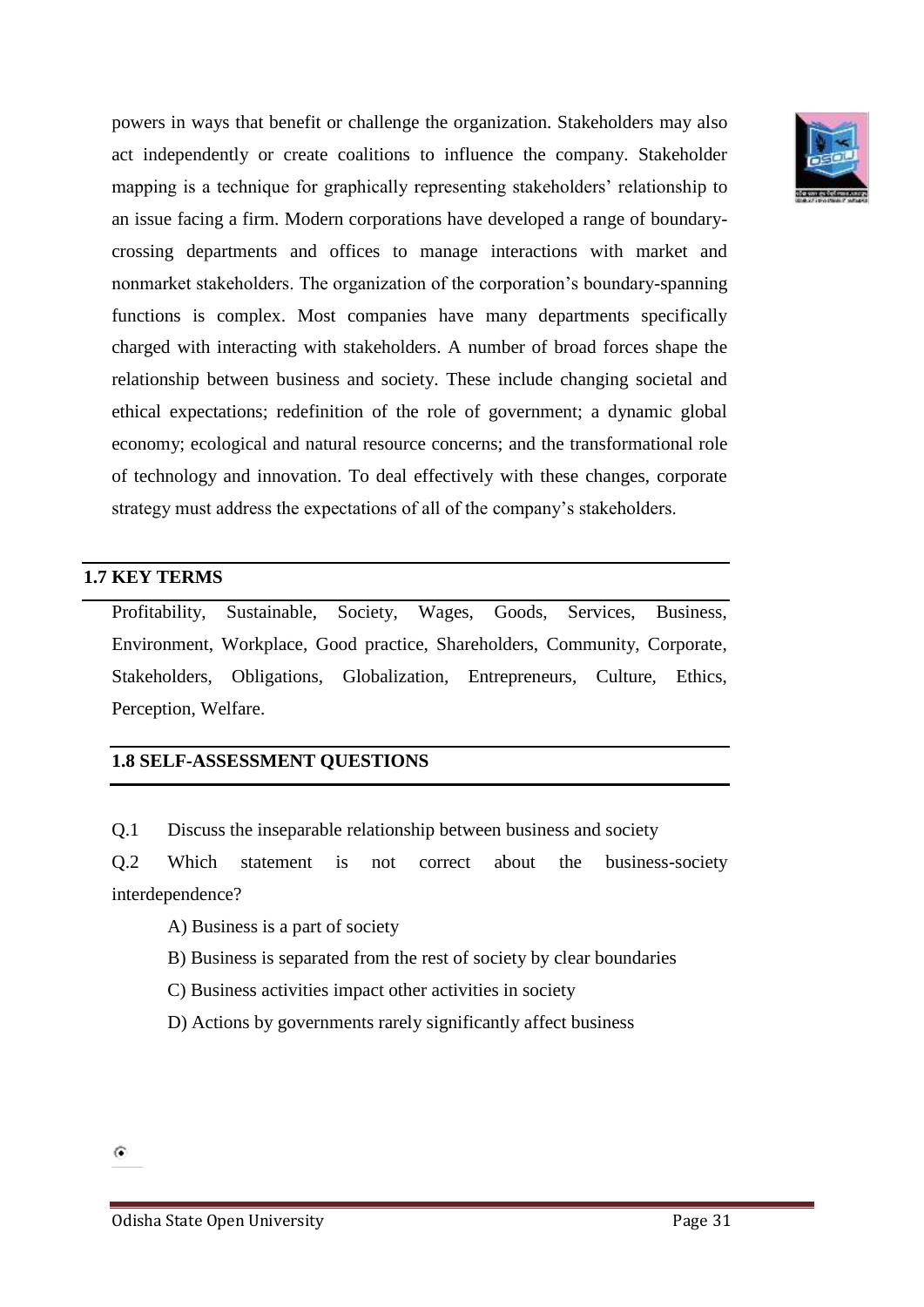### **1.9 FURTHER READINGS**



Das Gupta, Ananda. Ethics, Business and Society, Sage Publishing.

Beauchamp, Tom L. *Case Studies in Business, Society, and Ethics.* 4th ed. Englewood Cliffs, NJ: Prentice Hall, 1997.

*Business and Society Review,* quarterly.

Castro, Barry, ed. *Business and Society: A Reader in the History, Sociology, and Ethics of Business.* New York: Oxford University Press, 1996.

Freeman, R. Edward. *Strategic Management: A Stakeholder Approach.* Marshfield, Massachusetts: Pitman, 1984.

Hood, John M. *The Heroic Enterprise: Business and the Common Good.* New York: The Free Press, 1996.

Miller, William H. "Citizenship: A Competitive Asset." *Industry Week,* 17 August 1998.

## **1.10 MODEL QUESTIONS**

Q.1 Discuss the relationship between business and society.

Q.2 The major responsibility of a board of directors is to protect the interests of

a. society b. stakeholders c. stockholders d. management

Q.3 Write a note on corporate citizenship, social responsibility, responsiveness, and performance.

Q.4 How would you define business' social responsibility to achieve sustainability for both natural environment and society?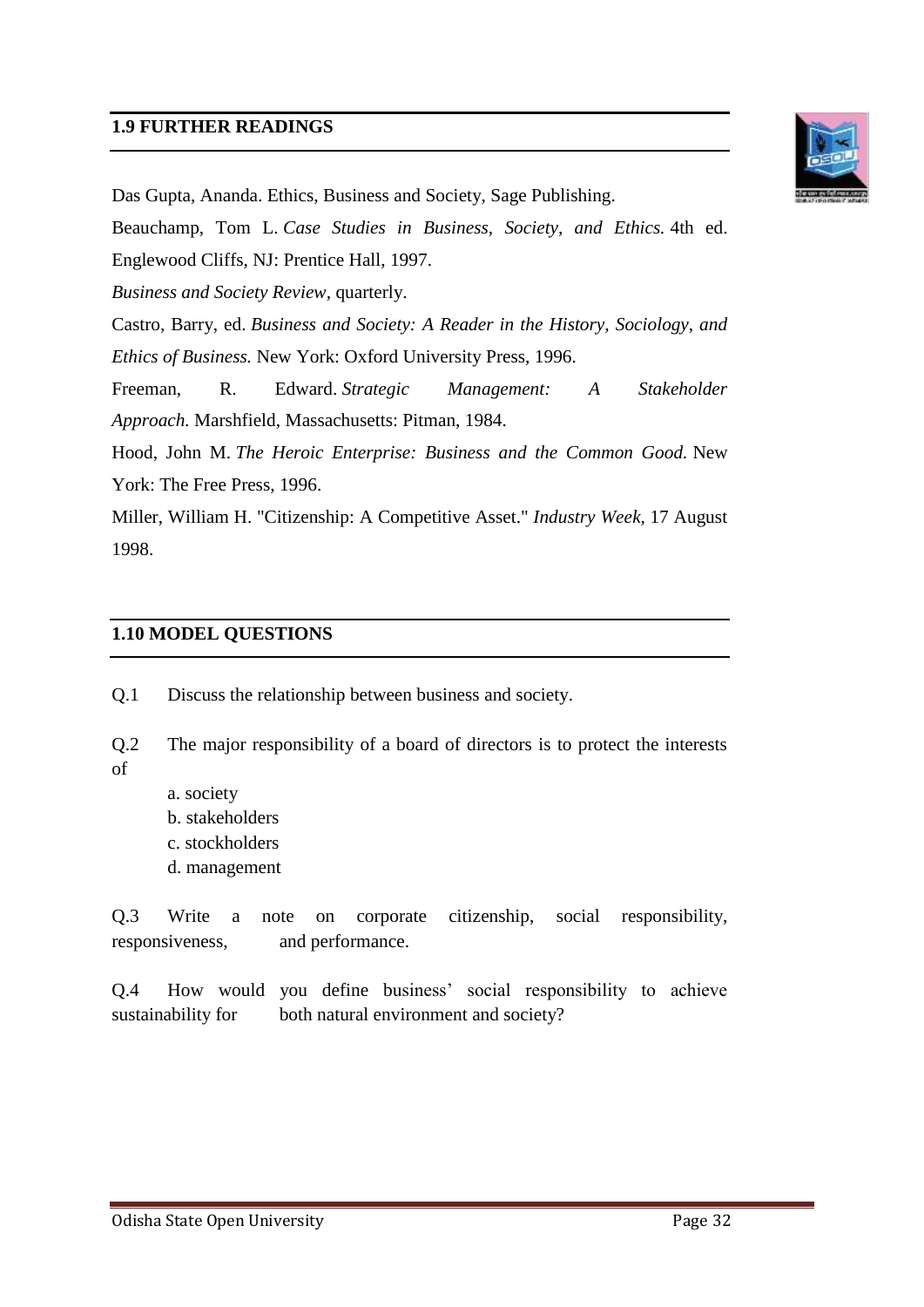

## **LEARNING OBJECTIVES**

After studying this lesson, you will be able to:

- explain the meaning of business environment;
- identify the features of business environment;
- describe the importance and types of business environment;
- describe the recent developments in Indian Economy that have greatly

influenced the working of business units in India;

- explain the concept of social responsibility of business;
- state the social responsibility of business towards different interest groups; and
- explain the concept of business ethics.

#### **STRUCTURE**

- 1.1 Introduction
- 1.2 Business Ethics
- 1.3 Types of Business Environment
- 1.4 Need to Study Business Environment
- 1.5 Globalization and Indian Business
- 1.6 Let's Sum Up
- 1.7 Key Terms
- 1.8 Self-Assessment Questions
- 1.9 Further Readings
- 1.10 Model Questions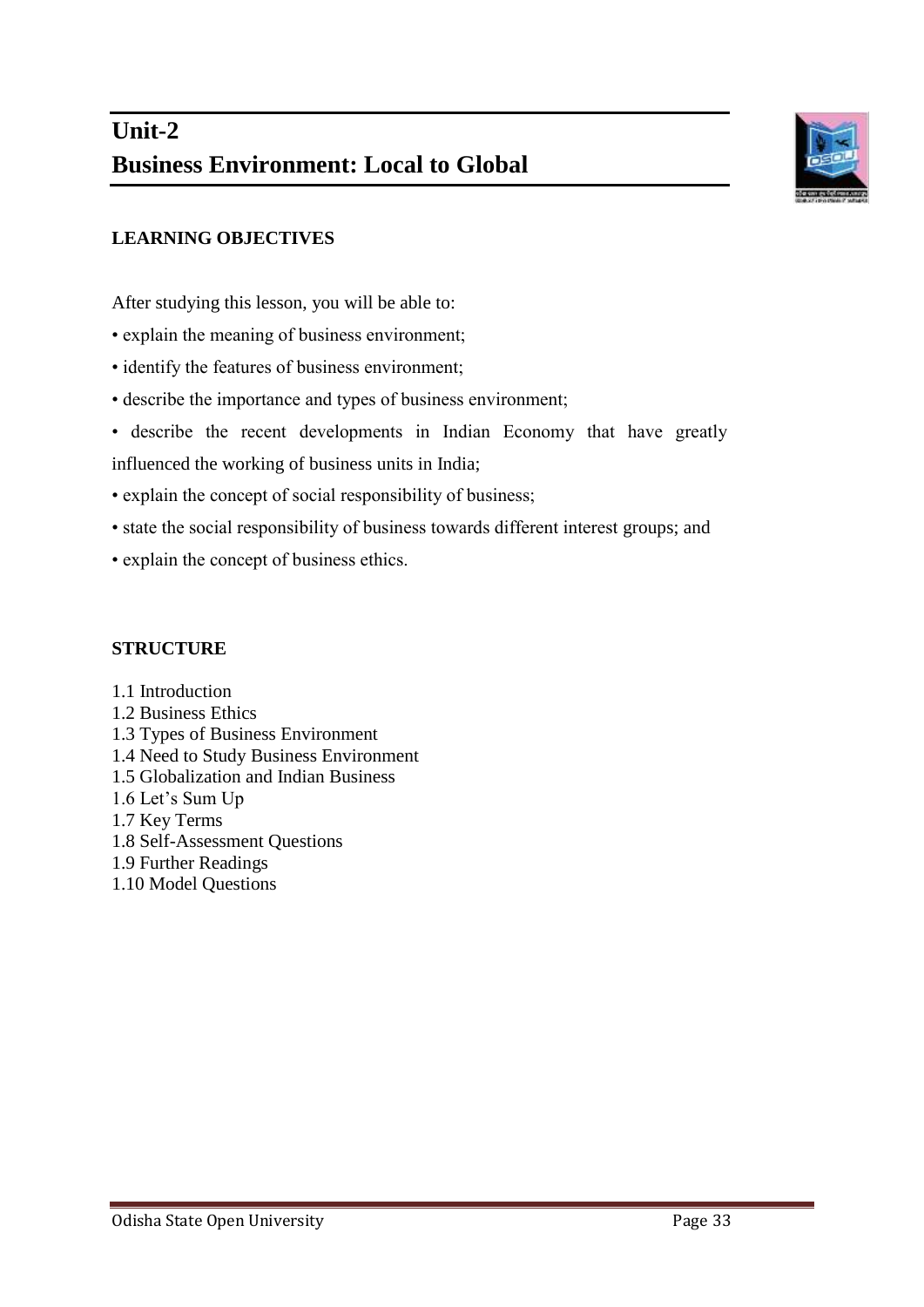### **1.1 INTRODUCTION**



The word 'Business Environment' has been defined by various authors as follows: "Business Environment encompasses the climate or set of conditions, economic, social, political or institutional in which business operations are conducted."—

#### *Arthur M. Weimer*

"Environment contains the external factors that create opportunities and threats to the business. This includes socio-economic conditions, technology and political conditions." – *William Gluck and Jauch*

''Business environment is the aggregate of all conditions, events and influences that surround and affect it."—*Keith Davis*

"The environment of business consists of all those external things to which it is exposed and by which it may be influenced directly or indirectly". —*Reinecke and Schoell*

"The total of all things external to firms and industries that affect the function of the organisation is called business environment."—*Wheeler*

Understanding the environment within which the business has to operate is very important for running a business unit successfully at any place. Because, the environmental factors influence almost every aspect of business, be it its nature, its location, the prices of products, the distribution system, or the personnel policies. Hence it is important to learn about the various components of the business environment, which consists of the economic aspect, the socio-cultural aspects, the political framework, the legal aspects and the technological aspects etc. In this chapter, we shall learn about the concept of business environment, its nature and significance and the various components of the environment. In addition, we shall also acquaint ourselves with the concept of social responsibility of business and business ethics.

The success of every business depends on adapting itself to the environment within which it functions. For example, when there is a change in the government policies,the business has to make the necessary changes to adapt itself to the new policies. Similarly, a change in the technology may render the existing products obsolete, as we have seen that the introduction of computer has replaced the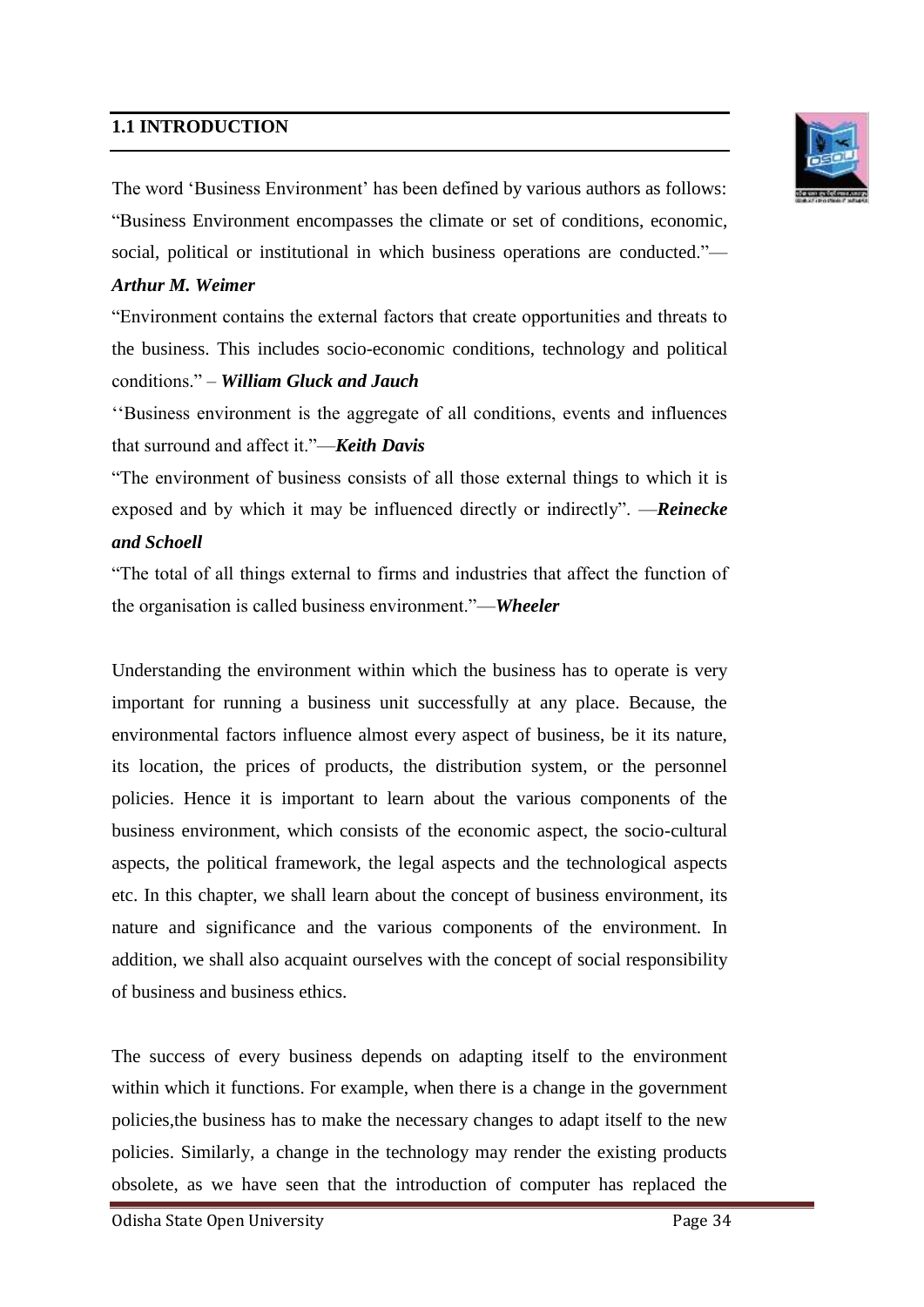typewriters; the colour television has made the black and white television out of fashion. Again a change in the fashion or customers' taste may shift the demand in the market for a particular product, e.g., the demand for jeans reduced the sale of other traditional wear. All these aspects are external factors that are beyond the control of the business. So the business units must have to adapt themselves to these changes in order to survive and succeed in business. Hence, it is very necessary to have a clear understanding of the concept of business environment and the nature of its various components.

The term 'business environment' connotes external forces, factors and institutions that are beyond the control of the business and they affect the functioning of a business enterprise. These include customers, competitors, suppliers, government, and the social, political, legal and technological factors etc. While some of these factors or forces may have direct influence over the business firm, others may operate indirectly. Thus, business environment may be defined as the total surroundings, which have a direct or indirect bearing on the functioning of business. It may also be defined as the set of external factors, such as economic factors, social factors, political and legal factors, demographic factors, and technical factors etc., which are uncontrollable in nature and affects the business decisions of a firm.



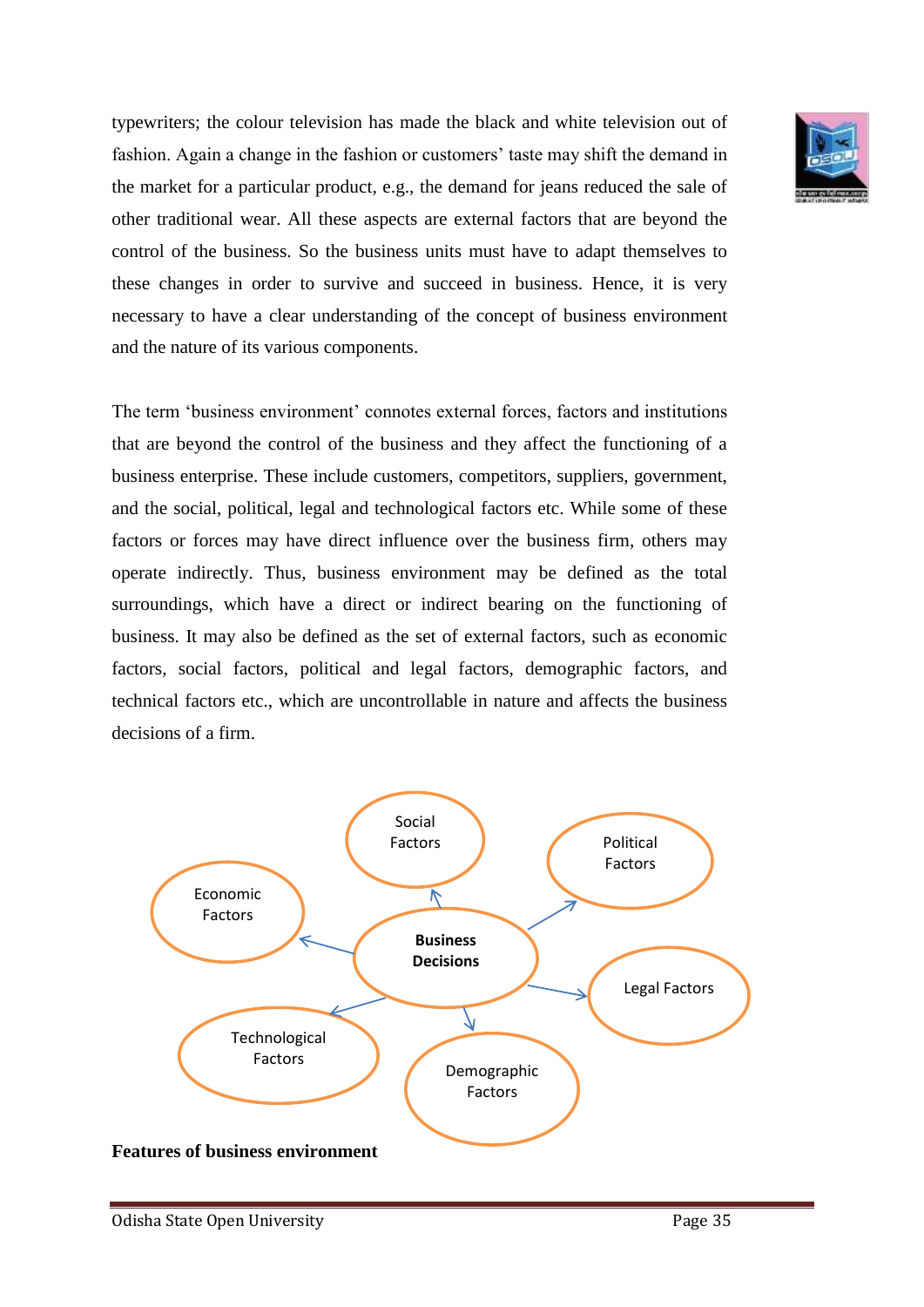

On the basis of the above discussion the features of business environment can be summarized as follows:

(a) Business environment is the sum total of all factors external to the business firm and that greatly influences their functioning.

(b) It covers factors and forces like customers, competitors, suppliers, government, and the social, cultural, political, technological and legal conditions.

(c) The business environment is dynamic in nature that means, it keeps on changing.

(d) The changes in business environment are unpredictable. It is very difficult to predict the exact nature of future happenings and the changes in economic and social environment.

(e) Business Environment differs from place to place, region to region and country to country. Political conditions in India differ from those in Pakistan. Taste and values cherished by people in India and China vary considerably.

## **1.2 BUSINESS ETHICS**

The word 'Ethics' originated from the Greek word 'ethos' meaning character, conduct and activities of the people based on moral principles. It is concerned with what is right and what is wrong in human behaviour on the basis of standard behaviour or conduct accepted by the society. Honesty, truthfulness, compassion, sympathy, feeling of brotherhood etc. are considered ethical.

Business ethics (also corporate ethics) is a form of [applied ethics](https://en.wikipedia.org/wiki/Applied_ethics) or [professional](https://en.wikipedia.org/wiki/Professional_ethics)  [ethics](https://en.wikipedia.org/wiki/Professional_ethics) that examines ethical principles and moral or ethical problems that arise in a business environment. It applies to all aspects of business conduct and is relevant to the conduct of individuals and entire organizations. Business ethics refers to contemporary standards or sets of values that govern the actions and behavior of an individual in the business organization.

Business ethics has [normative](https://en.wikipedia.org/wiki/Norm_(philosophy)) and descriptive dimensions. As a corporate practice and a career specialization, the field is primarily normative. Academics attempting to understand business behavior employ descriptive methods. The range and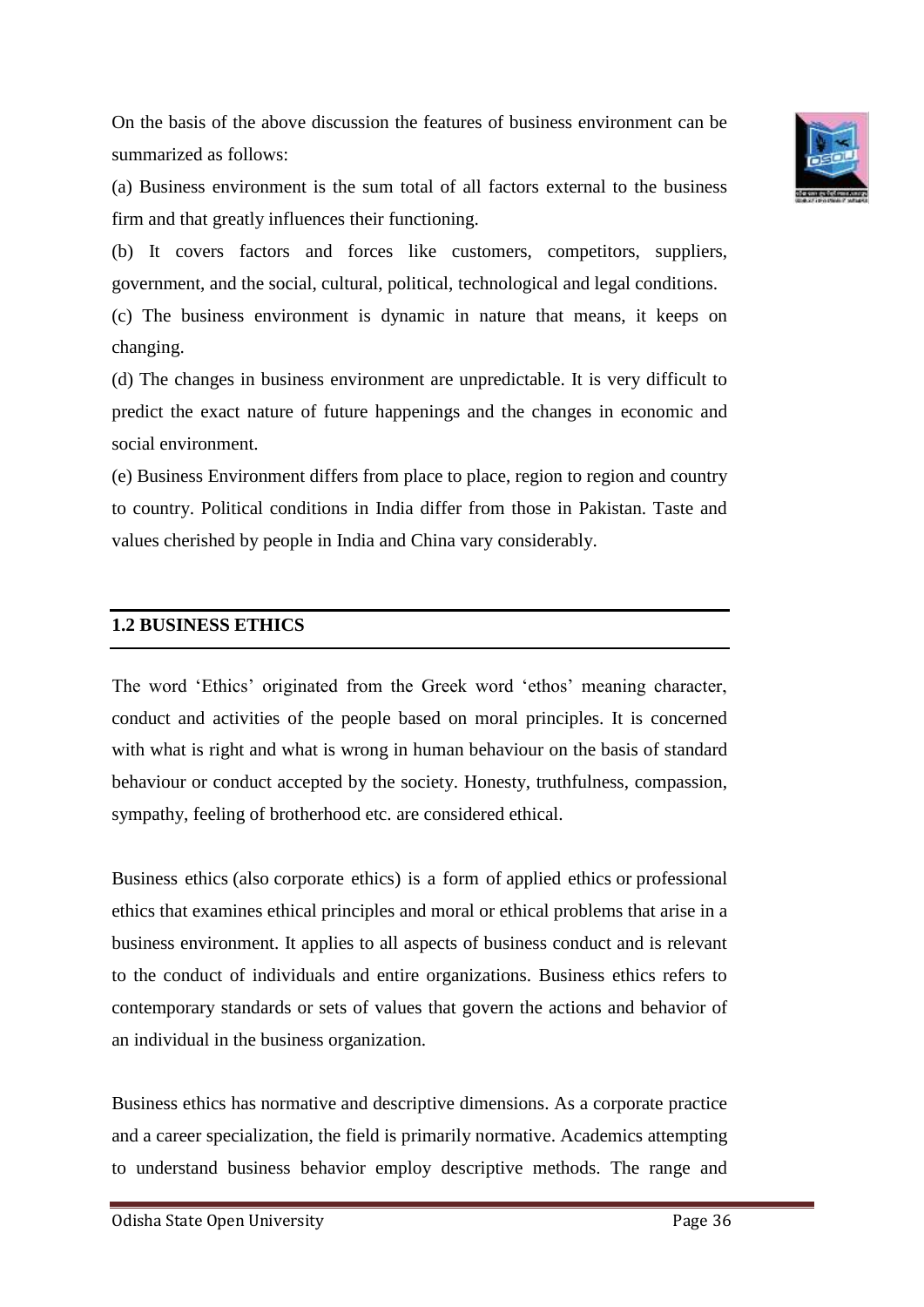

quantity of business ethical issues reflects the interaction of profit-maximizing behavior with non-economic concerns. Interest in business ethics accelerated dramatically during the 1980s and 1990s, both within major corporations and within academia. For example, most major corporations today promote their commitment to non-economic values under headings such as ethics codes and social responsibility charters. Adam Smith said, "People of the same trade seldom meet together, even for merriment and diversion, but the conversation ends in a conspiracy against the public, or in some contrivance to raise prices." Governments use laws and regulations to point business behavior in what they perceive to be beneficial directions. Ethics implicitly regulates areas and details of behavior that lie beyond governmental control. The emergence of large corporations with limited relationships and sensitivity to the communities in which they operate accelerated the development of formal ethics regimes.

Similarly, ethics from business point of view or business ethics are the moral principles, which guide the behaviour of businessmen or business activities in relation to the society. It provides certain code of conduct to carry on the business in a morally justified manner. Running the business without adopting unfair practices, being honest and truthful aboutquality of goods, charging fair prices, abiding to laws, paying taxes, duties and fees to the government honestly are some of the ethical behaviour of business.

Every business enterprise is an integral part of the society. It uses the scarce resources of the society to continue and grow. Hence, it is important that no activity of business is injurious to the long run interests of the society. However, it is observed that, in practice, there are a few socially undesirable aspects of business such as, polluting the environment, non-payment of taxes, manufacturing and selling adulterated products, giving misleading advertisement and so on. This has resulted in the development of the concept of social responsibility of business whereby the owners and managers of business are made conscious about the responsibilities of their business towards the community and its customers, workers etc.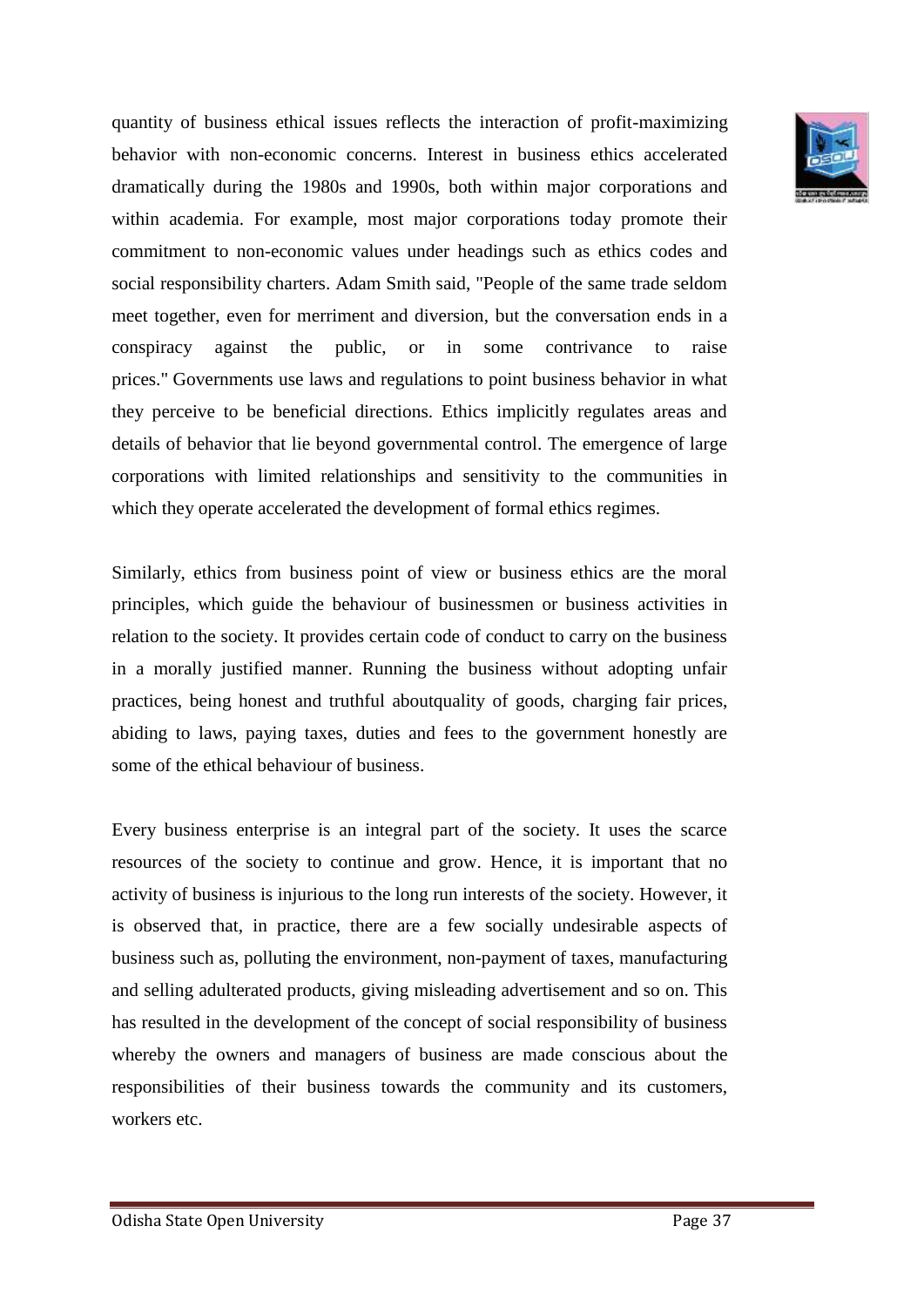

Business ethics reflects the [philosophy of business,](https://en.wikipedia.org/wiki/Philosophy_of_business) of which one aim is to determine the fundamental purposes of a company. If a company's purpose is to maximize shareholder returns, then sacrificing profits to other concerns is a violation of its [fiduciary responsibility.](https://en.wikipedia.org/wiki/Fiduciary_responsibility) Corporate entities are legally considered as persons in USA and in most nations. The 'corporate persons' are legally entitled to the rights and liabilities due to citizens as persons.

Ethics are the rules or standards that govern our decisions on a daily basis. Many equate "ethics" with conscience or a simplistic sense of "right" and "wrong." Others would say that ethics is an internal code that governs an individual's conduct, ingrained into each person by family, faith, tradition, community, laws, and personal mores. Corporations and professional organizations, particularly licensing boards, generally will have a written "Code of Ethics" that governs standards of professional conduct expected of all in the field. It is important to note that "law" and "ethics" are not synonymous, nor are the "legal" and "ethical" courses of action in a given situation necessarily the same. Statutes and regulations passed by legislative bodies and administrative boards set forth the "law."

Fairness in trading practices, trading conditions, financial contracting, sales practices, consultancy services, tax payments, internal audit, external audit and [executive compensation](https://en.wikipedia.org/wiki/Executive_compensation) also fall under the umbrella of finance and accounting. Particular corporate ethical/legal abuses include: [creative](https://en.wikipedia.org/wiki/Creative_accounting)  [accounting,](https://en.wikipedia.org/wiki/Creative_accounting) [earnings management,](https://en.wikipedia.org/wiki/Earnings_management) misleading financial analysis, [insider](https://en.wikipedia.org/wiki/Insider_trading)  [trading,](https://en.wikipedia.org/wiki/Insider_trading) [securities fraud,](https://en.wikipedia.org/wiki/Securities_fraud) [bribery/](https://en.wikipedia.org/wiki/Bribery)kickbacks and [facilitation payments.](https://en.wikipedia.org/wiki/Facilitation_payment)

Human resource management occupies the sphere of activity of [recruitment](https://en.wikipedia.org/wiki/Recruitment) selection, orientation, [performance appraisal,](https://en.wikipedia.org/wiki/Performance_appraisal) [training and](https://en.wikipedia.org/wiki/Training_and_development)  [development,](https://en.wikipedia.org/wiki/Training_and_development) [industrial relations](https://en.wikipedia.org/wiki/Industrial_relations) an[dhealth and safety](https://en.wikipedia.org/wiki/Occupational_safety_and_health) issues. Business Ethicists differ in their orientation towards labour ethics. Some assess human resource policies according to whether they support an egalitarian workplace and the [dignity of labour.](https://en.wikipedia.org/wiki/Dignity_of_labor)Issues including [employment itself,](https://en.wikipedia.org/wiki/At-will_employment) [privacy,](https://en.wikipedia.org/wiki/Workplace_surveillance) compensation in accord with [comparable worth,](https://en.wikipedia.org/wiki/Comparable_worth) [collective bargaining](https://en.wikipedia.org/wiki/Collective_bargaining) (and/or its opposite) can be seen either as inalienable rights or as negotiable. [Discrimination](https://en.wikipedia.org/wiki/Discrimination) by age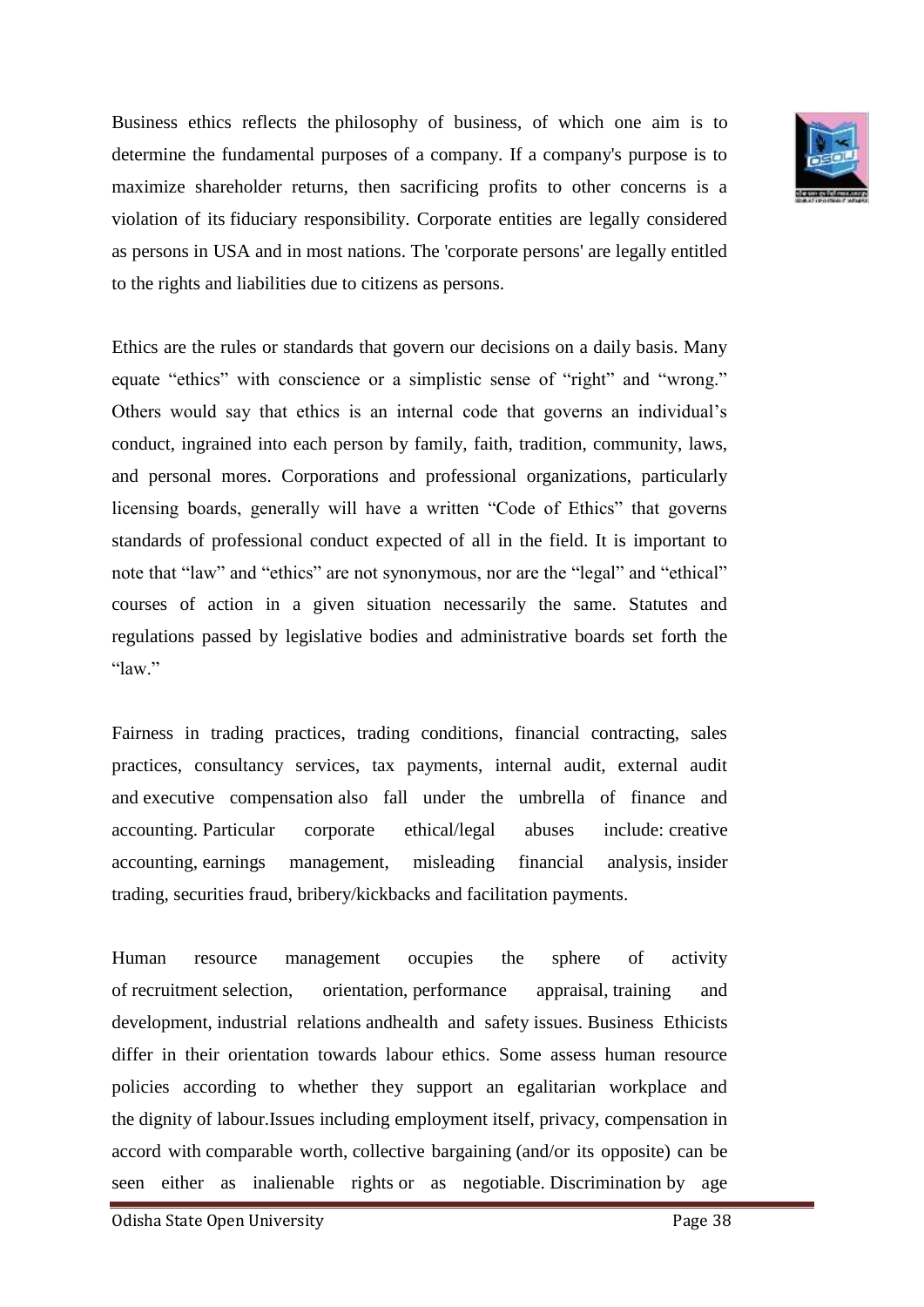(preferring the [young](https://en.wikipedia.org/wiki/Ageism) or the [old\)](https://en.wikipedia.org/wiki/Seniority), [gender](https://en.wikipedia.org/wiki/Sex_discrimination)/sexual [harassment,](https://en.wikipedia.org/wiki/Sexual_harassment) [race,](https://en.wikipedia.org/wiki/Racial_discrimination) [religion,](https://en.wikipedia.org/wiki/Religious_discrimination) [disability,](https://en.wikipedia.org/wiki/Disability) weight and attractiveness. A common approach to remedying discrimination is [affirmative action.](https://en.wikipedia.org/wiki/Affirmative_action)



Ethics in marketing deals with the principles, values and/or ideals by which marketers (and marketing institutions) ought to act.Marketing ethics is also contested terrain, beyond the previously described issue of potential conflicts between profitability and other concerns. Ethical marketing issues include marketing redundant or dangerous products/services transparency about environmental risks, transparency about [product ingredients](https://en.wikipedia.org/wiki/Mandatory_labelling) such as [genetically](https://en.wikipedia.org/wiki/Genetically_modified_organism)  [modified organisms](https://en.wikipedia.org/wiki/Genetically_modified_organism) possible health risks, financial risks, security risks, etc., respect for consumer privacy and autonomy, [advertising](https://en.wikipedia.org/wiki/Advertising) truthfulness and fairness in [pricing](https://en.wikipedia.org/wiki/Pricing) & distribution. According to Borgerson, and Schroeder (2008), marketing can influence individuals' perceptions of and interactions with other people, implying an ethical responsibility to avoid distorting those perceptions and interactions.

Business ethics is the study of proper business policies and practices regarding potentially controversial issues, such as [corporate governance,](http://www.investopedia.com/terms/c/corporategovernance.asp) [insider trading,](http://www.investopedia.com/terms/i/insidertrading.asp) bribery, discrimination, corporate social [responsibility](http://www.investopedia.com/terms/c/corp-social-responsibility.asp) and [fiduciary](http://www.investopedia.com/terms/f/fiduciary.asp) responsibilities. Law often guides business ethics, while other times business ethics provide a basic framework that [businesses](http://www.investopedia.com/terms/b/business.asp) may choose to follow to gain public acceptance.

Business ethics ensure that a certain required level of trust exists between consumers and various forms of market participants with businesses. For example, a [portfolio manager](http://www.investopedia.com/terms/p/portfoliomanager.asp) must give the same consideration to the portfolios of family members and small individual investors. Such practices ensure that the public receives fair treatment.The concept of business ethics arose in the 1960s as companies became more aware of a rising consumer-based society that showed concerns regarding the environment, social causes and corporate responsibility. Business ethics goes beyond just a moral code of right and wrong; it attempts to reconcile what companies must do legally versus maintaining a [competitive](http://www.investopedia.com/terms/c/competitive_advantage.asp)  [advantage](http://www.investopedia.com/terms/c/competitive_advantage.asp) over other businesses. Firms display business ethics in several ways.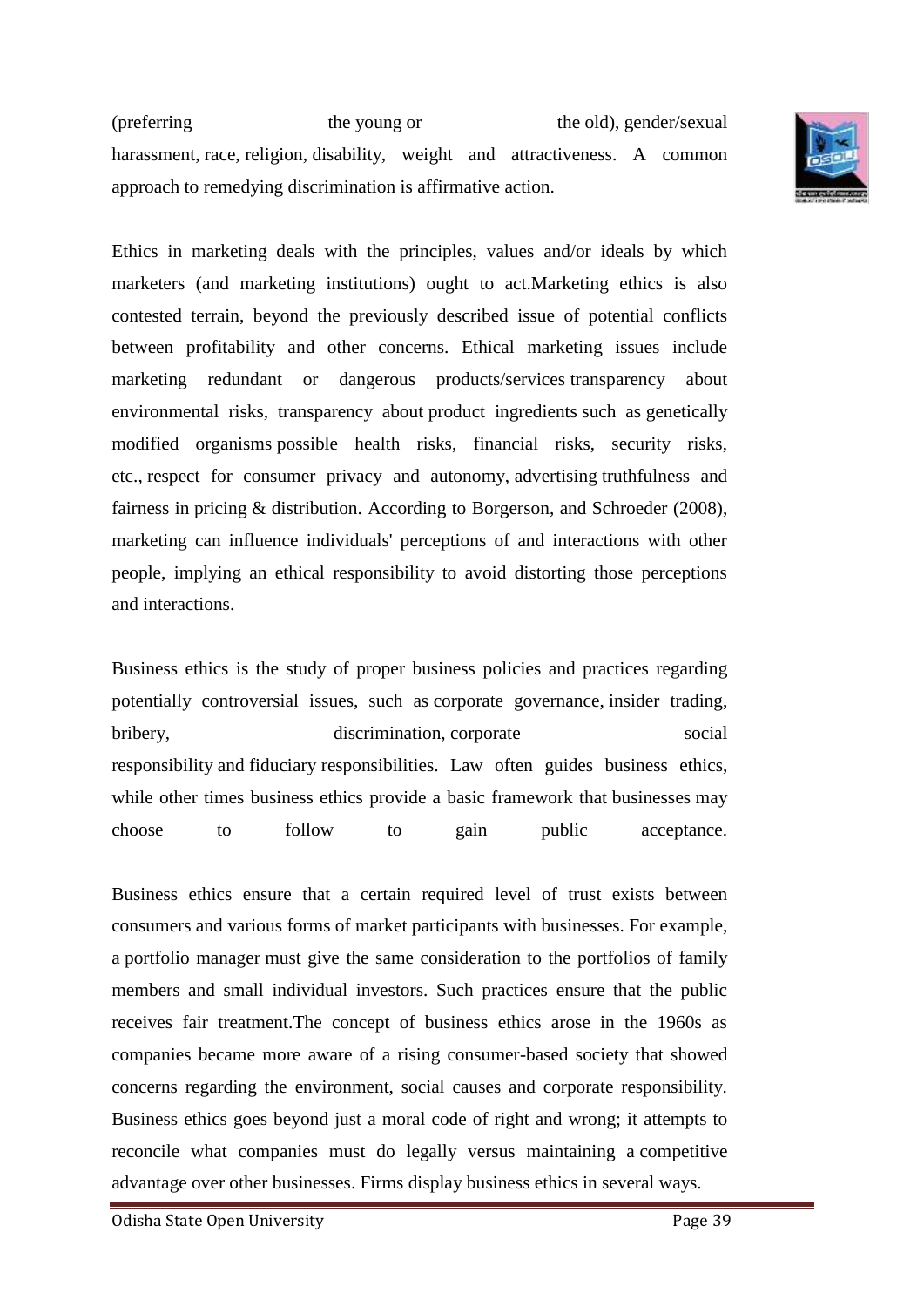

Business ethics are moral principles that guide the way a business behaves. The same principles that determine an individual's actions also apply to business. Acting in an ethical way involves distinguishing between "right" and "wrong" and then making the "right" choice. It is relatively easy to identify unethical business practices. For example, companies should not use child labour. They should not unlawfully use copyrighted materials and processes. They should not engage in bribery.

However, it is not always easy to create similar hard-and-fast definitions of good ethical practice. A company must make a competitive return for its shareholders and treat its employees fairly. A company also has wider responsibilities. It should minimize any harm to the environment and work in ways that do not damage the communities in which it operates. This is known as corporate social responsibility.The law is the key starting point for any business. Most leading businesses also have their own statement of Business Principles which set out their core values and standards.

A business should also follow relevant codes of practice that cover its sector. Many companies have created voluntary codes of practice that regulate practices in their industrial sector. These are often drawn up in consultation with governments, employees, local communities and other stakeholders. Business ethics and therefore business morality generally result from an individual's own moral standards in the context of the political and cultural environment in which the organization is operating.

### **Three levels of business ethics**

Johnson and Scholes provide a useful way of classifying the diverse elements therein:

 the **macro** level: the role of business in the national and international organization of society the relative virtues of different political/social systems, such as free enterprise, centrally planned economies, etc., international relationships and the role of business on an international scale.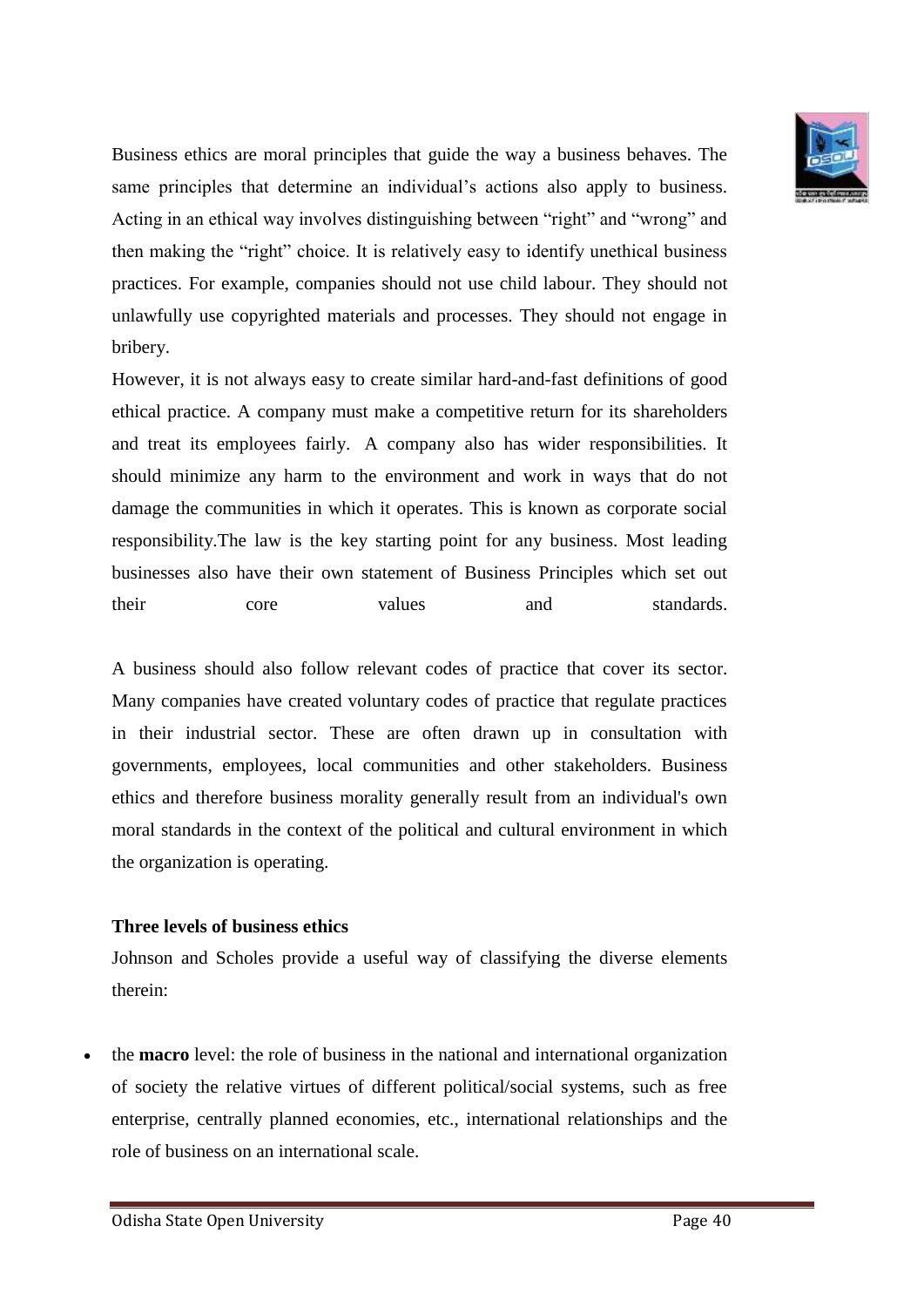the **corporate** level: corporate social responsibility ethical issues facing individual corporate entities (private and public sector) when formulating and implementing strategies.



 the **individual** level: the behaviour and actions of individuals within organizations.

The issue of business ethics is fundamental to corporate governance, of course, not least because corporate governance is often itself defined as business ethics. Good corporate governance lies in the eye of the stakeholder, and needs to recognize that different individuals and stakeholder groups define business ethics differently.

## **1.3 TYPES OF BUSINESS ENVIRONMENT**

Confining business environment to uncontrollable external factors, it may be classified as (a) Economic environment; and (b) Non-economic environment. The economic environment includes economic conditions, economic policies and economic system of the country. Non-economic environment comprises social, political, legal, technological, demographic and natural environment. All these have a bearing on the strategies adopted by the firms and any change in these areas is likely to have a far-reaching impact on their operations. Let us have a brief idea about each of these areas of business environment.

#### **Economic environment**

The survival and success of each and every business enterprise depend fully on its economic environment. The main factors that affect the economic environment are:

(a) **Economic Conditions**: The economic conditions of a nation refer to a set of economic factors that have great influence on business organizations and their operations. These include gross domestic product, per capita income, markets for goods and services, availability of capital, foreign exchange reserve, growth of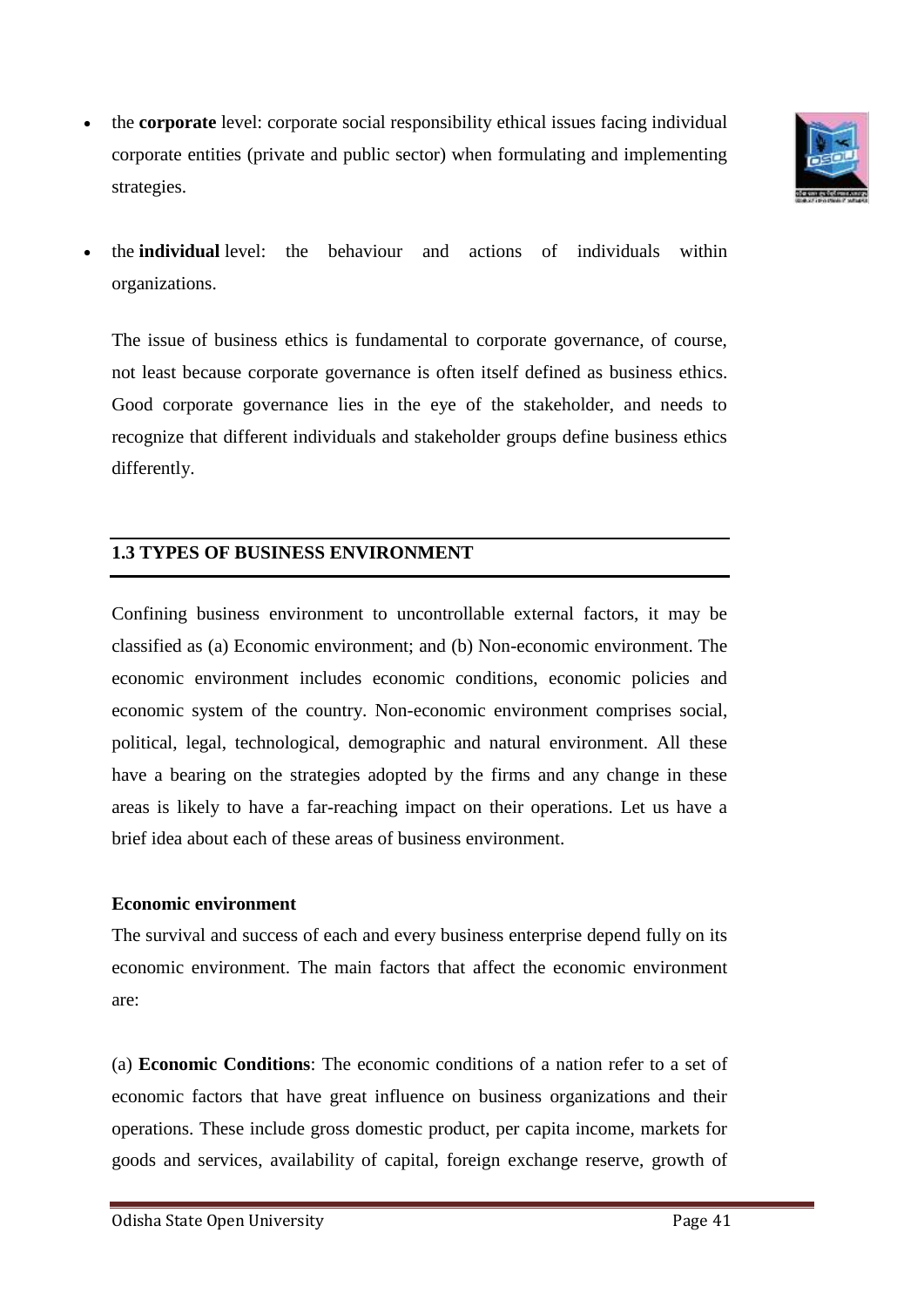foreign trade, strength of capital market etc. All these help in improving the pace of economic growth.



(b) **Economic Policies**: All business activities and operations are directly influenced by the economic policies framed by the government from time to time. Some of the important economic policies are:

- (i) Industrial policy
- (ii) Fiscal policy
- (iii) Monetary policy
- (iv) Foreign investment policy
- (v) Export –Import policy (Exim policy)

The government keeps on changing these policies from time to time in view of the developments taking place in the economic scenario, political expediency and the changing requirement. Every business firm has to function strictly within the policy framework and respond to the changes therein.

(c) **Economic System**: The world economy is primarily governed by three types of economic systems, viz., (i) Capitalist economy; (ii) Socialist economy; and (iii) Mixed economy. India has adopted the mixed economy system which implies coexistence of public sector and private sector.

## **Non-economic environment**

The various elements of non-economic environment are as follows:

(a) **Social Environment**: The social environment of business includes social factors like customs, traditions, values, beliefs, poverty, literacy, life expectancy rate etc. The social structure and the values that a society cherishes have a considerable influence on the functioning of business firms. For example, during festive seasons there is an increase in the demand for new clothes, sweets, fruits, flower, etc. Due to increase in literacy rate the consumers are becoming more conscious of the quality of the products. Due to change in family composition, more nuclear families with single child concepts have come up. This increases the demand for the different types of household goods. It may be noted that the consumption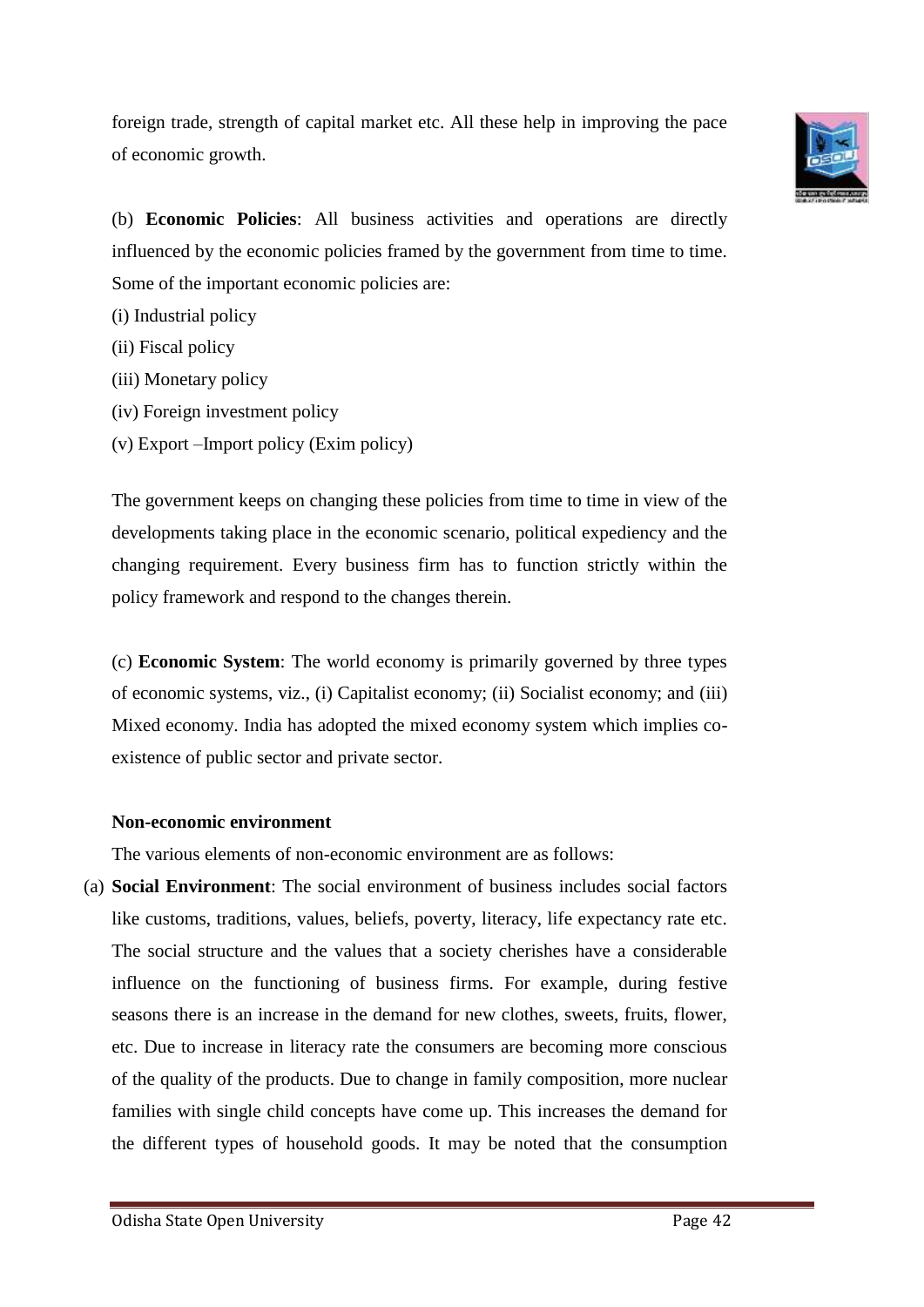patterns, the dressing and living styles of people belonging to different social structures and culture vary significantly.



- (b) **Political Environment**: This includes the political system, the government policies and attitude towards the business community and the unionism. All these aspects have a bearing on the strategies adopted by the business firms. The stability of the government also influences business and related activities to a great extent. It sends a signal of strength, confidence to various interest groups and investors. Further, ideology of the political party also influences the business organization and its operations. You may be aware that Coca-Cola, a cold drink widely used even now, had to wind up operations in India in late seventies. Again the trade union activities also influence the operation of business enterprises. Most of the labour unions in India are affiliated to various political parties. Strikes, lockouts and labour disputes etc. also adversely affect the business operations. However, with the competitive business environment, trade unions are now showing great maturity and started contributing positively to the success of the business organization and its operations through workers participation in management.
- (c) **Legal Environment**: This refers to set of laws, regulations, which influence the business organizations and their operations. Every business organization has to obey, and work within the framework of the law. The important legislations that concern the business enterprises include: (i) Companies Act, 1956 (ii) Foreign Exchange Management Act, 1999 (iii) The Factories Act, 1948 (iv) Industrial Disputes Act, 1972 (v) Payment of Gratuity Act, 1972 (vi) Industries (Development and Regulation) Act, 1951 (vii) Prevention of Food Adulteration Act, 1954 (viii) Essential Commodities Act, 2002 (ix) The Standards of Weights and Measures Act, 1956 (x) Monopolies and Restrictive Trade Practices Act, 1969 (xi) Trade Marks Act, 1999 (xii) Bureau of Indian Standards Act, 1986 (xiii) Consumer Protection Act, 1986 (xiv) Environment Protection Act (xv) Competition Act, 2002.

Besides, the above legislations, the following are also form part of the legal environment of business.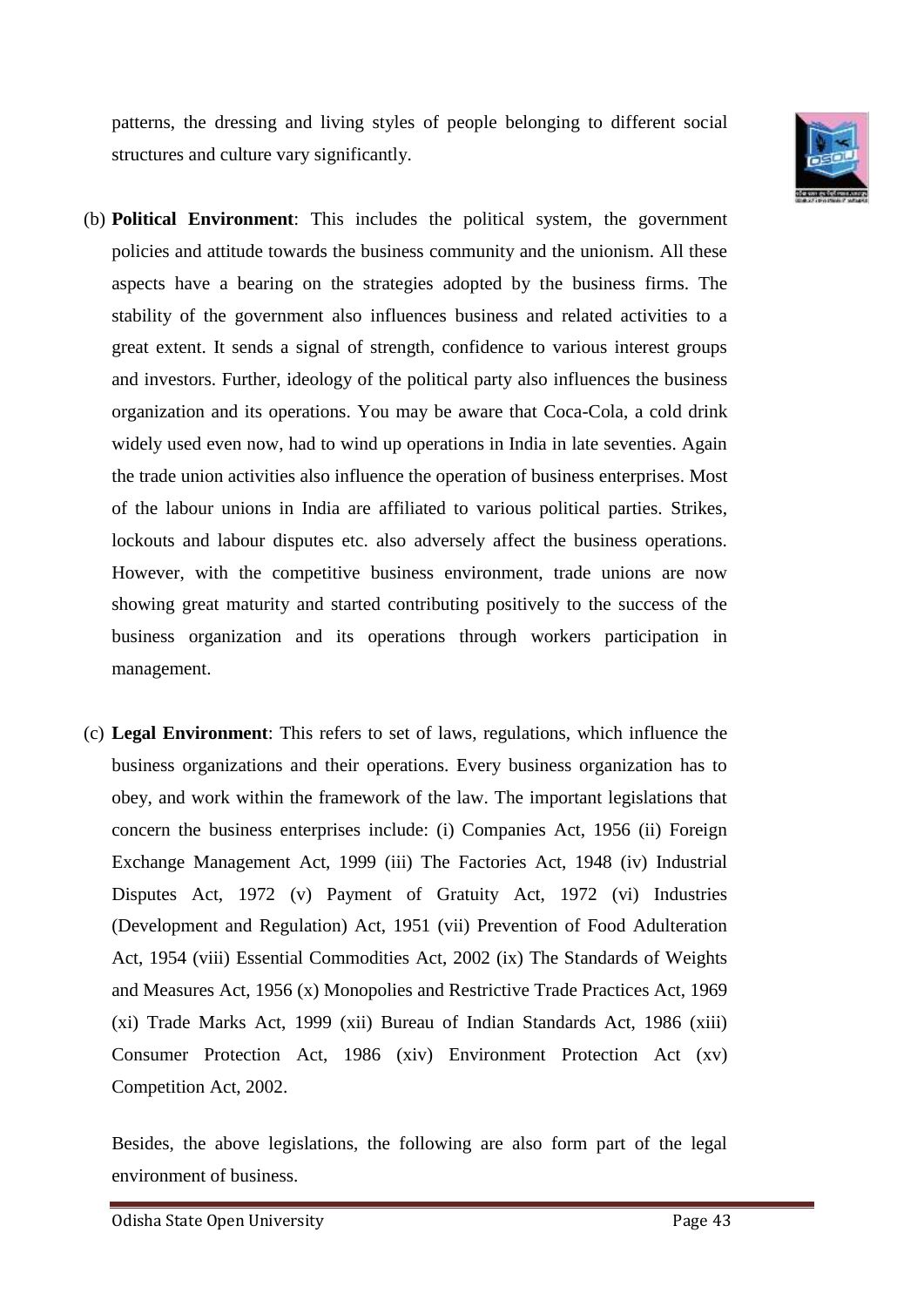

- (i) Provisions of the Constitution: The provisions of the Articles of the Indian Constitution, particularly directive principles, rights and duties of citizens, legislative powers of the central and state government also influence the operation of business enterprises.
- (ii) Judicial Decisions: The judiciary has to ensure that the legislature and the government function in the interest of the public and act within the boundaries of the constitution. The various judgments given by the court in different matters relating to trade and industry also influence the business activities.

(d) **Technological Environment**: Technological environment include the methods, techniques and approaches adopted for production of goods and services and its distribution. The varying technological environments of different countries affect the designing of products. For example, in USA and many other countries

electrical appliances are designed for 110 volts. But when these are made for India, they have to be of 220 volts. In the modern competitive age, the pace of technological changes is very fast. Hence, in order to survive and grow in the market, a business has to adopt the technological changes from time to time. It may be noted that scientific research for improvement and innovation in products

and services is a regular activity in most of the big industrial organizations. Now a days in fact, no firm can afford to persist with the outdated technologies.

(e) **Demographic Environment**: This refers to the size, density, distribution and growth rate of population. All these factors have a direct bearing on the demand for various goods and services. For example a country where population rate is high and children constitute a large section of population, then there is more

demand for baby products. Similarly the demand of the people of cities and towns are different than the people of rural areas. The high rise of population indicates the easy availability of labour. These encourage the business enterprises to use labour intensive techniques of production. Moreover, availability of skill labour in certain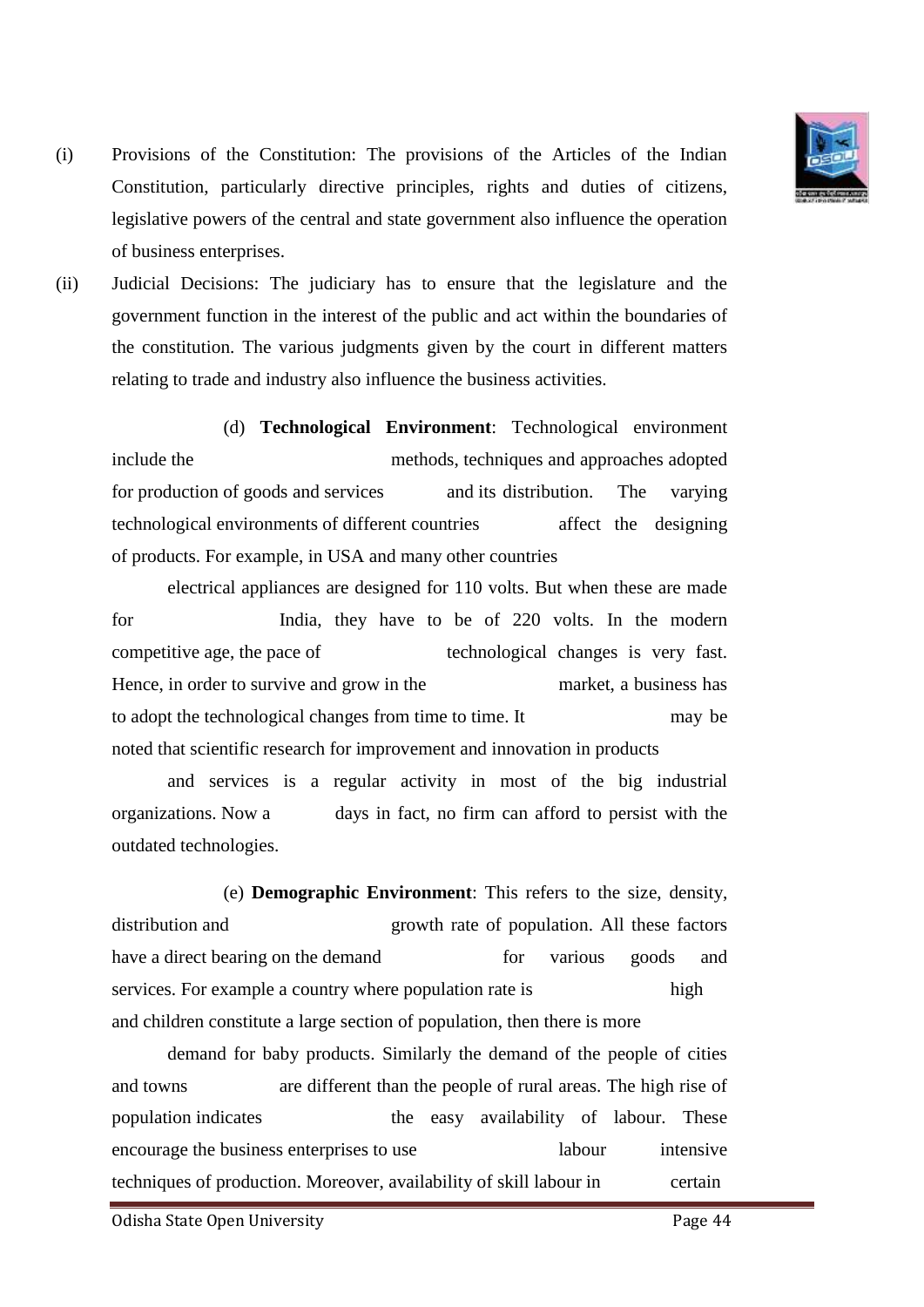areas motivates the firms to set up their units in such area. For example,



the business units from America, Canada, Australia, Germany, UK, are coming to India due to easy availability of skilled manpower. Thus, a firm that keeps a watch on the changes on the demographic front and reads them accurately will find opportunities knocking at its doorsteps. (f) Natural Environment The natural

environment includes geographical and ecological factors that influence the business operations. These factors include the availability of natural resources, weather and climatic condition, location aspect, topographical factors, etc.

Business is greatly influenced by the nature of natural environment. For example, sugar factories are set up only at those places where sugarcane can be grown. It is always considered better to establish manufacturing unit near the sources of input.

Further, government's policies to maintain ecological balance, conservation of natural resources etc. put additional responsibility on the business sector.

## **1.4 NEED TO STUDY BUSINESS ENVIRONMENT**

Environment of a business means the external forces influencing the business decisions. They can be forces of economic, social, political and technological factors. These factors are outside the control of the business. The business can do little to change them.

The following are the key components of general environment of a business.

**Economic environment:** Economic environment consists of economic factors that influence the business in a country. These factors include gross national product, corporate profits, inflation rate, employment, balance of payments, interest rates consumer income etc.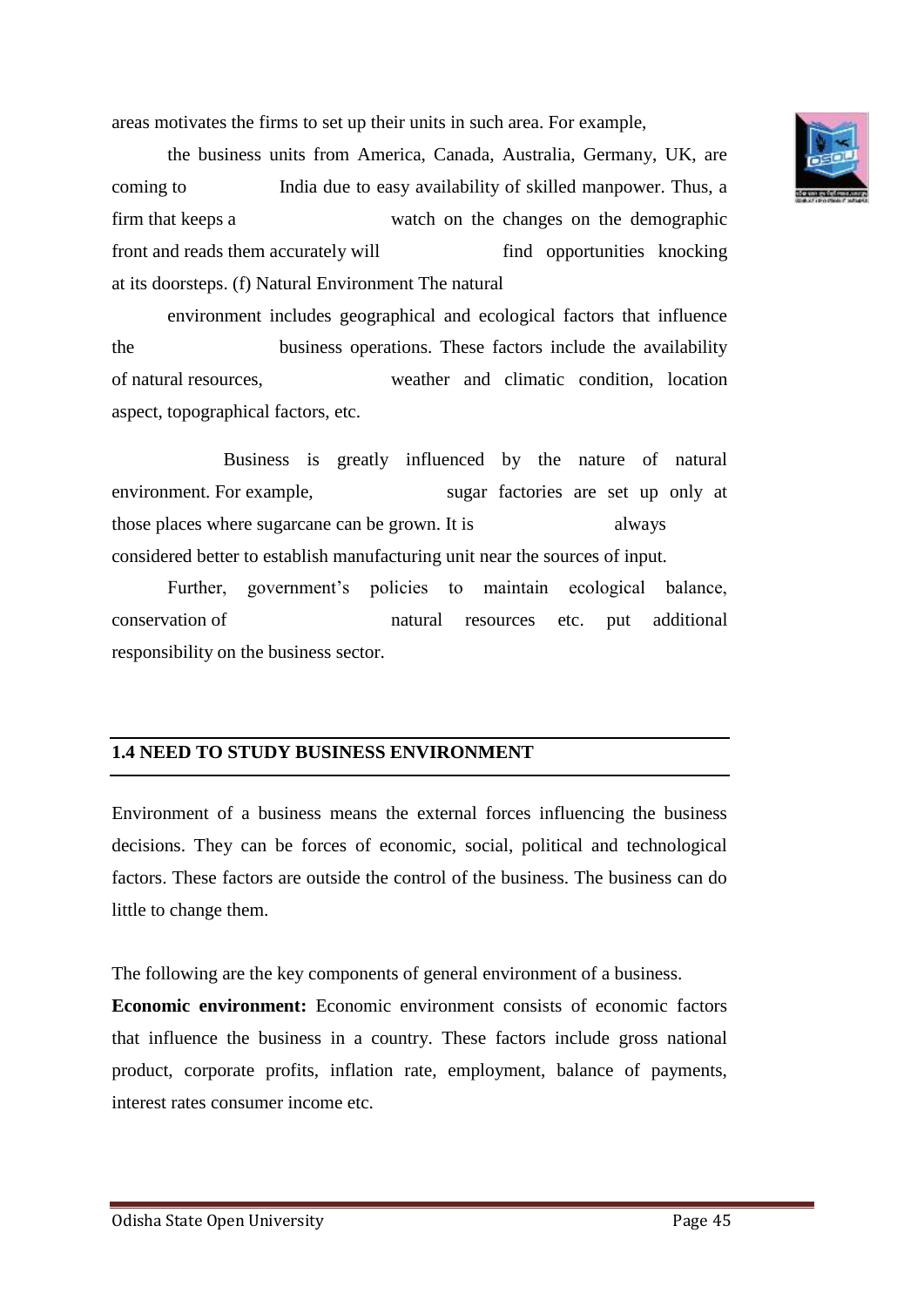**Social environment**: It describes the characteristics of the society in which the organization exists. Literacy rate, customs, values, beliefs, lifestyle, demographic features and mobility of population are part of the social environment. It is important for managers to notice the direction in which the society is moving and formulate progressive policies according to the changing social scenario.



**Political environment**: It comprises political stability and the policies of the government. Ideological inclination of political parties, personal interest on politicians, influence of party forums etc. create political environment. For example, Bengaluru established itself as the most important IT centre of India mainly because of political support.

**Legal environment**: This consists of legislation that is passed by the parliament and state legislatures.Examples of such legislation specifically aimed at business operations include the Trade mark Act 1969, Essential Commodities Act 1955, Standards of Weights and Measures Act 1969 and Consumer Protection Act 1986.

**Technological environment**: It includes the level of technology available in a country. It also indicates the pace of research and development and progress made in introducing modern technology in production. Technology provides capital intensive but cost effective alternative to traditional labor intensive methods. In a competitive business environment technology is the key to development.

In order to solve economic problems of our country, the government took several steps including control by the State of certain industries, central planning and reduced importance of the private sector. The main objectives of India's development plans were:

- Initiate rapid economic growth to raise the standard of living, reduce unemployment and poverty;
- Become self-reliant and set up a strong industrial base with emphasis on heavy and basic industries;
- Reduce inequalities of income and wealth;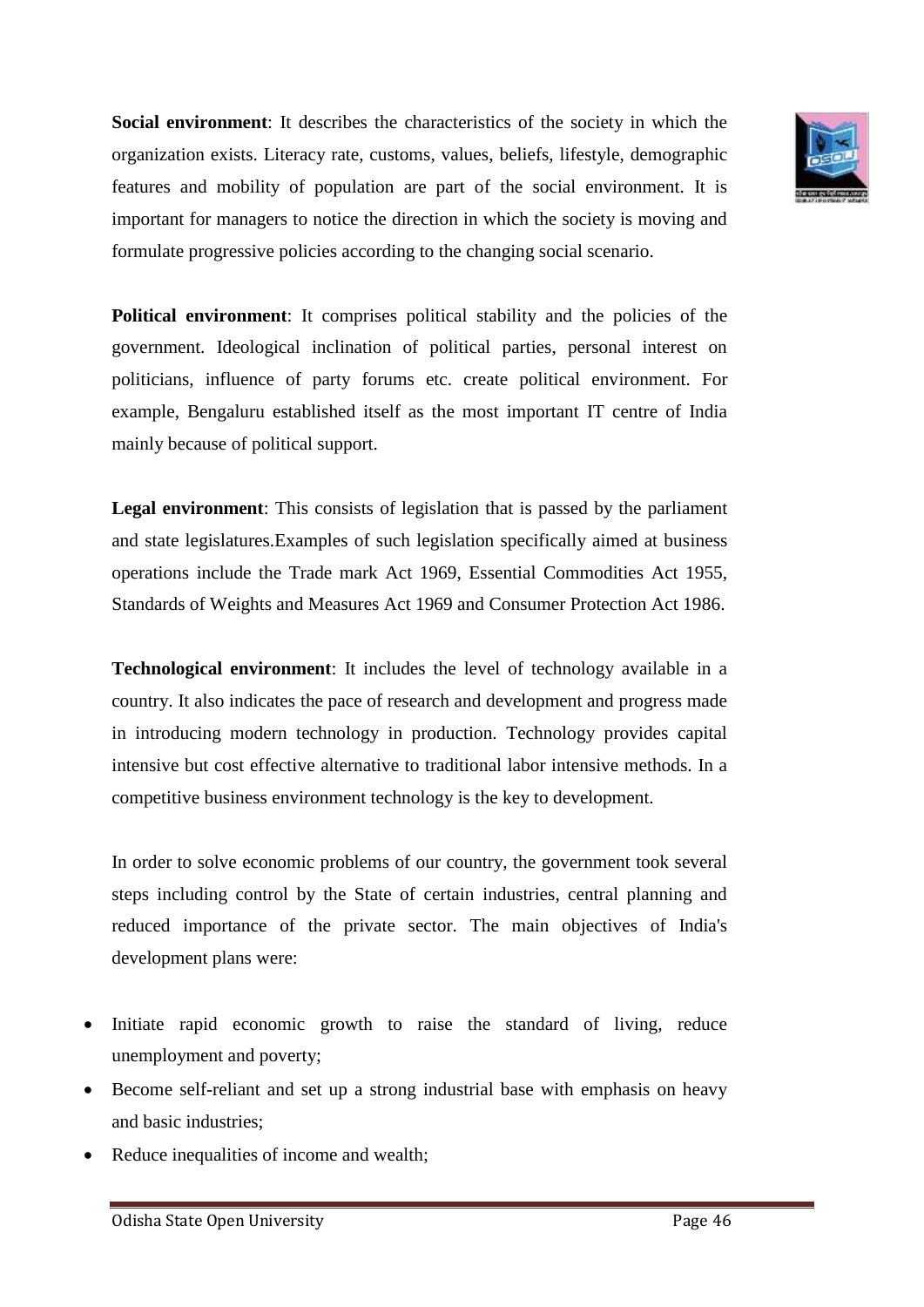Adopt a socialist pattern of development - based on equality and prevent exploitation of man by man.



There is a close and continuous interaction between the business and its environment. This interaction helps in strengthening the business firm and using its resources more effectively. As stated above, the business environment is multifaceted, complex, and dynamic in nature and has a far-reaching impact on the survival and growth of the business. To be more specific, proper understanding of the social, political, legal and economic environment helps the business in the following ways:

(a) **Determining Opportunities and Threats:** The interaction between the business and its environment would identify opportunities for and threats to the business. It helps the business enterprises for meeting the challenges successfully.

(b) **Giving Direction for Growth:** The interaction with the environment leads to opening up new frontiers of growth for the business firms. It enables the business to identify the areas for growth and expansion of their activities.

(c) **Continuous Learning:** Environmental analysis makes the task of managers easier in dealing with business challenges. The managers are motivated to continuously update their knowledge, understanding and skills to meet the predicted changes in realm of business.

(d) **Image Building:** Environmental understanding helps the business organizations in improving their image by showing their sensitivity to the environment within which they are working. For example, in view of the shortage of power, many companies have set up Captive Power Plants (CPP) in their factories to meet their own requirement of power.

(e) **Meeting Competition:** It helps the firms to analyze the competitors' strategies and formulate their own strategies accordingly.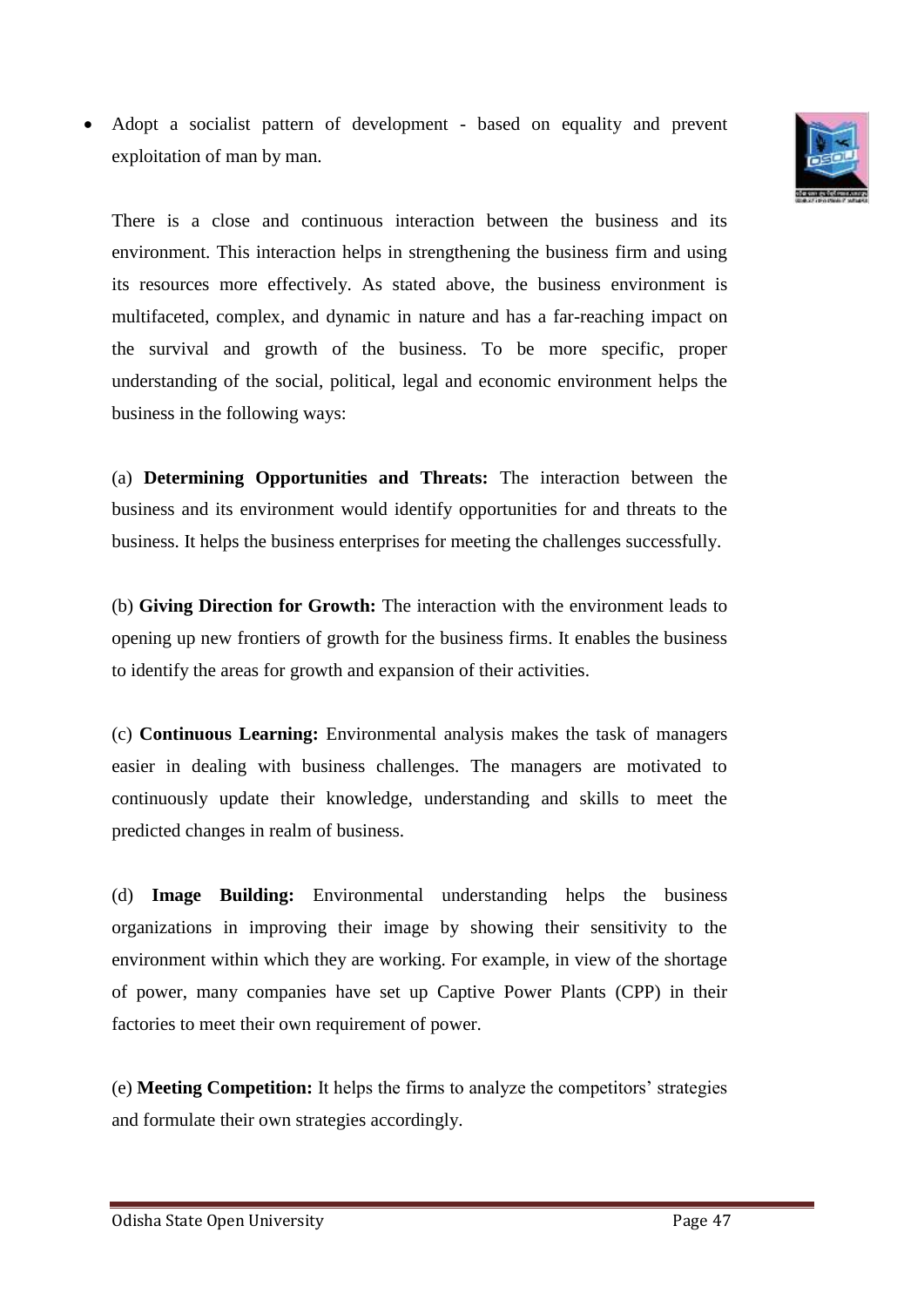

(f) **Identifying Firm's Strength and Weakness:** Business environment helps to identify the individual strengths and weaknesses in view of the technological and global developments.

## **Significance of Business Environment**

Business Environment refers to the "sum total of conditions which surround man at a given point in space and time. In the past, the environment of man consisted of only the physical aspects of the planet Earth (air, water and land) and the biotic communities. But in due course of time and advancement of society, man extended his environment through his social, economic and political function."

In a globalized economy, the business environment plays an important role in almost all business enterprises. The significance of business environment is explained with the help of the following points:

- (i) **Help to understand internal Environment:**It is very much important for business enterprise to understand its internal environment, such as business policy, organization structure etc. In such case an effective management information system will help to predict the business environmental changes.
- (ii) **Help to Understand Economic System:**The different kinds of economic systems influence the business in different ways. It is essential for a businessman and business firm to know about the role of capitalists, socialist and mixed economy.
- (iii) **Help to Understand Economic Policy:**Economic policy has its own importance in business environment and it has an important place in business. The business environment helps to understand government policies such as, export-import policy, price policy; monetary policy, foreign exchange policy, industrial policy etc. have much effect on business.
- (iv) **Help to Understand Market Conditions:**It is necessary for an enterprise to have the knowledge of market structure and changes taking place in it. The knowledge about increase and decrease in demand, supply, monopolistic practices, government participation in business etc., is necessary for an enterprise.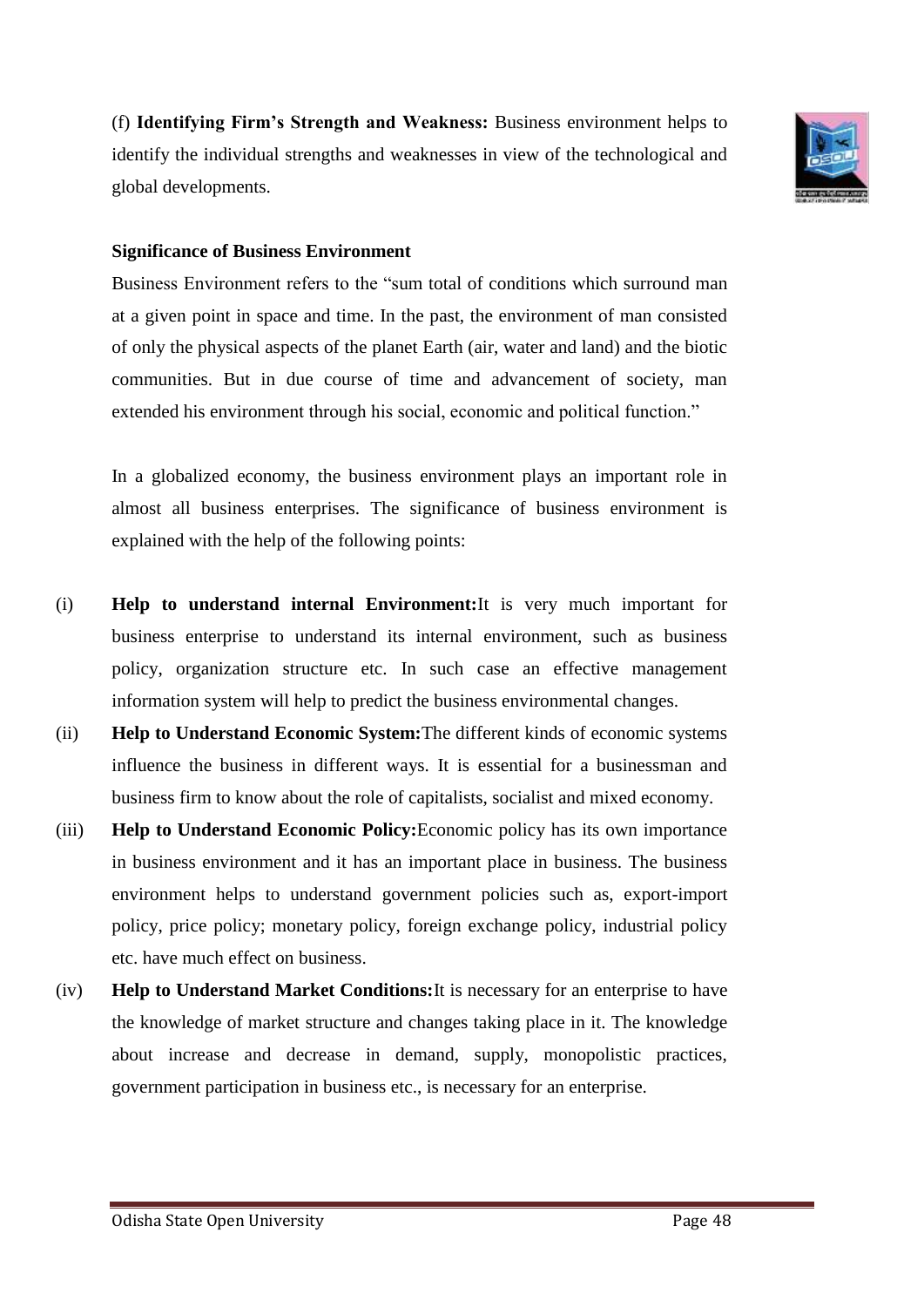

An analysis of business environment helps to identify strength, weakness, opportunities & threats (SWOT). Analysis is very necessary for the survival and growth of the business enterprise.

**(1) Identification of Strength:** The analysis of the internal environment helps to identify strength of the firm. For instance, if the company has good personal policies in respect of promotion, transfer, training, etc. than it can indicates strength of the firm in respect of personal policies. This strength can be identified through the job satisfaction and performance of the employees. After identifying the strengths the firm must try to consolidate its strengths by further improvement in its existing plans  $\&$  policies.

**(2) Identification of Weakness:** The analysis of the internal environment indicates not only strengths but also the weakness of the firm. A firm may be strong in certain areas; whereas it may be weak in some other areas. The firm should identify sue weakness so as to correct them as early as possible.

**(3) Identification of Opportunities:** An analysis of the external environment helps the business firm to identify the opportunities in the market. The business firm should make every possible effort to grab the opportunities as and when they come.

**(4) Identification of Threats:** Business may be subject to threats from competitors and others. Therefore environmental analysis helps to identify threats from the environment identification of threats at an earlier date is always beneficial to the firm as it helps to defuse the same.

**(5) Exploitation of Business Opportunities:** Environment opens new opportunities for the expansion of business activities. Study of environment is necessary in order to discover and exploit such opportunities fully.

**(6) Keeping Business Enterprise Alert:** Environment study is needed as it keeps the business unit alert in its approach and activities. In the absence of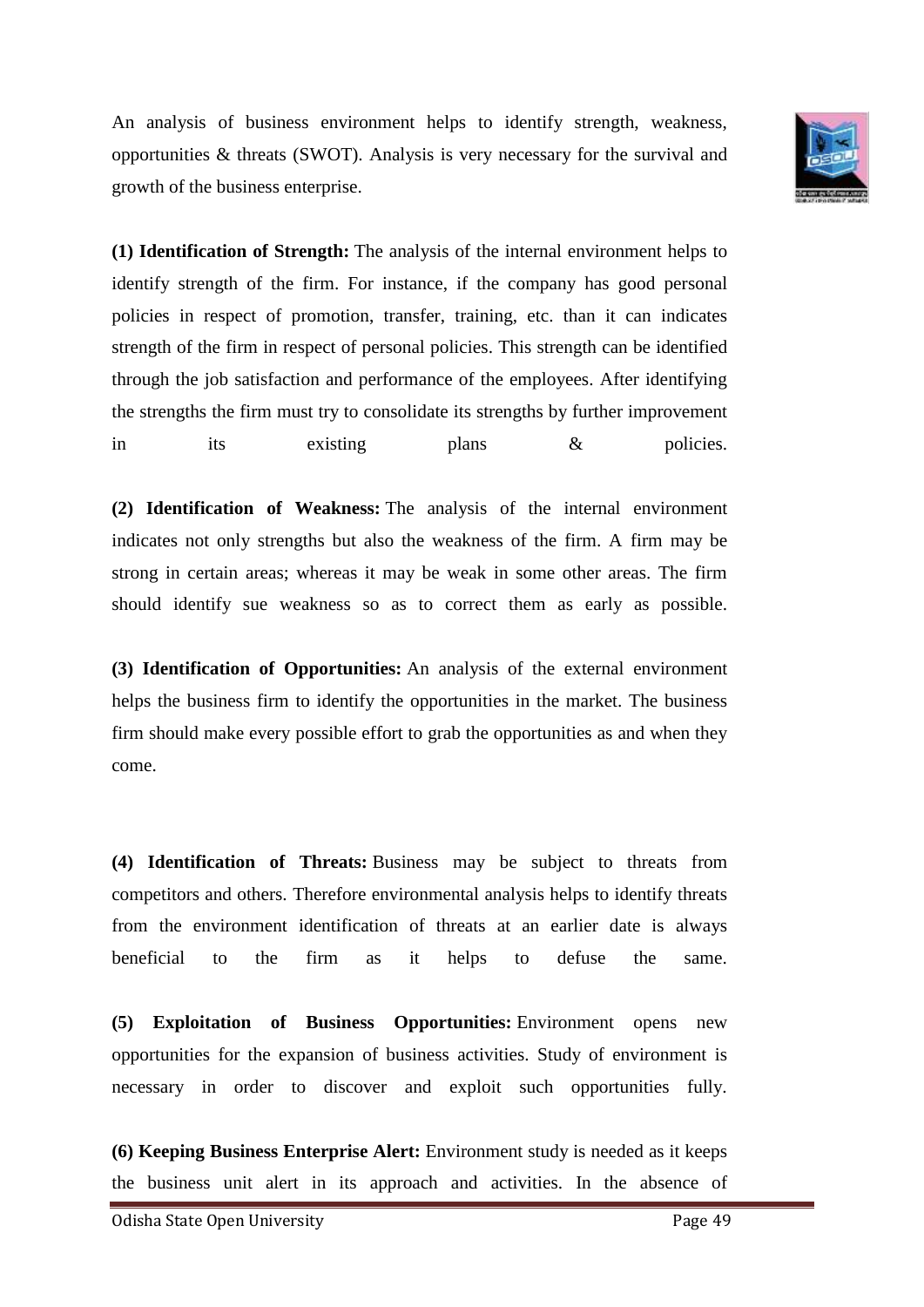

environmental changes, the business activities will be dull and lifeless. The problems & prospects of business can be understood properly through the study of business environment. This enables an enterprise to face the problems with confidence and secure the maximum benefits of business opportunities available.

**(7) Keeping Business Flexible and Dynamic:** Study of business environment is needed for keeping business flexible and dynamic as per the changes in the environmental forces. This will enable the development of business organization.

**(8) Understanding Future Problems and Prospects:** The study of business environment enables to understand future problems and prospects of business in advance. This enables business organizations to face the problems boldly and also take the benefit of favorable situation.

**(9)Making Business Socially Acceptable:** Environment study enables businessmen to expand the business and also make it acceptable to different social groups. Business organizations can make positive contribution for maintaining ecological balance by studying social environment.

**(10) Ensures Optimum Utilization of Resources:** The study of business environment is needed as it ensures optimum use of resources available. For this, the study of economic and technological environment is useful. Such study enables organization to take full benefit of government policies, concessions provided, and technological developments and so on.

**(11) Ensures Survival and Growth:** Business environment inform about suitable changes to be affected in business policies. This helps the business organizations to grow  $\&$  prosper.

**(12) Maintaining adaptability to changes:** Business environment guides the business organization about socio-economic changes & the organization must accordingly adapt these changes. This enables the business organization to survive for a longer period.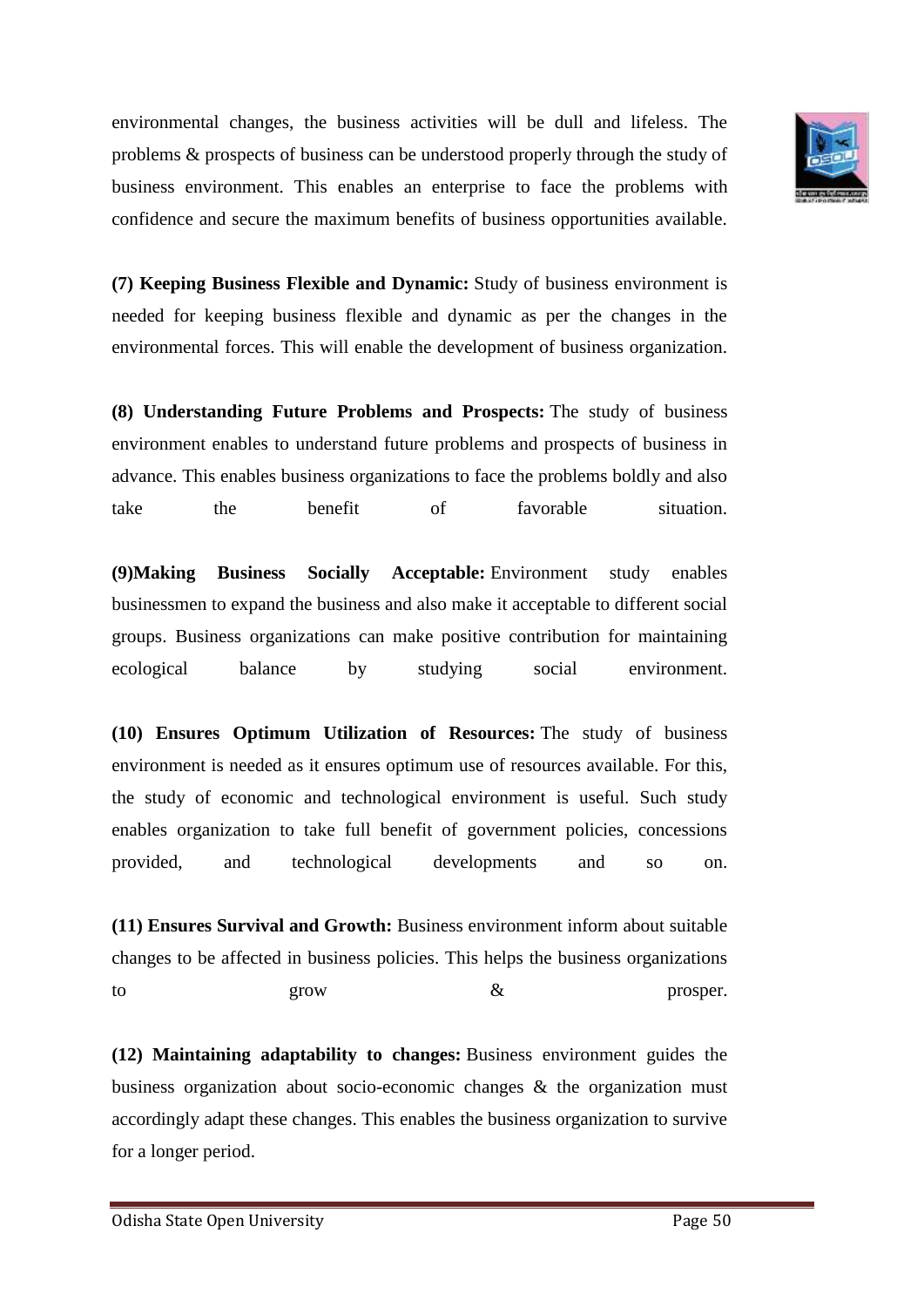## **1.5 GLOBALIZATION AND INDIAN BUSINESS**



Globalization is a process of interaction and integration among the people, companies, and governments of different nations, a process driven by [international trade](http://www.globalization101.org/category/issues-in-depth/trade/) and [investment](http://www.globalization101.org/category/issues-in-depth/investment/) and aided by [information technology.](http://www.globalization101.org/category/issues-in-depth/technology/) This process has effects on the [environment,](http://www.globalization101.org/category/issues-in-depth/environment/) on [culture,](http://www.globalization101.org/category/issues-in-depth/culture/) on political systems, on [economic development](http://www.globalization101.org/category/issues-in-depth/development/) and prosperity, and on [human physical well-being](http://www.globalization101.org/category/issues-in-depth/health/) in societies around the world.

Globalization is not new, though. For thousands of years, people—and, later, corporations—have been buying from and selling to each other in lands at great distances, such as through the famed Silk Road across Central Asia that connected China and Europe during the Middle Ages. Likewise, for centuries, people and corporations have invested in enterprises in other countries. In fact, many of the features of the current wave of globalization are similar to those prevailing before the outbreak of the First World War in 1914.

But policy and technological developments of the past few decades have spurred increases in cross-border trade, investment, and migration so large that many observers believe the world has entered a qualitatively new phase in its economic development.

This current wave of globalization has been driven by policies that have opened economies domestically and internationally. In the years since the Second World War, and especially during the past two decades, many governments have adopted free-market economic systems, vastly increasing their own productive potential and creating myriad new opportunities for international trade and investment. Governments also have negotiated dramatic reductions in barriers to commerce and have established international agreements to promote trade in goods, services, and investment. Taking advantage of new opportunities in foreign markets, corporations have built foreign factories and established production and marketing arrangements with foreign partners. A defining feature of globalization, therefore, is an international industrial and financial business structure.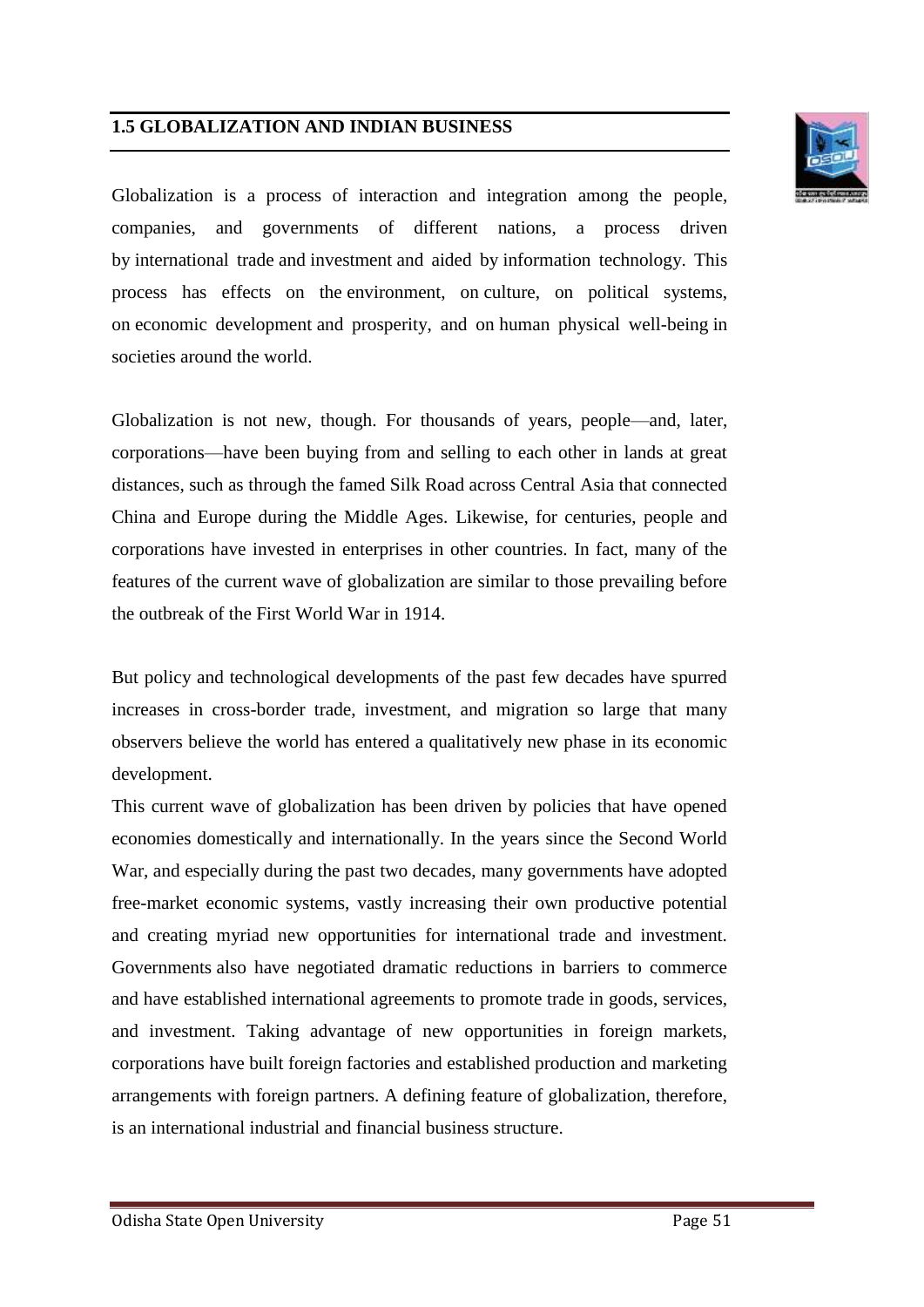

To find the right balance between benefits and costs associated with globalization, citizens of all nations need to understand how globalization works and the policy choices facing them and their societies. Globalization101.org tries to provide an accurate analysis of the issues and controversies regarding globalization, without the slogans or ideological biases generally found in discussions of the topics.

The economic environment of business in India has been changing at a fast rate mainly due to the changes in the economic policies of the government. At the time of independence, the Indian economy was basically agrarian with a weak industrial base. To speed up the industrial growth and solve various economic problems, the government took several steps like state ownership on certain categories of industries, economic planning, reduced role of private sector, etc. The Government adopted several control measures on the functioning of private sector enterprises. All these efforts resulted a mixed response. There was growth in net national product, per capita income and development of capital goods sector and infrastructure. But rate of industrial growth was slow, inflation increased and government faced a serious foreign exchange crisis during eighties. As a result, the government of India introduced a radical change in economic policies in 1991. This policy abolished industrial licensing in most of the cases, allowed private participation in most industries; disinvestment was carried out in many public sector industrial enterprises and opened up the economy considerably. Foreign Investment Promotion Board was set up to channelize foreign capital investment in India.

Let us discuss the developments under three heads, viz., (a) Liberalization, (b) Privatization, and (c) Globalization.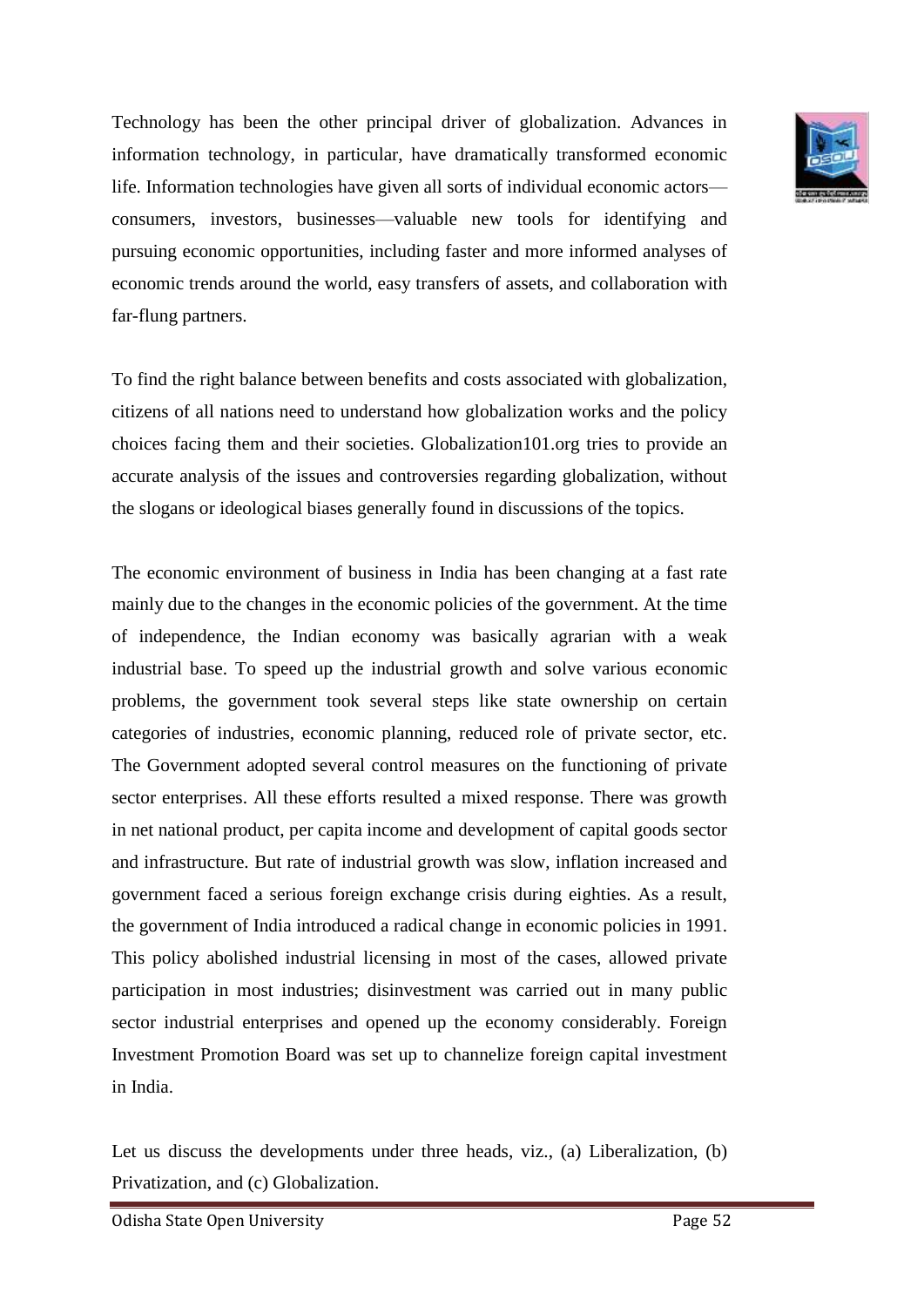#### **(B) Liberalization**

Liberalization refers to the process of eliminating unnecessary controls and restrictions on the smooth functioning of business enterprises. It includes:

- (i) abolishing industrial licensing requirement in most of the industries;
- (ii) freedom in deciding the scale of business activities;
- (iii) freedom in fixing prices of goods and services;
- (iv) simplifying the procedure for imports and exports;
- (v) reduction in tax rates; and
- (vi) simplified policies to attract foreign capital and technology to India.

Through this liberalization process, Indian Economy has opened up and started interacting with the world in a big way. This has resulted in easy entry of foreign business organizations in India. This has further resulted in stiff competition and efficiency. Ultimately, liberalization has helped us in achieving a high growth rate, easy availability of goods at competitive rates, a healthy and flourishing stock market, high foreign exchange reserve, low inflation rate, strong rupee, good industrial relations, etc.

#### **(C) Privatization**

Privatization refers to reducing the role of public sector by involving the private sectors in most activities. Due to the policy reforms announced in 1991, the expansion of public sector has literally come to a halt and the private sector registered fast growth in the post-liberalized period. The issues of privatization include:

- (i) reduction in the number of industries reserved for the public sector from 17 to 8 (reduced further to 3 later on) and the introduction of selective competition in the reserved area;
- (ii) disinvestment of shares of selected public sector industrial enterprises in order to raise resources and to encourage wider participation of general public and workers in the ownership in business;
- (iii) improvement in performance through an MOU system by which managements are to be granted greater autonomy but held accountable for specified results. In India, as a result of these steps, the post- liberalization phase has witnessed a massive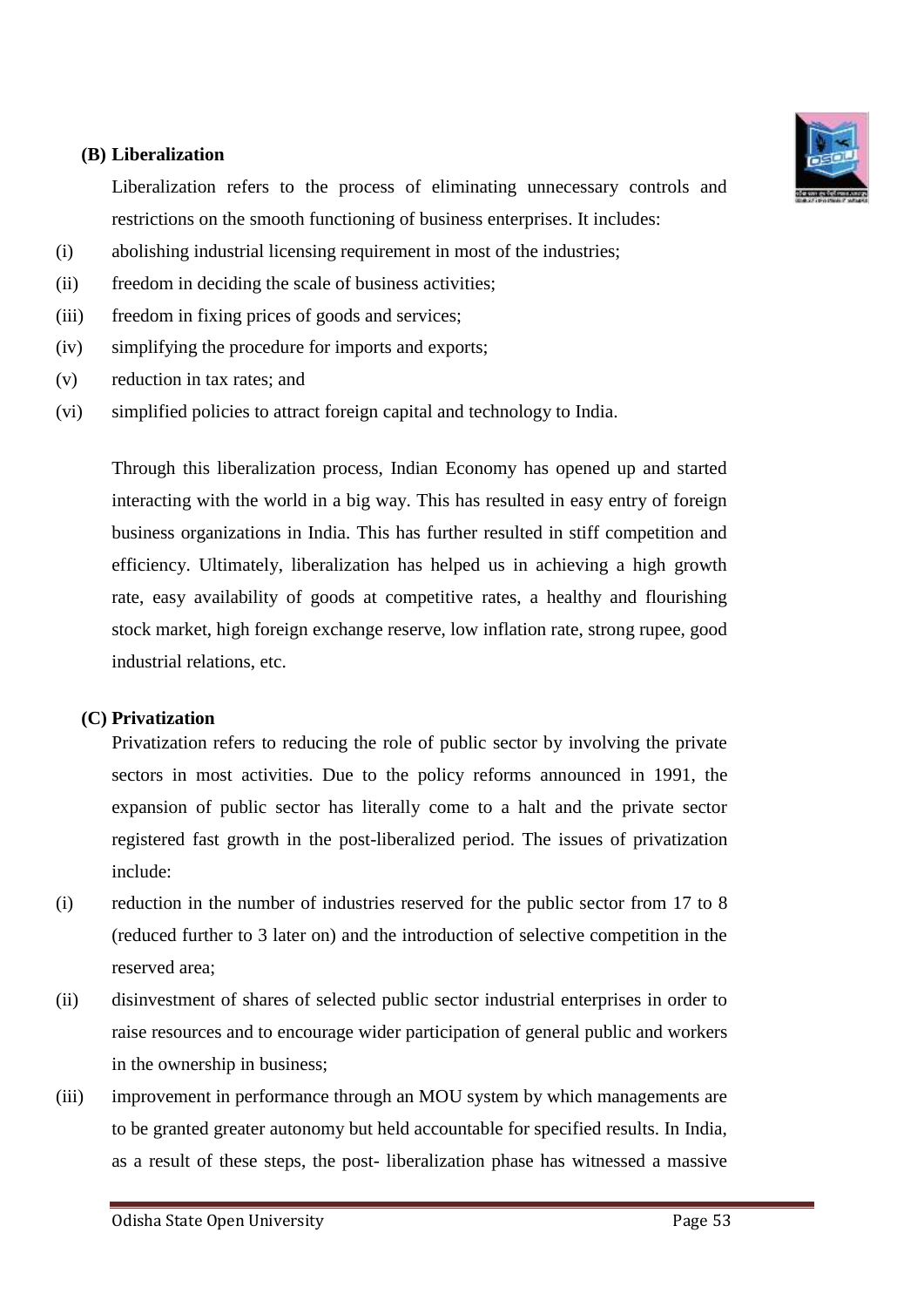expansion of the private sector business in India. You can have an idea of their expansion from the fact that the total capital employed in top 500 private sector companies rose from Rs. 1,39,806 crores in 1992-93 to Rs. 2, 34, 751 crores in 1994-95 (an expansion of 68% in just two years).



#### **(D) Globalization**

Globalization means 'integrating' the economy of a country with the world economy. This implies free flow of goods and services, capital, technology and labour across national boundaries. To achieve these objectives of globalization, the government has adopted various measures such as reduction in custom duties, removal of quantitative restrictions or quotas on exports and imports, facilitating foreign investment and encouragement of foreign technology. These measures are expected to achieve a higher rate of growth, enlargement of employment potential, and reduction of regional disparities.

#### **1.6 LET'S SUM UP**

The term 'business environment' connotes external forces, factors and institutions that are beyond the control of the business and they affect the functioning of business enterprises. These include customers, competitors, suppliers, government, and the social, political, legal and technological factors etc. Business environment is multifaceted, complex, and dynamic in nature. The changes in business environment are unpredictable. It differs from place to place, region to region and country to country.

The interaction between the business and its environment helps in identifying the opportunities for and threats to the business. it open up new frontiers of growth for the business firms. Environmental analysis makes the task of managers easier in dealing with business challenges. It helps the firms to analyze the competitors' strategies and formulate their own strategies accordingly keeping in mind its own strength and weakness.

Social responsibility of business refers to the obligation of business enterprises to adopt policies and plans of actions that are desirable in terms of the expectation,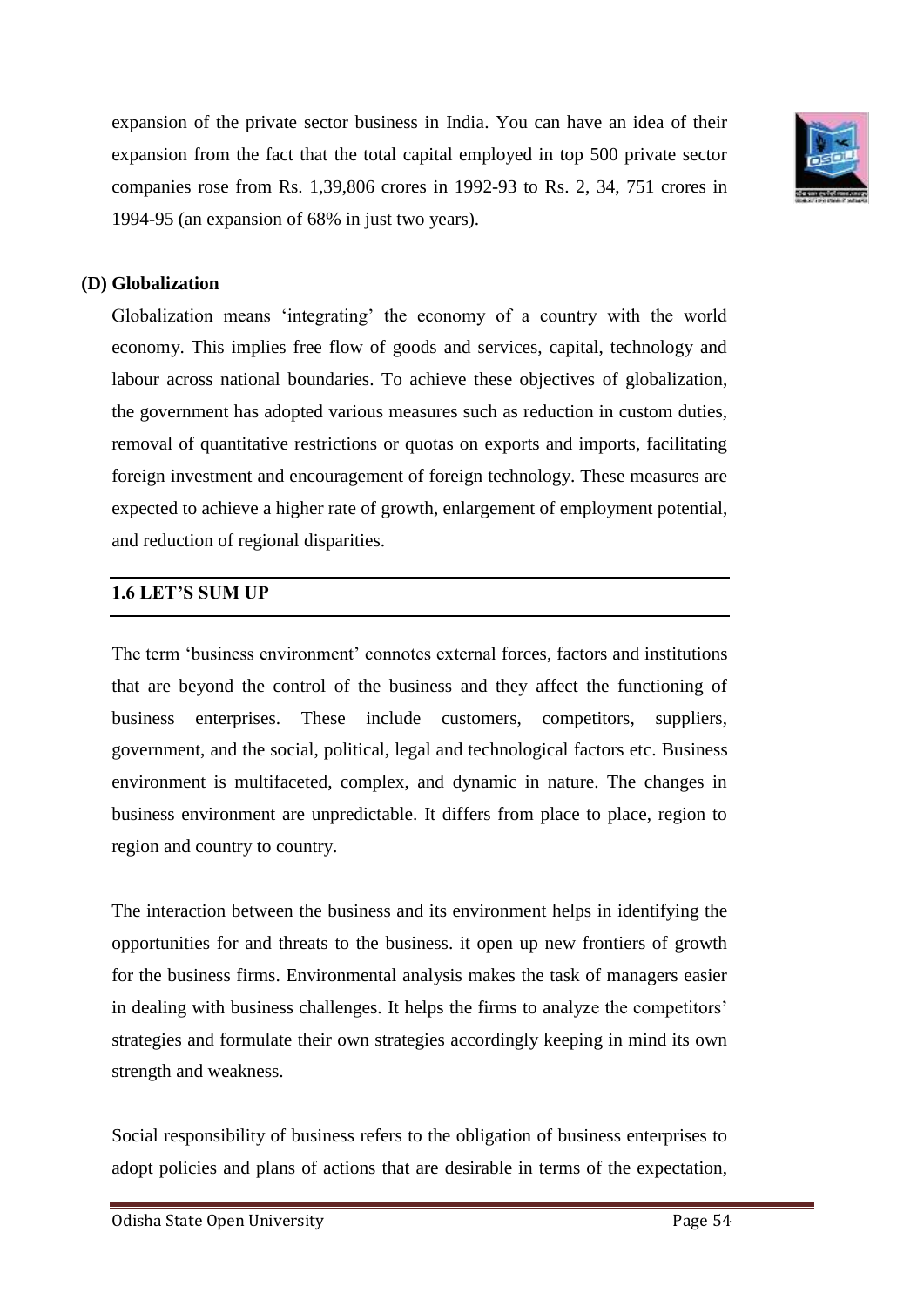

## **1.7 KEY TERMS**

Business Ethics, Legal Environment, Social Environment, Demographic Environment, Liberalization, Social Responsibility of Business, Economic Environment, Natural Environment, Technological Environment, Economic Policy, Political Environment, Globalization. Privatization

### **1.8 SELF-ASSESSMENT QUESTIONS**

- Q.1 Define the term Business Environment in your own words.
- Q.2 Rectify the following sentences if found incorrect.
- (a) The business environment is static in nature.

(b) Business environment includes factors external as well as internal to business firm.

(c) The changes in business environment are quite predictable.

(d) Business environment helps the firm to identify the opportunities for the business.

- Q.3 State any two features of business environment.
- Q.4 Mention the different types of business environment.
- Q.5 List the various elements of non-economic environment of business.
- Q.6 State any two effects of liberalization of Indian economy.